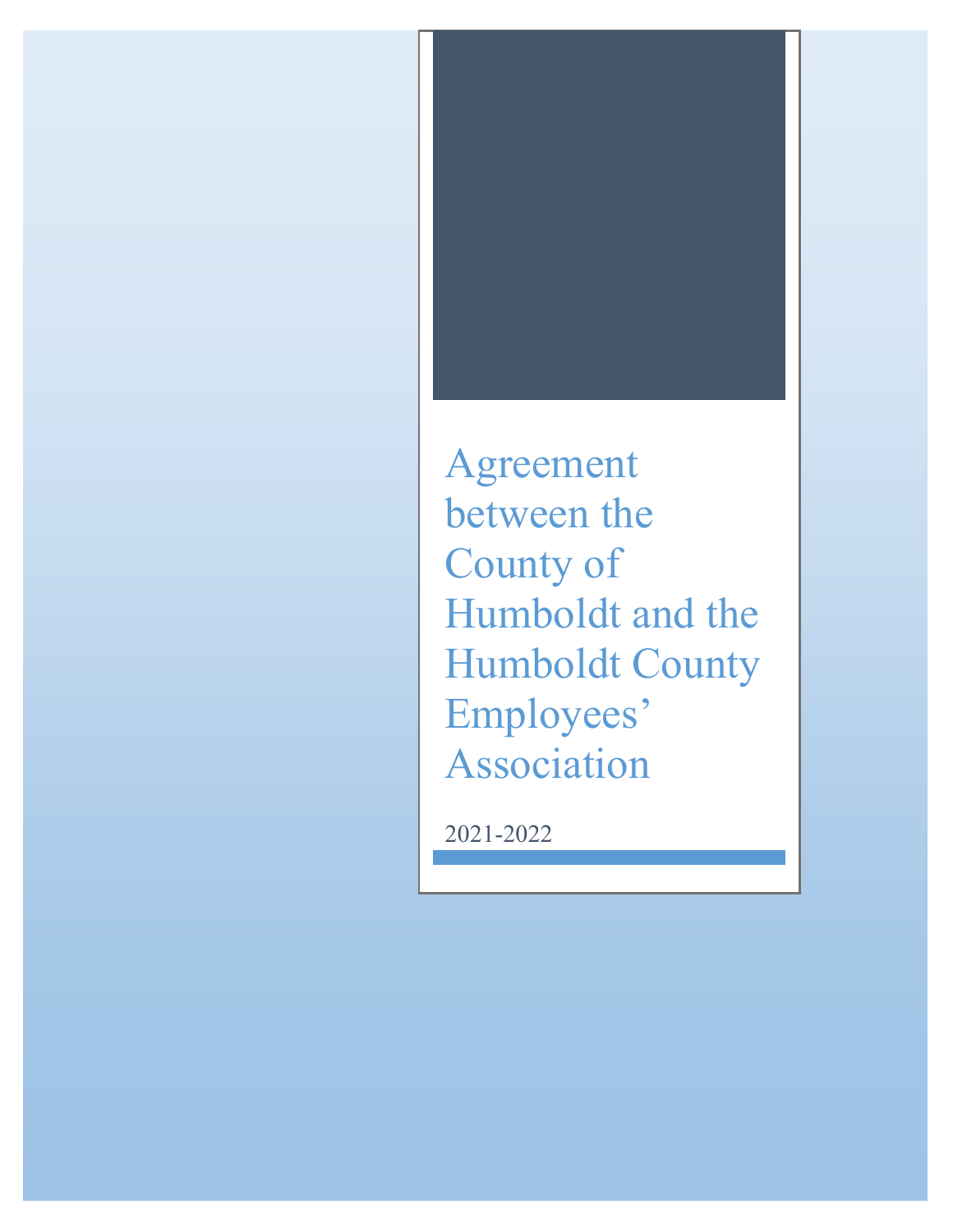This page is intentionally left blank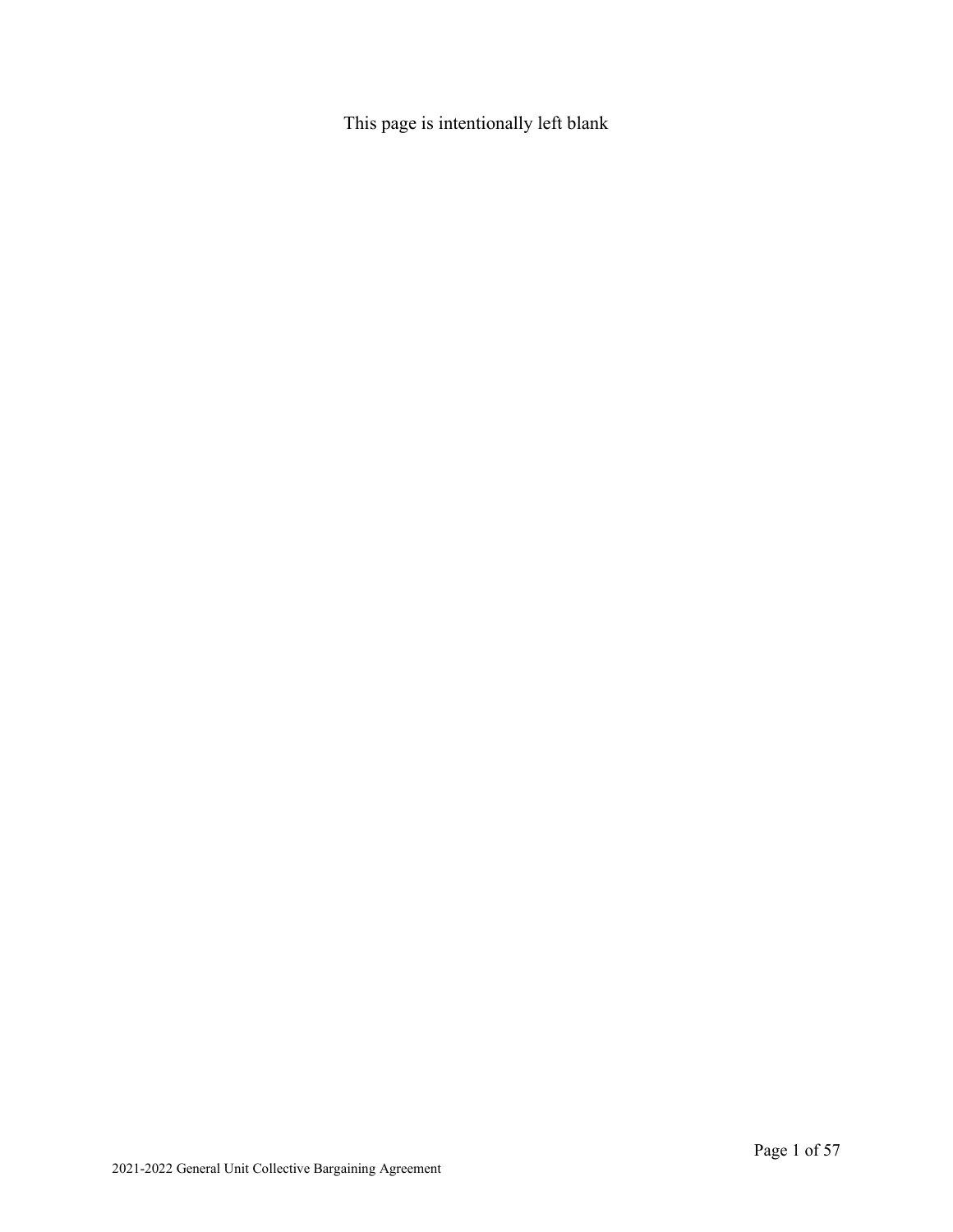## **Table of Contents**

| 2.     |  |
|--------|--|
|        |  |
|        |  |
|        |  |
| 2.3.1. |  |
| 2.3.2. |  |
| 2.3.3. |  |
|        |  |
| 2.4.1. |  |
|        |  |
|        |  |
|        |  |
| 3.     |  |
|        |  |
|        |  |
| 4.     |  |
| 5.     |  |
|        |  |
|        |  |
|        |  |
|        |  |
| 6.     |  |
|        |  |
|        |  |
|        |  |
|        |  |
| 7.     |  |
|        |  |
| 7.1.1. |  |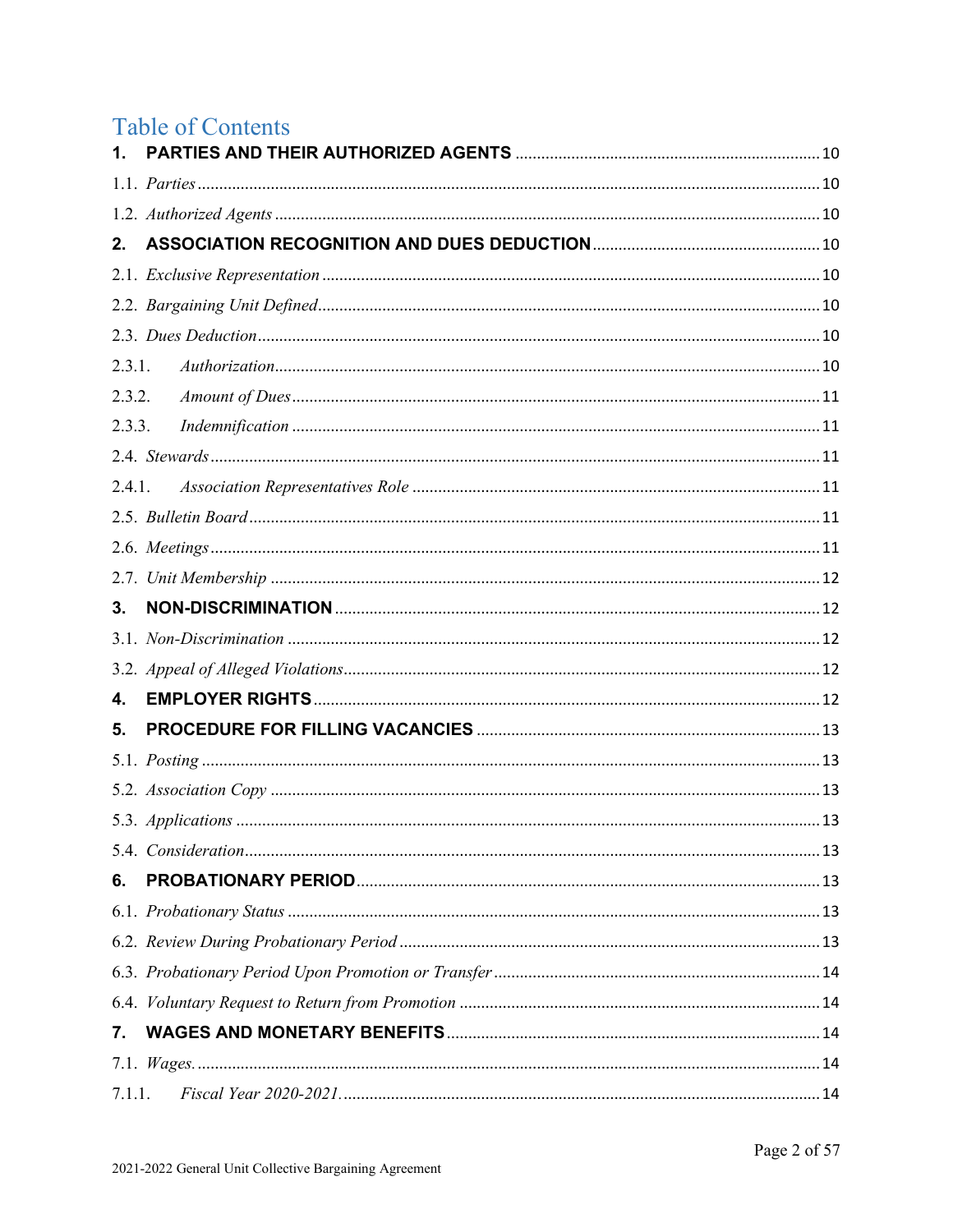| 7.1.2.    |  |  |  |  |  |
|-----------|--|--|--|--|--|
| 7.1.3.    |  |  |  |  |  |
|           |  |  |  |  |  |
| 7.2.1.    |  |  |  |  |  |
| 7.2.2.    |  |  |  |  |  |
| 7.2.3.    |  |  |  |  |  |
| 7.2.4.    |  |  |  |  |  |
| 7.2.5.    |  |  |  |  |  |
|           |  |  |  |  |  |
| 7.3.1.    |  |  |  |  |  |
| 7.3.2.    |  |  |  |  |  |
|           |  |  |  |  |  |
|           |  |  |  |  |  |
| 7.5.1.    |  |  |  |  |  |
| 7.5.2.    |  |  |  |  |  |
| 7.5.3.    |  |  |  |  |  |
|           |  |  |  |  |  |
|           |  |  |  |  |  |
| 7.7.1.    |  |  |  |  |  |
| 7.7.2.    |  |  |  |  |  |
|           |  |  |  |  |  |
| 7.9.1.    |  |  |  |  |  |
| 7.9.2.    |  |  |  |  |  |
| 7.9.3.    |  |  |  |  |  |
| 7.10.     |  |  |  |  |  |
| 7.11.     |  |  |  |  |  |
| 7.11.1.   |  |  |  |  |  |
| 7.11.1.1. |  |  |  |  |  |
| 7.12.     |  |  |  |  |  |
| 7.13.     |  |  |  |  |  |
| 7.13.1.   |  |  |  |  |  |
| 8.        |  |  |  |  |  |
|           |  |  |  |  |  |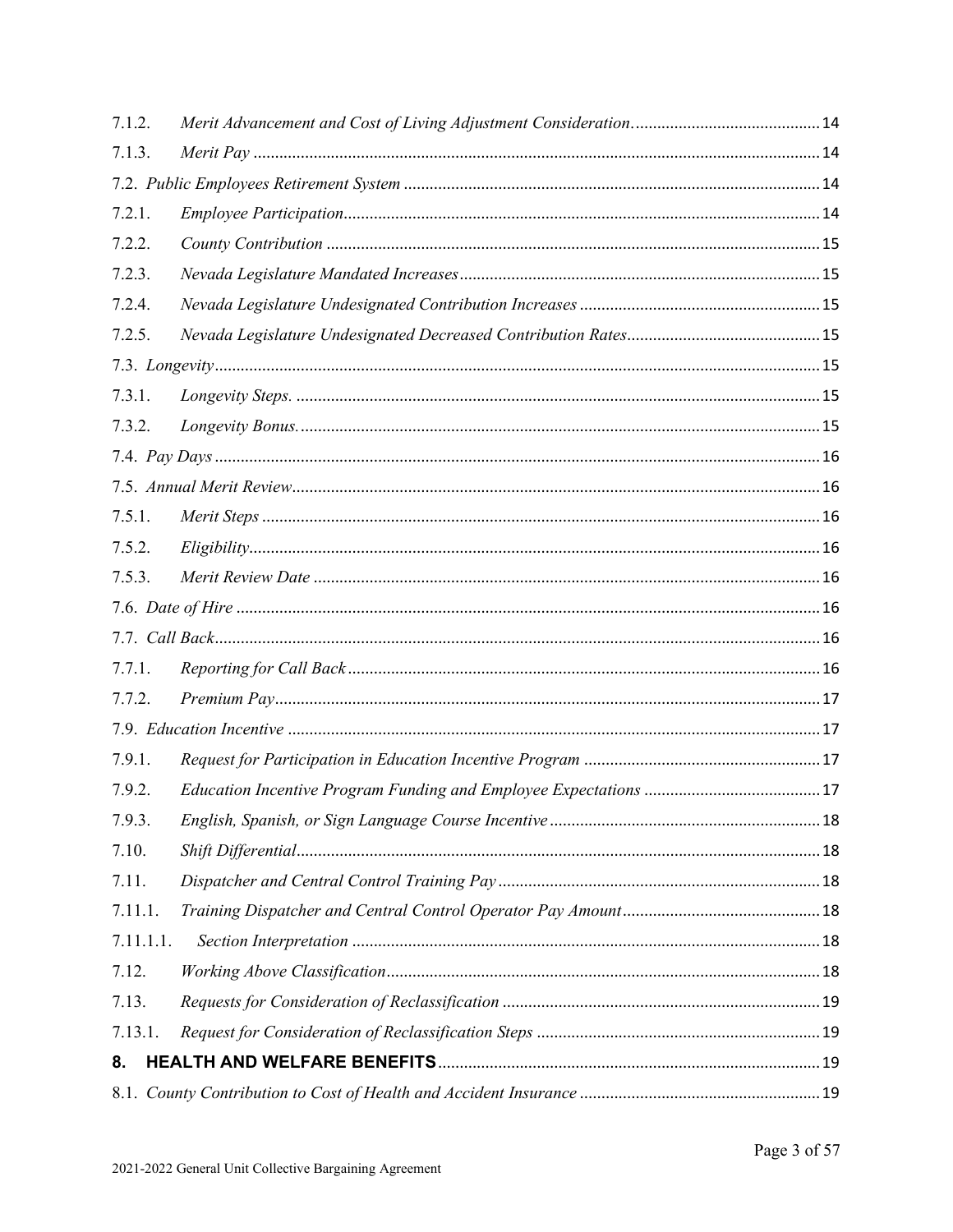| 8.1.2.<br>Account | County Contribution towards High Deductible Health Plan with an Associated Health Savings<br>19 |    |
|-------------------|-------------------------------------------------------------------------------------------------|----|
| 8.1.3.            |                                                                                                 |    |
| 8.1.4.            |                                                                                                 |    |
|                   |                                                                                                 |    |
|                   |                                                                                                 |    |
|                   |                                                                                                 |    |
|                   |                                                                                                 |    |
|                   |                                                                                                 |    |
|                   |                                                                                                 |    |
|                   |                                                                                                 |    |
|                   |                                                                                                 |    |
| 9.                |                                                                                                 |    |
|                   |                                                                                                 |    |
|                   |                                                                                                 |    |
|                   |                                                                                                 |    |
|                   |                                                                                                 |    |
|                   |                                                                                                 |    |
| 9.5.1.            |                                                                                                 |    |
|                   |                                                                                                 |    |
|                   |                                                                                                 |    |
|                   |                                                                                                 |    |
|                   |                                                                                                 |    |
|                   |                                                                                                 | 23 |
|                   |                                                                                                 |    |
| 10.1.             |                                                                                                 |    |
| 10.2.             |                                                                                                 |    |
| 10.3.             |                                                                                                 |    |
| 10.4.             |                                                                                                 |    |
| 10.5.             |                                                                                                 |    |
| 10.5.1.           |                                                                                                 |    |
| 10.6.             |                                                                                                 |    |
| 10.7.             |                                                                                                 |    |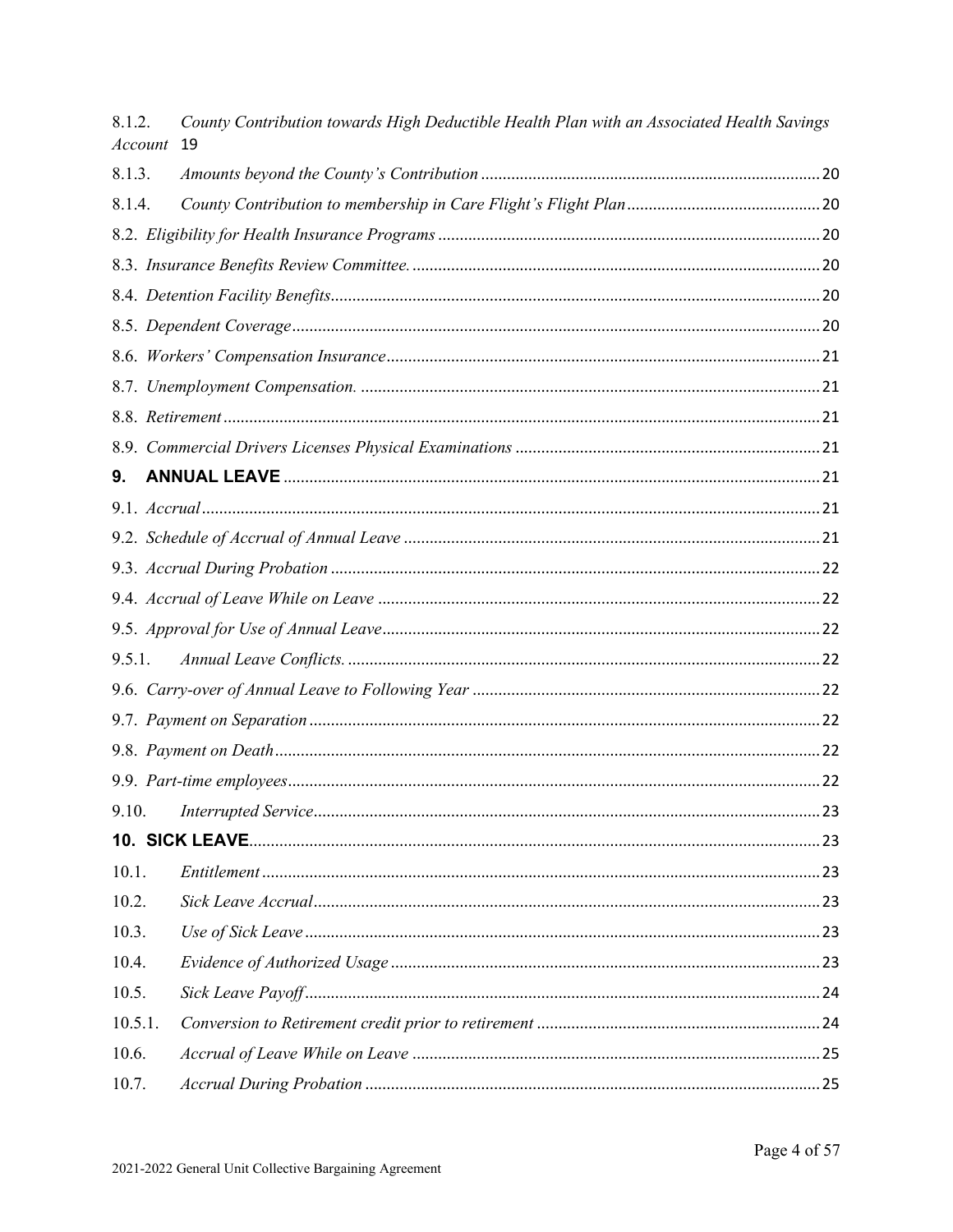| 10.8.     |  |  |  |  |
|-----------|--|--|--|--|
|           |  |  |  |  |
| 11.1.     |  |  |  |  |
| 11.2.     |  |  |  |  |
|           |  |  |  |  |
| 12.1.     |  |  |  |  |
| 12.2.     |  |  |  |  |
| 12.3.     |  |  |  |  |
| 12.5.     |  |  |  |  |
| 12.5.1.   |  |  |  |  |
| 12.5.2.   |  |  |  |  |
| 12.5.3.   |  |  |  |  |
| 12.5.4.   |  |  |  |  |
| 12.5.5.   |  |  |  |  |
| 12.5.6.   |  |  |  |  |
| 12.5.7.   |  |  |  |  |
| 12.6.     |  |  |  |  |
| 12.6.1.   |  |  |  |  |
| 12.6.2.   |  |  |  |  |
| 12.7.     |  |  |  |  |
| 12.7.1.   |  |  |  |  |
| 12.7.2.   |  |  |  |  |
| 12.7.3.   |  |  |  |  |
| 12.7.4.   |  |  |  |  |
| 12.7.5.   |  |  |  |  |
| 12.7.5.1. |  |  |  |  |
| 12.7.5.2. |  |  |  |  |
| 12.7.5.3. |  |  |  |  |
| 12.7.6.   |  |  |  |  |
| 12.8.     |  |  |  |  |
| 12.8.1.   |  |  |  |  |
| 12.8.2.   |  |  |  |  |
| 12.8.3.   |  |  |  |  |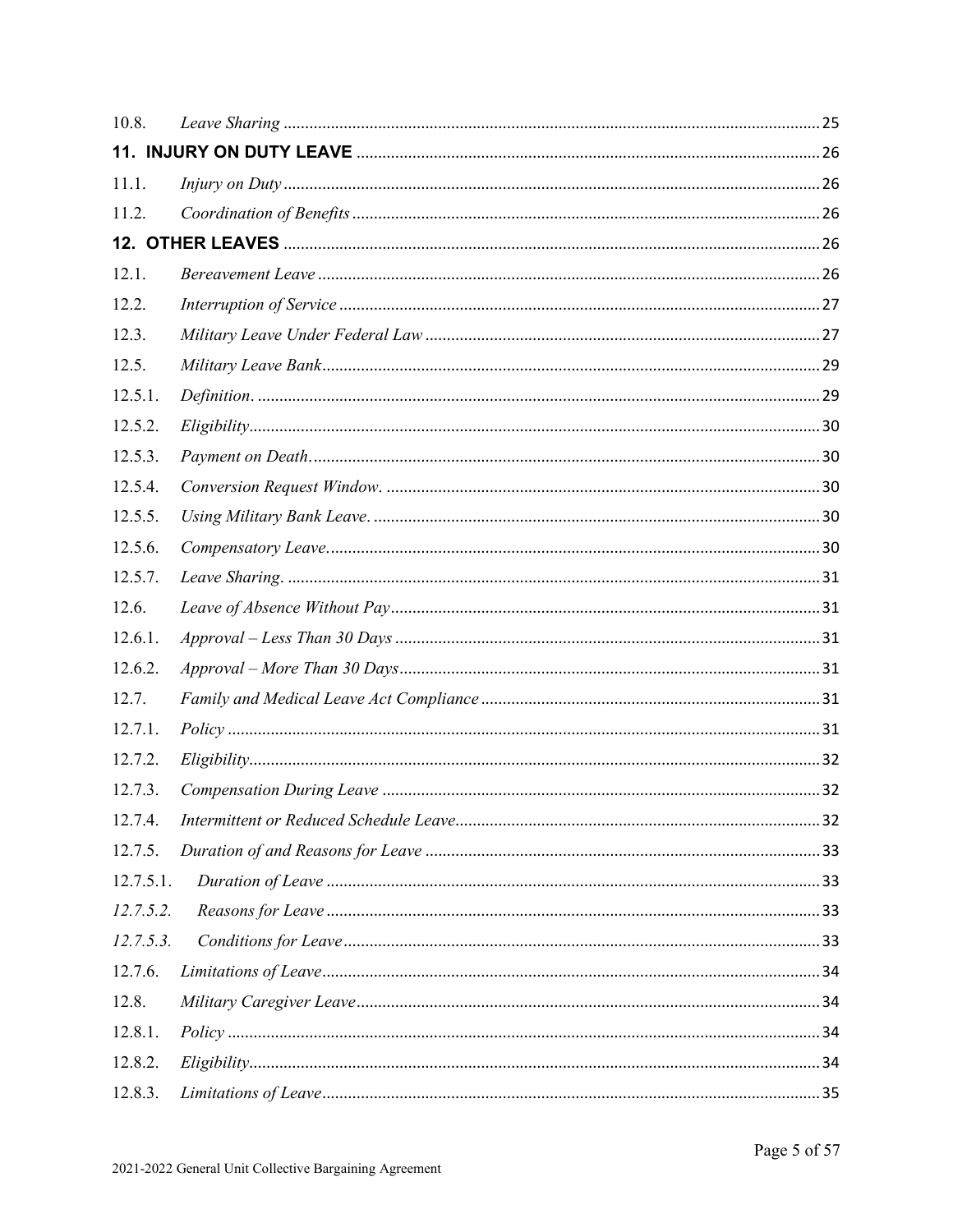| 12.8.4.      |                                                                          |  |
|--------------|--------------------------------------------------------------------------|--|
| 12.8.5.      |                                                                          |  |
| $12.8.5.1$ . |                                                                          |  |
| 12.9.        |                                                                          |  |
| 12.9.1.      |                                                                          |  |
| 12.9.2.      |                                                                          |  |
| 12.9.3.      |                                                                          |  |
| 12.9.4.      |                                                                          |  |
| 12.9.5.      |                                                                          |  |
| 12.9.6.      |                                                                          |  |
|              |                                                                          |  |
| 13.1.        |                                                                          |  |
| 13.2.        |                                                                          |  |
| 13.3.        |                                                                          |  |
| 13.3.1.      | Payment of Floating Holiday upon Voluntary Termination of Employment  40 |  |
| 13.4.        |                                                                          |  |
| 13.5.        |                                                                          |  |
| 13.6.        |                                                                          |  |
| 13.7.        |                                                                          |  |
| 13.8.        |                                                                          |  |
|              |                                                                          |  |
| 14.1.        |                                                                          |  |
| 14.1.1.      |                                                                          |  |
| 14.1.2.      |                                                                          |  |
| 14.1.3.      |                                                                          |  |
| 14.2.        |                                                                          |  |
| 14.3.        |                                                                          |  |
| 14.4.        |                                                                          |  |
|              |                                                                          |  |
| 15.1.        |                                                                          |  |
| 15.1.1.      |                                                                          |  |
| 15.1.2.      |                                                                          |  |
| 15.2.        |                                                                          |  |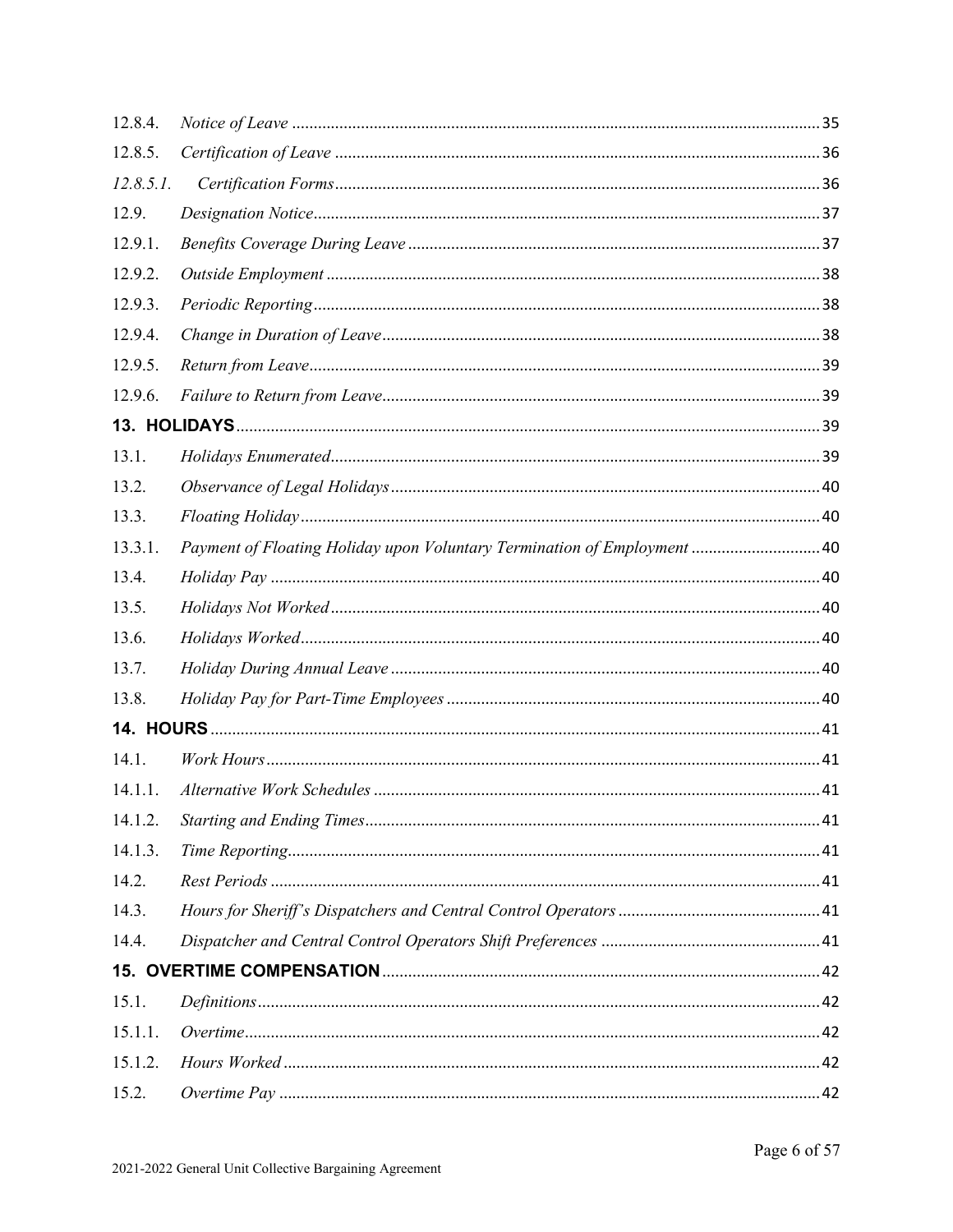| 15.3.   |  |
|---------|--|
| 15.4.   |  |
| 15.5.   |  |
| 15.6.   |  |
| 15.7.   |  |
|         |  |
| 16.1.   |  |
| 16.2.   |  |
|         |  |
| 17.1.   |  |
| 17.2.   |  |
| 17.3.   |  |
|         |  |
| 18.1.   |  |
| 18.2.   |  |
| 18.3.   |  |
|         |  |
| 19.1.   |  |
| 19.1.1. |  |
| 19.1.2. |  |
| 19.1.3. |  |
| 19.2.   |  |
| 19.2.1. |  |
| 19.2.2. |  |
| 19.3.   |  |
| 19.3.1. |  |
| 19.3.2. |  |
| 19.3.3. |  |
| 19.3.4. |  |
| 19.3.5. |  |
| 19.3.6. |  |
| 19.3.7. |  |
| 19.3.8. |  |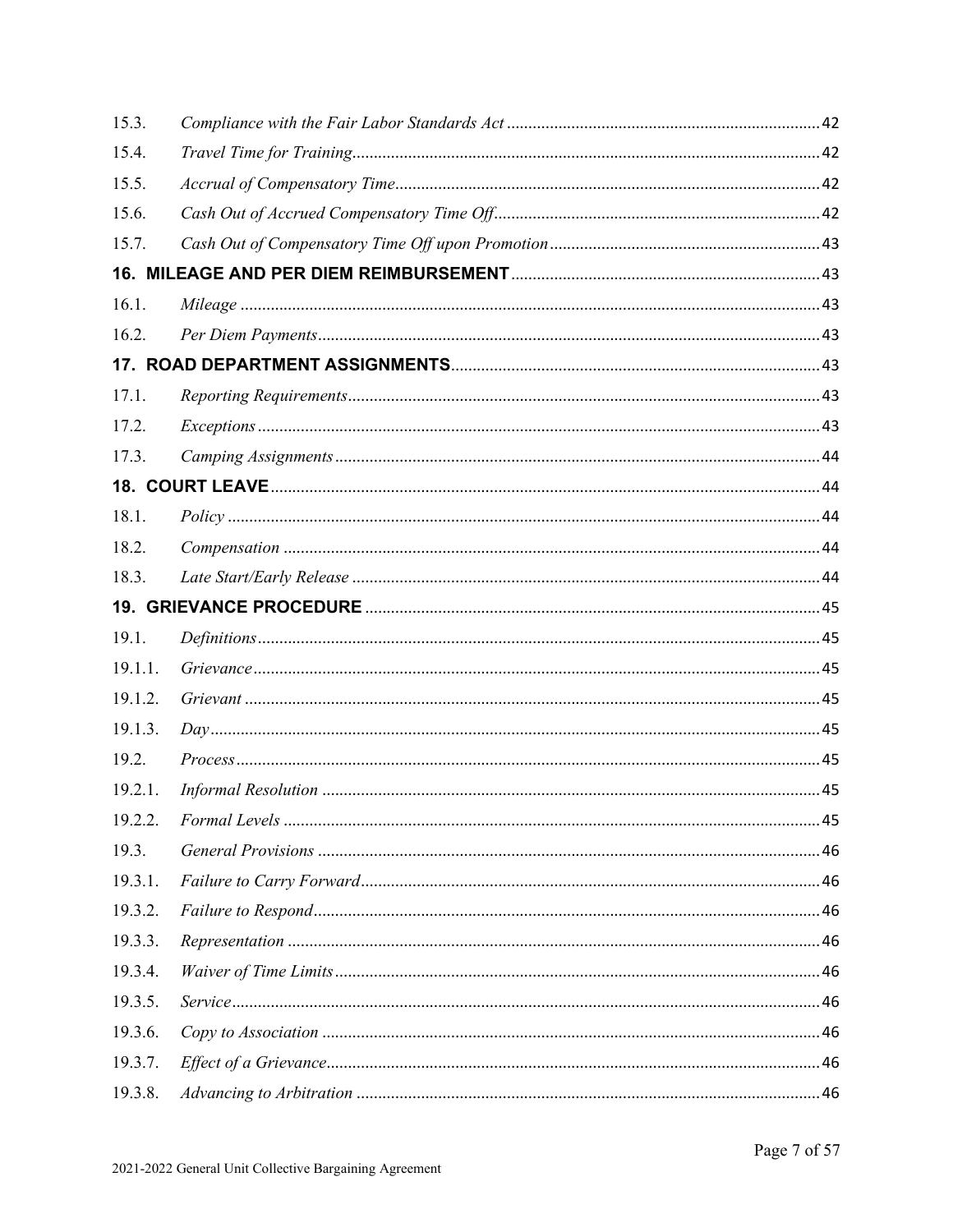| 20.1.   |  |
|---------|--|
| 20.1.1. |  |
| 20.1.2. |  |
| 20.1.3. |  |
| 20.1.4. |  |
| 20.1.5. |  |
| 20.2.   |  |
| 20.3.   |  |
| 20.3.1. |  |
| 20.3.2. |  |
| 20.4.   |  |
| 20.4.1. |  |
| 20.4.2. |  |
| 20.4.3. |  |
| 20.4.4. |  |
| 20.4.5. |  |
| 20.4.6. |  |
|         |  |
| 21.1.   |  |
| 21.2.   |  |
| 21.3.   |  |
| 21.4.   |  |
| 21.5.   |  |
| 21.6.   |  |
|         |  |
| 22.1.   |  |
| 22.2.   |  |
| 22.3.   |  |
| 22.4.   |  |
| 22.5.   |  |
|         |  |
| 23.1.   |  |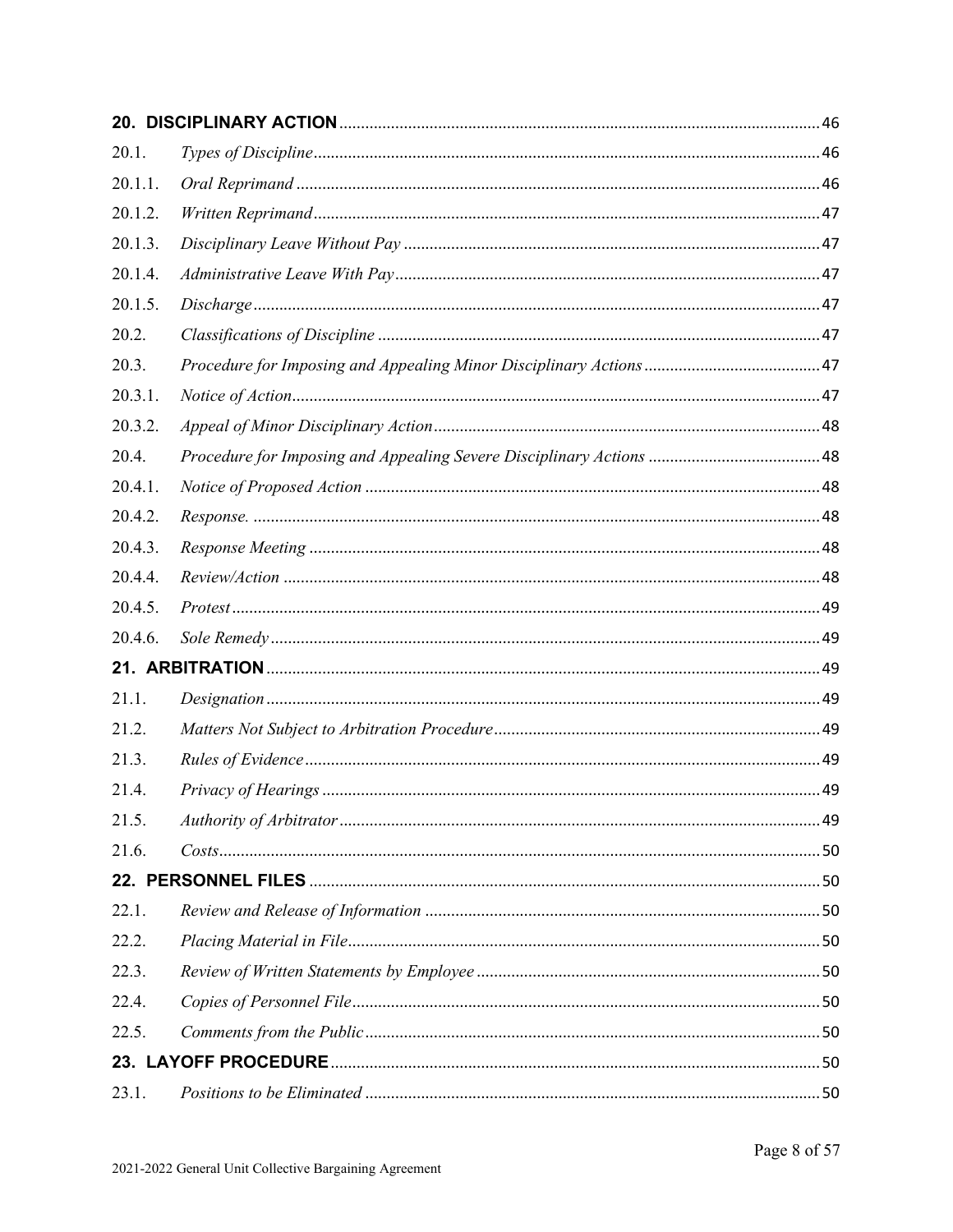| 23.2.   |  |  |
|---------|--|--|
| 23.3.   |  |  |
| 23.3.1. |  |  |
| 23.3.2. |  |  |
| 23.4.   |  |  |
| 23.4.1. |  |  |
| 23.4.2. |  |  |
| 23.4.3. |  |  |
|         |  |  |
| 24.1.   |  |  |
| 24.2.   |  |  |
|         |  |  |
| 25.1.   |  |  |
| 25.2.   |  |  |
| 25.3.   |  |  |
| 25.4.   |  |  |
|         |  |  |
|         |  |  |
|         |  |  |
|         |  |  |
|         |  |  |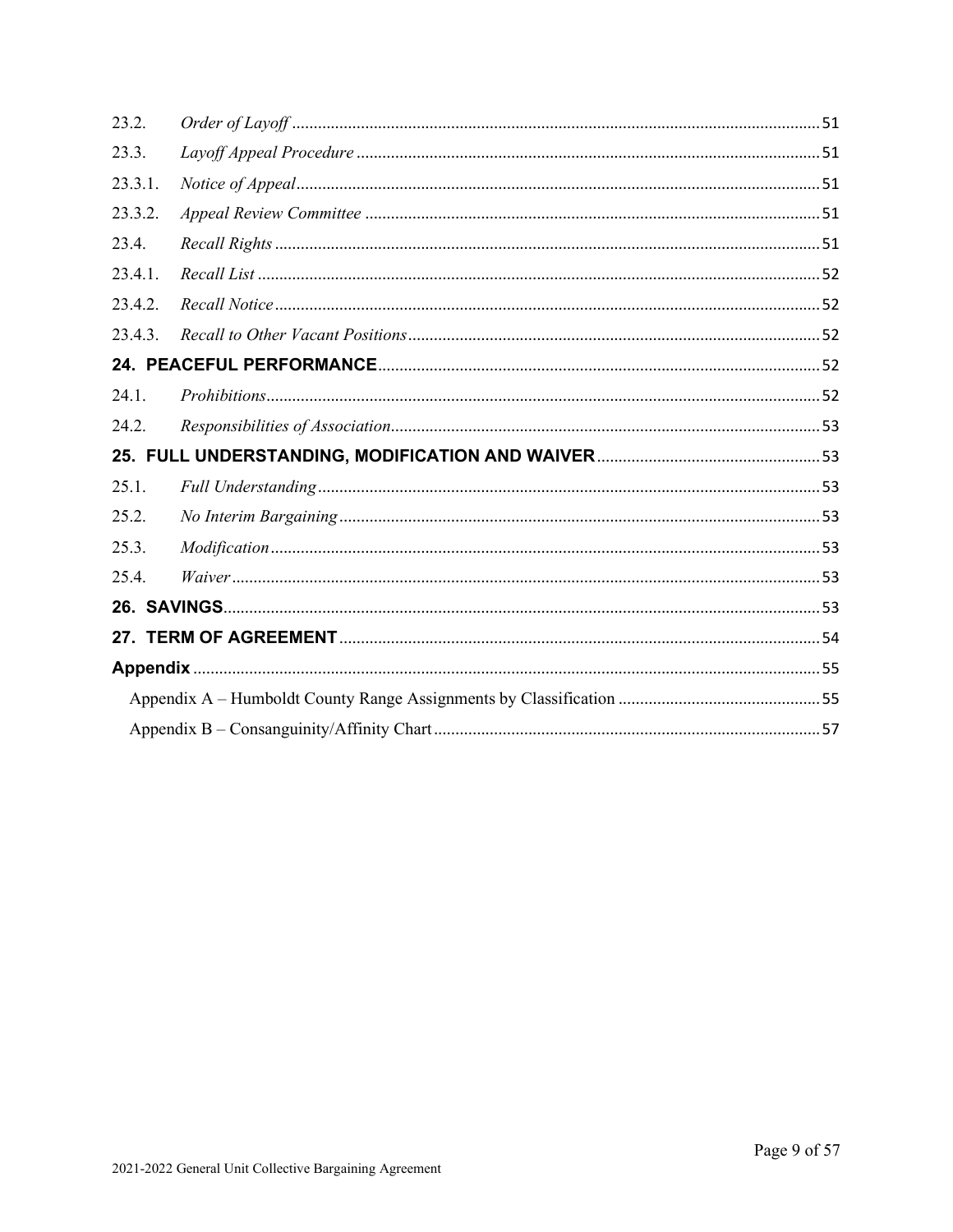## <span id="page-10-0"></span>**1. PARTIES AND THEIR AUTHORIZED AGENTS**

#### 1.1. *Parties*

<span id="page-10-1"></span>This agreement is entered, June 7, 2021 by and between the County of Humboldt (hereinafter referred to as "County"), and the Humboldt County Employees Association (hereinafter referred to as "Association" or "HCEA"). Provisions of this Agreement that require changes in terms and conditions of employment shall be effective July 1, 2021 except where another date is identified. Changes in payroll items shall be effective at the beginning of a payroll period.

#### <span id="page-10-2"></span>1.2. *Authorized Agents*

For the purpose of administering the terms and provisions of this agreement, the following agents have been designated:

> County's principal authorized agent shall be: County Manager HUMBOLDT COUNTY County Courthouse, Room 205 Winnemucca, NV 89445 Association's principal authorized agent shall be: President HUMBOLDT COUNTY EMPLOYEES ASSOCIATION 50 West 5th Street Winnemucca, NV 89445

## <span id="page-10-3"></span>**2. ASSOCIATION RECOGNITION AND DUES DEDUCTION**

#### 2.1. *Exclusive Representation*

<span id="page-10-4"></span>The Employer recognizes the Association as the sole collective bargaining agent for all full-time employees and regular part-time employees of the County within job classifications covered by this Agreement who are presently employed and subsequently hired by the Employer at its location in Nevada

#### <span id="page-10-5"></span>2.2. *Bargaining Unit Defined*

The classifications included in the bargaining unit are listed in the attached Appendix "A" and, by reference, incorporated herein and made a part of this Agreement unless designated confidential under NRS 288.170.

#### <span id="page-10-6"></span>2.3. *Dues Deduction*

The parties agree that for good consideration, the County will provide payroll deduction to the Association on the following terms:

#### 2.3.1. *Authorization*

<span id="page-10-7"></span>The County shall deduct dues from the salaries of Association members and remit the total deductions to the designated Association officer(s) on a biweekly basis, provided, however, no deductions shall be made except in accordance with a deduction authorization form individually and voluntarily executed by the employee for whom the deduction is made. The deduction authorization form shall specify any Association restrictions on the employee's right to terminate his/her dues deduction authorization. No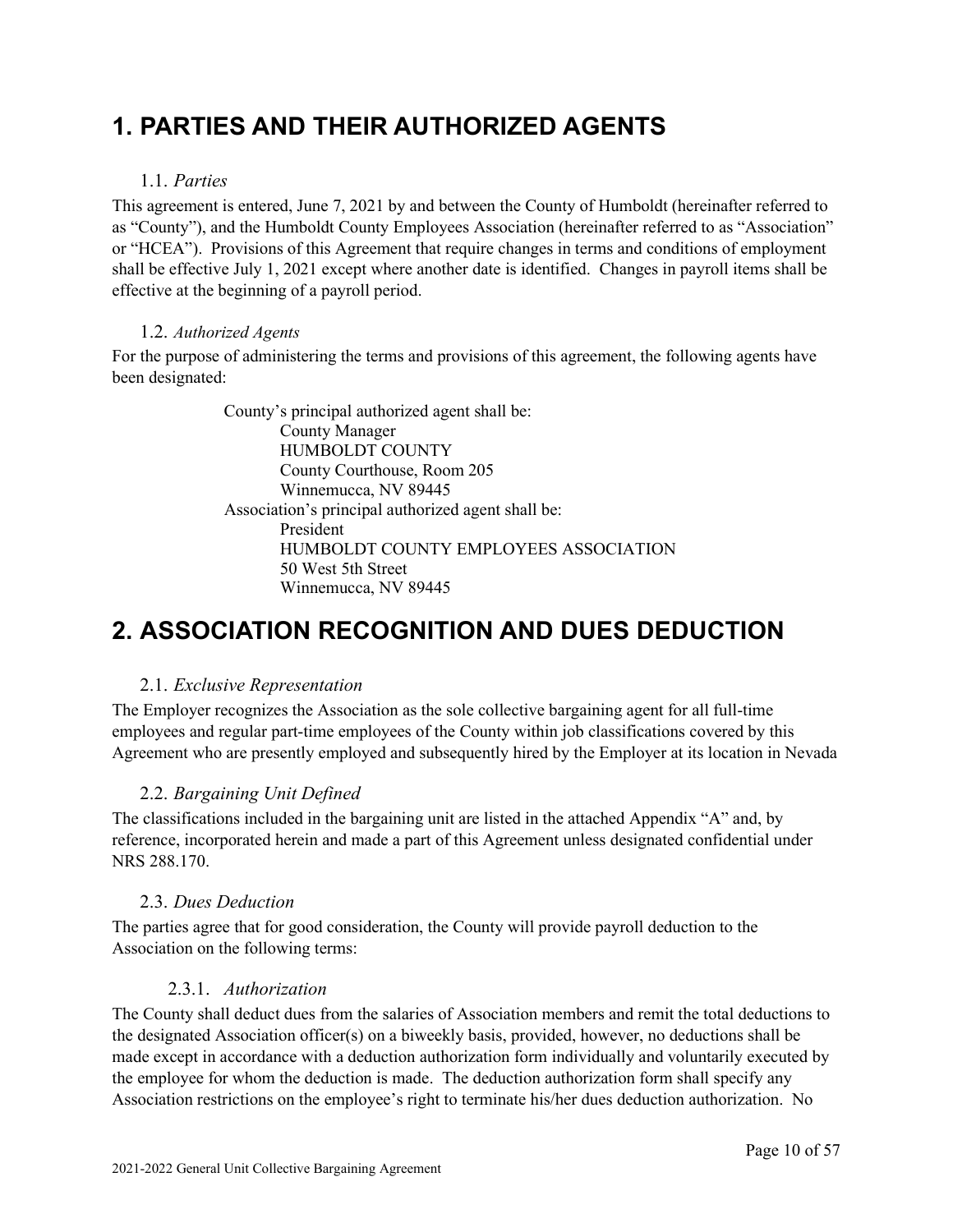stated restriction shall require the employee to remain a member beyond the end of the calendar month of the employee's action to terminate such status.

#### 2.3.2. *Amount of Dues*

<span id="page-11-0"></span>The Association shall certify to the County in writing the current rate of membership dues. The Association will notify the County of any change in the rate of membership dues at least thirty (30) days prior to the effective date of such change.

#### 2.3.3. *Indemnification*

<span id="page-11-1"></span>The Association shall indemnify and hold the County harmless against any and all claims, demands, suits and all other forms of liability or costs which shall arise out of or by reason of action taken or not taken by the County at the request of the Association under the provisions of this Article or through the proper execution of this Article.

#### <span id="page-11-2"></span>2.4. *Stewards*

The Association may select up to four (4) stewards from among members of the Association. The function of the stewards shall be to report to their Association President grievances or alleged infractions of the Agreement and represent employees who request representation. The Association shall notify the County in writing of the employees selected to serve as stewards.

#### 2.4.1. *Association Representatives Role*

<span id="page-11-3"></span>Authorized Association representatives shall be granted reasonable access at reasonable times to those areas of County premises where employees represented by the Association are employed when such visits are necessary for the administration of this Agreement. If the Association business is of a nature which requires that it be conducted during the representative's work time, the representative shall notify his/her supervisor before leaving his/her work assignment of the estimated length of time which will be required and provide a statement that the nature of the business requires immediate attention. It is agreed that such representatives will conduct their business as expeditiously as possible and in a manner that will minimize interference with the County's business. Before an Association representative enters the work area, the representative shall notify the supervisor responsible for the area and receive permission to enter. Such permission shall not be unreasonably denied. The Association representative who may be authorized entry shall be the stewards and the business representative, as certified in written form by the Association to the County.

#### <span id="page-11-4"></span>2.5. *Bulletin Board*

The Association may add its own Bulletin Boards  $(3'x3')$  at the following locations for communications with their members: Road Department, Library, Convention Center, in addition to the one already hanging in the Courthouse. No postings shall be political, defamatory or negative toward any County official or employee.

#### <span id="page-11-5"></span>2.6. *Meetings*

The Association, upon proper notification to and approval from the County Manager, will be allowed to hold Association meetings on County property to conduct Association business.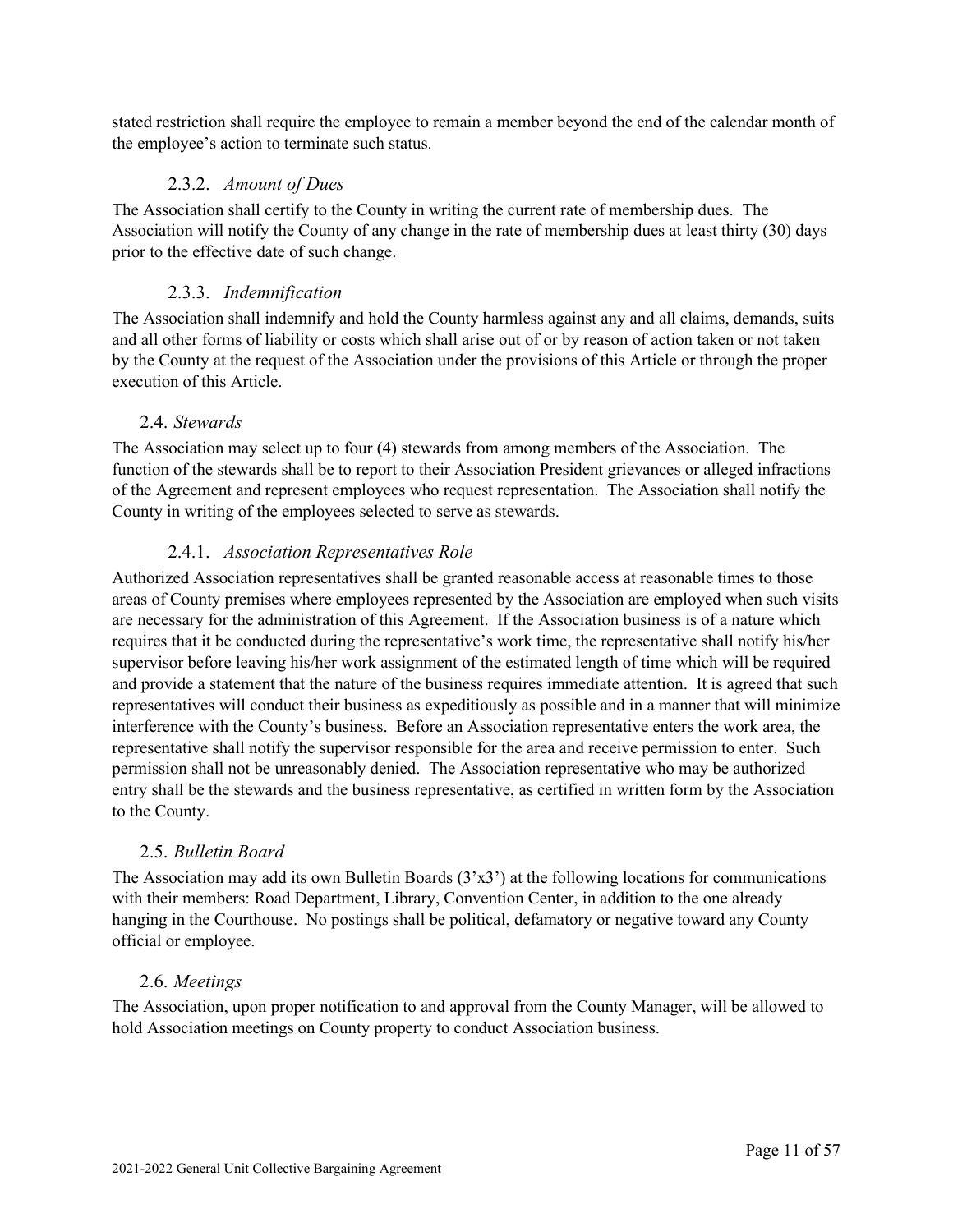#### 2.7. *Unit Membership*

<span id="page-12-0"></span>County agrees to provide the HCEA with a list of unit employees in July and a list of changes every three (3) months thereafter during the contract period. The list shall include Employee Name, Department and Job Classification.

## <span id="page-12-1"></span>**3. NON-DISCRIMINATION**

#### 3.1. *Non-Discrimination*

<span id="page-12-2"></span>The provisions of this Agreement shall be applied equally to all employees in the bargaining unit without discrimination as to race, color, religion, sex, age, disability, national origin or because of political or personal reasons or affiliations. The Association shall share equally with the County the responsibility for applying this provision of the Agreement.

#### <span id="page-12-3"></span>3.2. *Appeal of Alleged Violations*

Alleged violations of these provisions shall not be appealable to any outside third party using the grievance procedure of this Agreement. Any appeal beyond the County Manager's level shall be to the body empowered by Federal or State statute for the purpose of resolving such disputes.

## <span id="page-12-4"></span>**4. EMPLOYER RIGHTS**

Employer retains, solely and exclusively, all the rights, powers and authority exercised or held prior to the execution of this Agreement, except as expressly limited by a specific provision of this Agreement. Without limiting the generality of the foregoing, the rights, powers, and authority retained solely and exclusively by Employer and not abridged herein, include, but are not limited to the following: To manage and direct its business and personnel; to manage, control, and determine the mission of its departments, building facilities, and operations; to assign, repair, inspect, and retrieve Employer property and space; to create, change, combine or abolish jobs, policies, departments and facilities in whole or in part; to subcontract or discontinue work for economic or operational reasons; to direct the work force; to increase or decrease the work force and determine the number of employees needed; upon reasonable suspicion of impaired ability on the job, to require employee physical examinations and tests endorsed by a physician and paid for by the Employer; to hire, transfer, promote, and maintain the discipline and efficiency of its employees (but excluding the right to assign or transfer as a form of discipline); to establish work standards, schedules of operation and reasonable work load; to specify or assign work requirements and require overtime; to schedule working hours and shifts; to adopt new or changed rules of conduct and penalties for violation thereof after negotiating same with the Association in accordance with NRS 288.150; to determine the type and scope of work to be performed by employees and the services to be provided; to take action deemed necessary to provide for the safety of employees and clients; to classify positions; to establish initial salaries of new classifications after notification to the Association; to determine the methods, processes, means, and places of providing services and to take whatever action necessary to prepare for and operate in an emergency.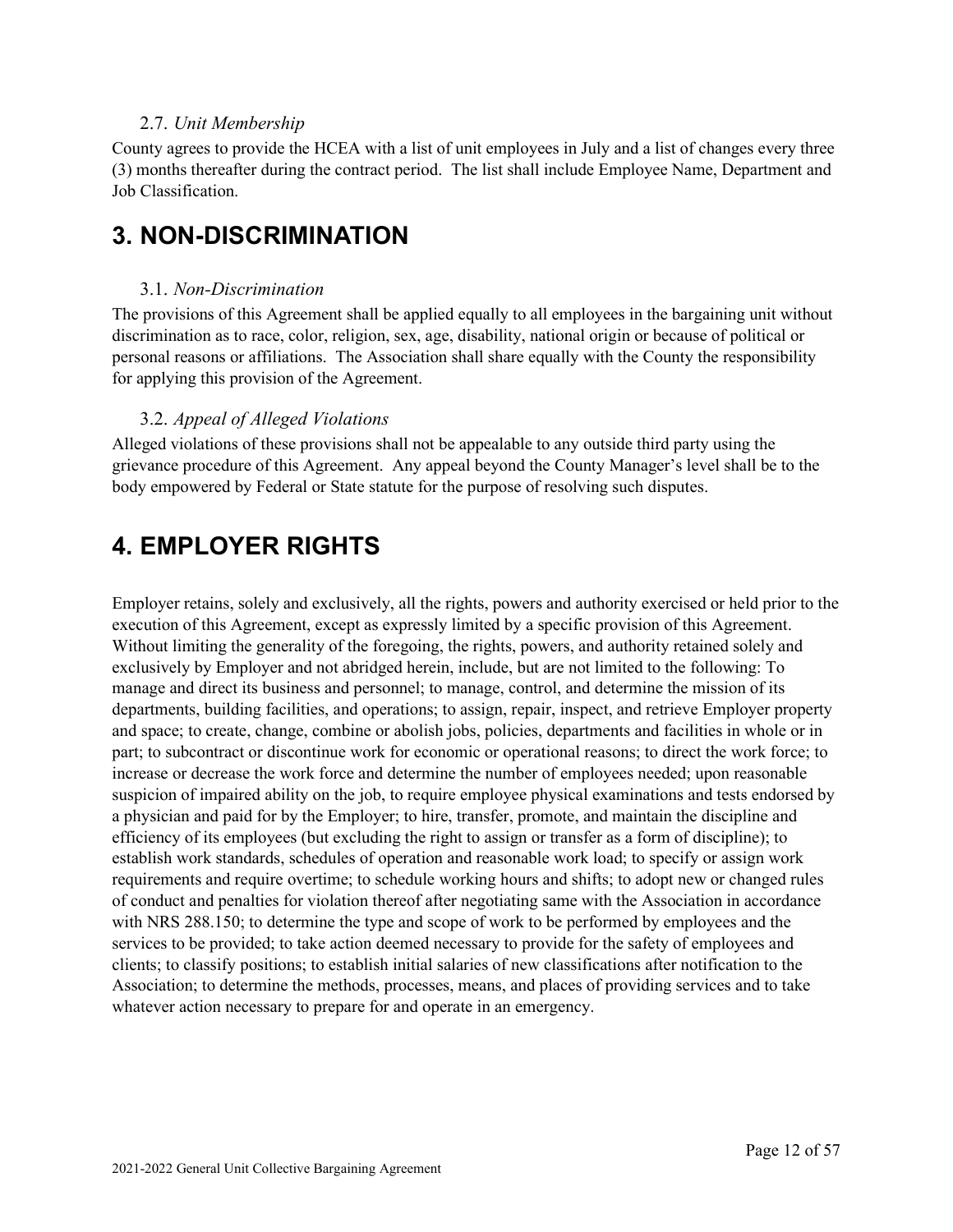## <span id="page-13-0"></span>**5. PROCEDURE FOR FILLING VACANCIES**

#### 5.1. *Posting*

<span id="page-13-1"></span>The County shall post all County employment vacancies for a period of not fewer than five (5) working days in order to afford interested employees the opportunity of applying for a lateral transfer or promotion, as appropriate. Such postings shall list the desired classification for the position involved, the geographic location of the initial assignment and the working hours if different from the normal work week.

#### <span id="page-13-2"></span>5.2. *Association Copy*

<span id="page-13-3"></span>The County shall provide the Association with a copy of job vacancy announcements.

#### 5.3. *Applications*

Employees interested in being considered for the position shall submit an application to the department head responsible for filling the vacancy.

#### <span id="page-13-4"></span>5.4. *Consideration*

All employee applicants for positions shall be considered in determining the best-qualified candidate. Factors to be considered in making the selection will include:

- Performance on written, oral and practical examinations
- County Service
- Appropriate education and knowledge
- Relevant training
- Past performance
- Work habits including attendance and punctuality
- Other job-related factors

## <span id="page-13-5"></span>**6. PROBATIONARY PERIOD**

#### 6.1. *Probationary Status*

<span id="page-13-6"></span>All unit employees shall serve a probationary period of one full year from actual date of hire, during which time they may be released without notice, reason or right of appeal. The length of initial probation period shall be equivalent to one year of full-time service.

#### <span id="page-13-7"></span>6.2. *Review During Probationary Period*

The performance of an employee serving a twelve-month probationary period shall normally be reviewed no later than five  $(5)$  months after initial hire and eleven  $(11)$  months after hire. The  $11<sup>th</sup>$  month probationary period review will also serve as the employee's annual review. During the final month of the probationary period, the employee's department head shall make a written recommendation for retention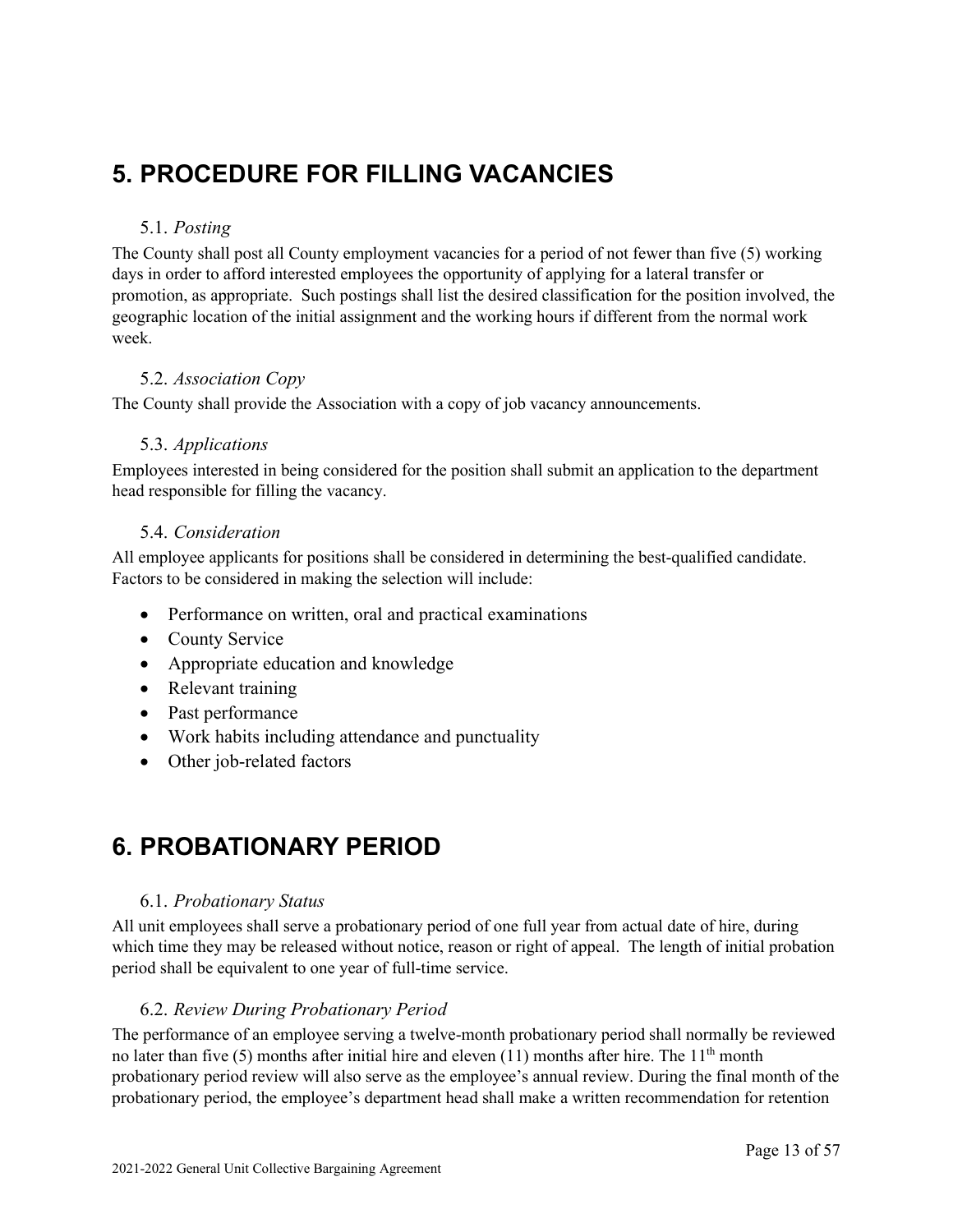of the employee beyond the probationary period. If no such recommendation is received by the appointing authority prior to the end of the employee's probationary period, the employee shall be released from County service.

#### <span id="page-14-0"></span>6.3. *Probationary Period Upon Promotion or Transfer*

All employees promoted to a position of higher responsibility or transferred to another position shall serve a probationary period of twelve (12) months in the new position. During the probationary period, the employee shall normally be reviewed no later than five (5) months after promotion or transfer and at eleven (11) months after promotion or transfer. Regular employees who have transferred or promoted to another County position who fail to successfully complete their probationary period will be placed in layoff status and may exercise recall rights under the Layoff Article 23 of this Agreement.

#### <span id="page-14-1"></span>6.4. *Voluntary Request to Return from Promotion*

An employee who has accepted a promotion and then, within 30 working days of appointment to the new position, requests to return to his/her old position, shall be returned to the position formerly held at the first opportunity when the position is vacant and to be filled, provided such vacancy occurs within one year of the employee's request to return to his/her former position.

## <span id="page-14-2"></span>**7. WAGES AND MONETARY BENEFITS**

#### 7.1. *Wages.*

<span id="page-14-4"></span><span id="page-14-3"></span>Wages for unit positions shall be as shown in Appendix B.

#### 7.1.1. *Fiscal Year 2020-2021.*

Effective and retroactive to the pay period containing July 1, 2021, the County agrees to increase the amounts listed in this unit's salary schedule by a 2.75% Cost of Living Adjustment (COLA).

#### 7.1.2. *Merit Advancement and Cost of Living Adjustment Consideration*.

<span id="page-14-6"></span><span id="page-14-5"></span>All percentages are approximate and will be conformed to an hourly wage schedule.

#### 7.1.3. *Merit Pay*

Effective and retroactive to the pay period containing July 1, 2021, Merit pay will be at the 2.5% step range.

#### <span id="page-14-7"></span>7.2. *Public Employees Retirement System*

#### 7.2.1. *Employee Participation*

<span id="page-14-8"></span>All employees covered by this agreement shall participate in the Public Employees Retirement System (PERS) of the State of Nevada in accordance with the rules of that system as set forth in NRS Chapter 286.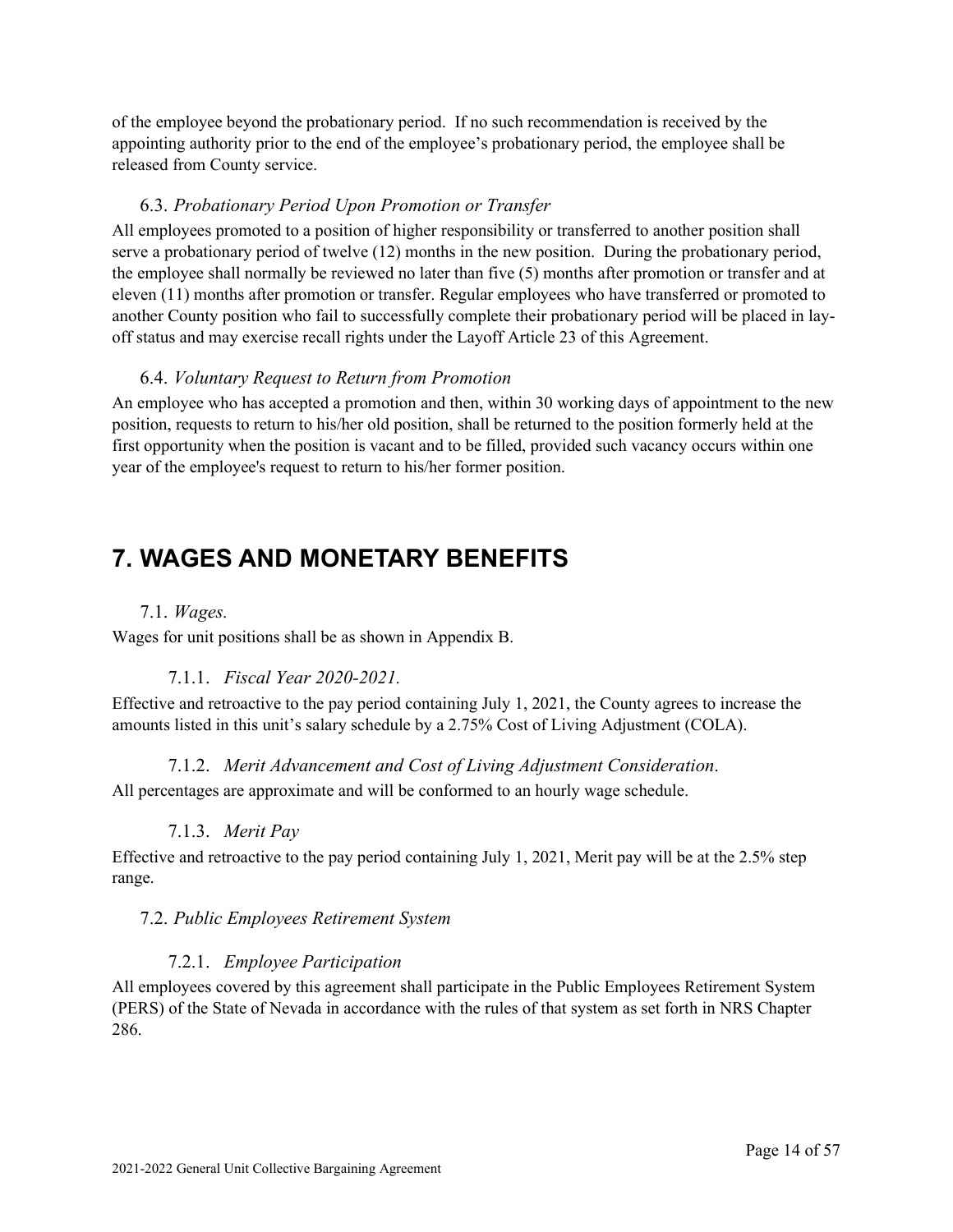#### 7.2.2. *County Contribution*

<span id="page-15-0"></span>The County agrees to contribute for each employee covered by this agreement the NRS mandated rate to PERS for the term of this Agreement.

#### 7.2.3. *Nevada Legislature Mandated Increases*

<span id="page-15-1"></span>Increases in the PERS contribution rate which are mandated by the Nevada Legislature shall be paid for by the party or parties designated in such action. If the Nevada Legislature is silent with respect to who is responsible to pay contribution increases, subsection 7.2.4. shall apply. For FY 2021, beginning July 1, 2021 and concluding on June 30, 2022, the Nevada Legislature increased the amount of the PERS contribution rate for regular member employees. The County and Association will split the full amount of the 0.5% contribution increase designated by the Nevada Legislature in accordance with NRS Chapter 286.

#### 7.2.4. *Nevada Legislature Undesignated Contribution Increases*

<span id="page-15-2"></span>If the Nevada Legislature does not designate whether the employee or the County is to pay for the increase in contributions to PERS, the County shall pay the increased contribution. Payment of the employee's portion of the contribution increase shall be made by an equivalent reduction in pay or, if such an increase coincides with a scheduled increase, by reducing the equivalent of a scheduled basic salary increase or cost of living increase, or both. Should an increase be more than a total of one and onehalf percent  $(1.5\%)$ , the parties agree to meet and confer regarding the impact of the increase upon the wage adjustments provided in this agreement.

#### 7.2.5. *Nevada Legislature Undesignated Decreased Contribution Rates*

<span id="page-15-3"></span>If the Nevada Legislature does not designate the distribution of decreased rates, if any, decreases in the contribution rate shall be equally shared and shall be credited by increasing the pay schedule by the amount equal to  $\frac{1}{2}$  the prescribed reduction.

#### <span id="page-15-4"></span>7.3. *Longevity*

#### 7.3.1. *Longevity Steps.*

<span id="page-15-5"></span>Each person who has served in step ten (10) of his/her assigned range for at least one (1) year shall be eligible to receive a one (1) percent step increase through Range L10 of the attached wage chart for standard or above performance on each successive anniversary date.

#### 7.3.2. *Longevity Bonus.*

<span id="page-15-6"></span>Employees covered by this agreement are eligible for longevity bonuses as follows:

- A. *20 Years*. On the first pay period after completing 20 years of continuous County service, employees shall be paid a \$1,000.00 one-time payment in recognition of that service.
- B. *25 Years*. On the first pay period after completing 25 years of continuous County service, employees shall be paid a \$1,500.00 one-time payment in recognition of that service.
- *C. 30 Years*. On the first pay period after completing 30 years of continuous County service, employees shall be paid a \$2,000.00 one-time payment in recognition of that service.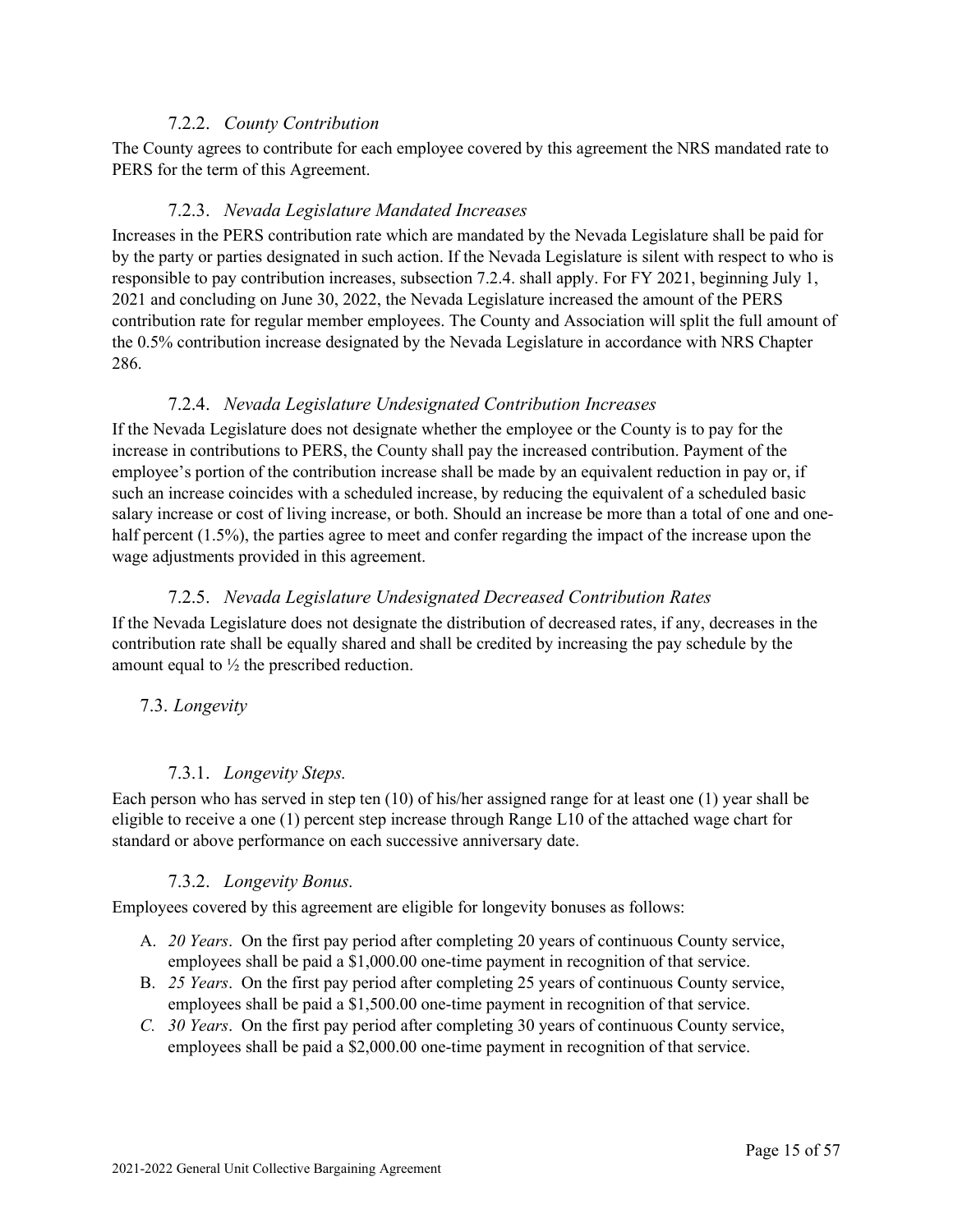#### 7.4. *Pay Days*

<span id="page-16-0"></span>The County will continue the current bi-weekly pay period system. Payroll periods end at midnight every other Sunday. Paydays will be the Friday following the end of the payroll period. Should a payday fall on a holiday, paydays will be the day preceding the holiday.

#### <span id="page-16-1"></span>7.5. *Annual Merit Review*

#### 7.5.1. *Merit Steps*

<span id="page-16-2"></span>Employees who achieve "meets standard" in their overall annual performance ratings will be eligible for advancement to the next higher step of the range or longevity steps.

#### 7.5.2. *Eligibility*

<span id="page-16-3"></span>Each employee is eligible for an annual merit salary step after the completion of twenty-six (26) complete payroll periods of employment if the employee has demonstrated standard or above standard job performance as contemplated in 7.4.1 and as determined by the employee's supervisor and department head or his/her designee. The merit increase shall be granted upon completion of an approved performance appraisal form by the supervisor recommending approval by the County Manager and receipt of that approval. When approved, the increase shall be effective on the first of the pay period following the employee's anniversary date of current position. If performance appraisals are completed post appraisal date recommending approval, the merit increase will be retroactive to first pay period following the employee's anniversary date at current position. If the performance appraisal is not completed within 60 days after an employee's anniversary date, regardless of standard, the employee will receive the merit increase retroactive to the first pay period following the employee's anniversary date. Performance appraisals will ordinarily be completed within thirty (30) days prior to the completion of twenty-six (26) payroll periods. The content of a performance appraisal and any decisions based upon such content may be appealed only through the grievance procedure to the County Manager level. The decision of the County Manager shall be final and binding.

#### 7.5.3. *Merit Review Date*

<span id="page-16-4"></span>If an employee accepts a position in the same or different classification, or is promoted or demoted to a new position that results in a salary increase or decrease of five percent (5%) or more, then a new anniversary date for current position will be established.

#### <span id="page-16-5"></span>7.6. *Date of Hire*

The term "date of hire" is defined as the actual date an employee first renders paid service in a regular position. The salary anniversary date is adjusted for leaves of absences without pay in excess of thirty (30) days and for breaks in regular County service.

#### <span id="page-16-6"></span>7.7. *Call Back*

Any unscheduled work required of an employee for which an employee is unexpectedly required by his/her department head or department head's designee to return to his or her place of employment shall be at least two (2) hours in duration at the earned rate of pay for the purpose of compensation.

#### 7.7.1. *Reporting for Call Back*

<span id="page-16-7"></span>Employees required to report for work within one (1) hour before their regular reporting time shall be compensated in accordance with the Overtime Compensation Article of this Agreement.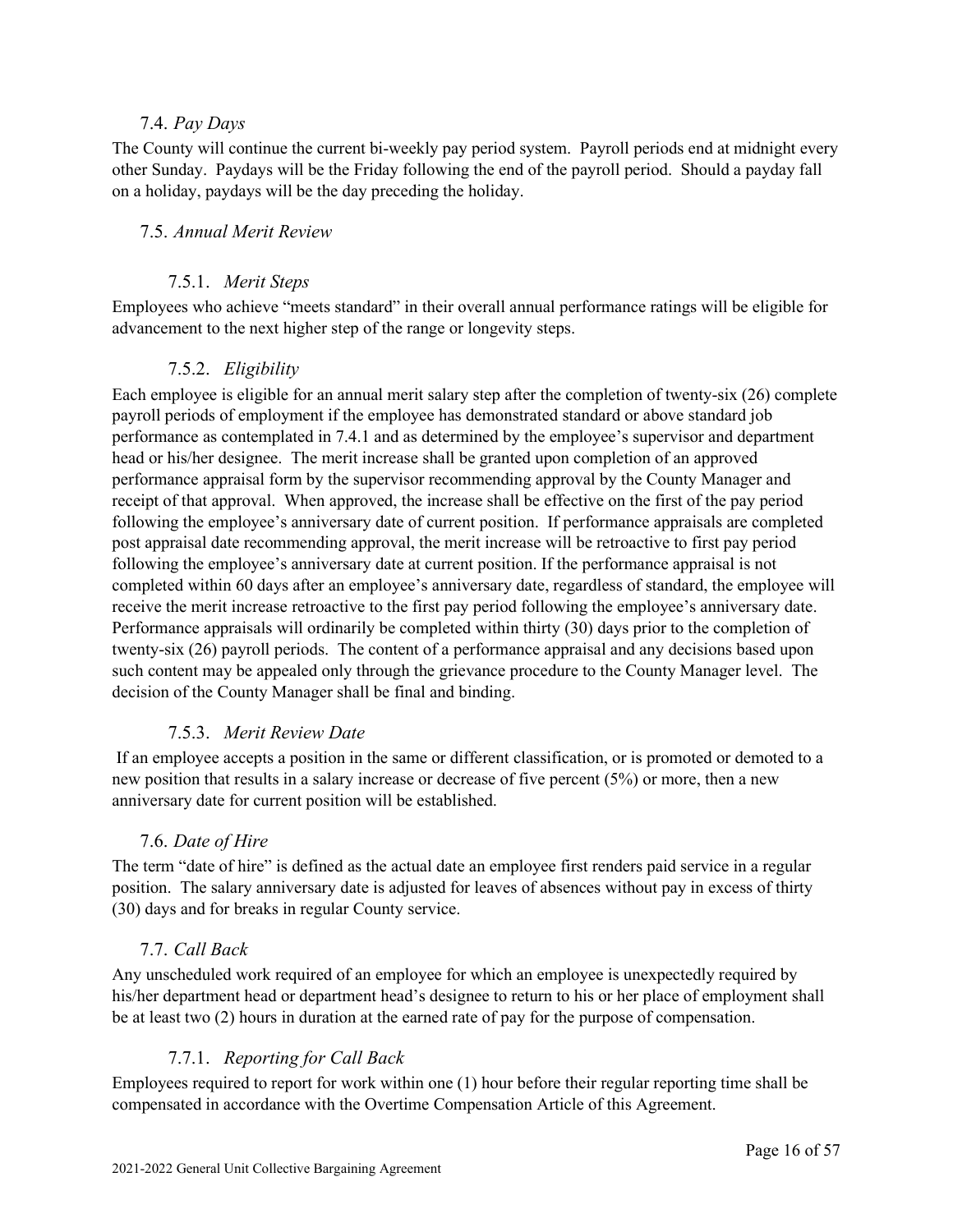#### 7.7.2. *Premium Pay*

<span id="page-17-0"></span>Premium Pay for any additional hours worked during any call back shall be paid in accordance with the eligibility provisions of the Overtime Compensation, Article 15, of this Agreement.

#### 7.8. *Standby*

Standby duty shall be assigned in writing and shall be compensated at the rate of \$2.00 per hour served in accordance with this section.

- 1. An employee shall not receive standby pay for hours actually worked or for hours reimbursed by a callback minimum.
- 2. Situations which allow employees to remove themselves from standby duty by passing it onto another employee shall not be considered standby.
- 3. Standby duty is defined as that circumstance which requires the employee so assigned to:
	- A. Be ready to respond within 20 minutes to calls for service, and
	- B. Be readily available at all hours by telephone, or other communication devices, and
	- C. Refrain from activities which might impair the employee's ability to perform assigned duties upon call.

#### <span id="page-17-1"></span>7.9. *Education Incentive*

The County will reimburse each employee for the cost of registration and books for job-related class work which is part of the requirement for completion of a major for an Associate's, Bachelor's, Master's or Doctorate college degree which is directly related to the employee's current County employment or if not in pursuit of a degree, classes directly related to the employee's current County employment, provided all of the following conditions are met:

#### 7.9.1. *Request for Participation in Education Incentive Program*

<span id="page-17-2"></span>The employee must request and receive approval for reimbursement prior to beginning the class or degree program. Requests shall be submitted to the County Manager and shall be considered for approval subject to the conditions of this section. As part of the request, employees must provide evidence of enrollment in a class or program to the County Manager.

#### 7.9.2. *Education Incentive Program Funding and Employee Expectations*

- <span id="page-17-3"></span>A. Class work will be completed on the employee's own time.
- B. The total reimbursement paid by the County to all employees for education under this section in any fiscal year shall not exceed twenty thousand dollars (\$20,000.00), nor shall any employee be reimbursed more than three thousand dollars (\$3,000.00) in any fiscal year. Classes will be approved for reimbursement on a first come first paid basis, based on the date of initial application for approval, until funds are exhausted.
- C. Reimbursement shall be for actual cost of tuition and registration for a class in an amount not to exceed five hundred dollars (\$500.00) per class. Employees shall present evidence of completion of the course with a grade of "B" or better and evidence that verifies that credits received by the completed course will go towards satisfying approved degree requirements.
- D. Non-graded classes are not eligible for book reimbursement.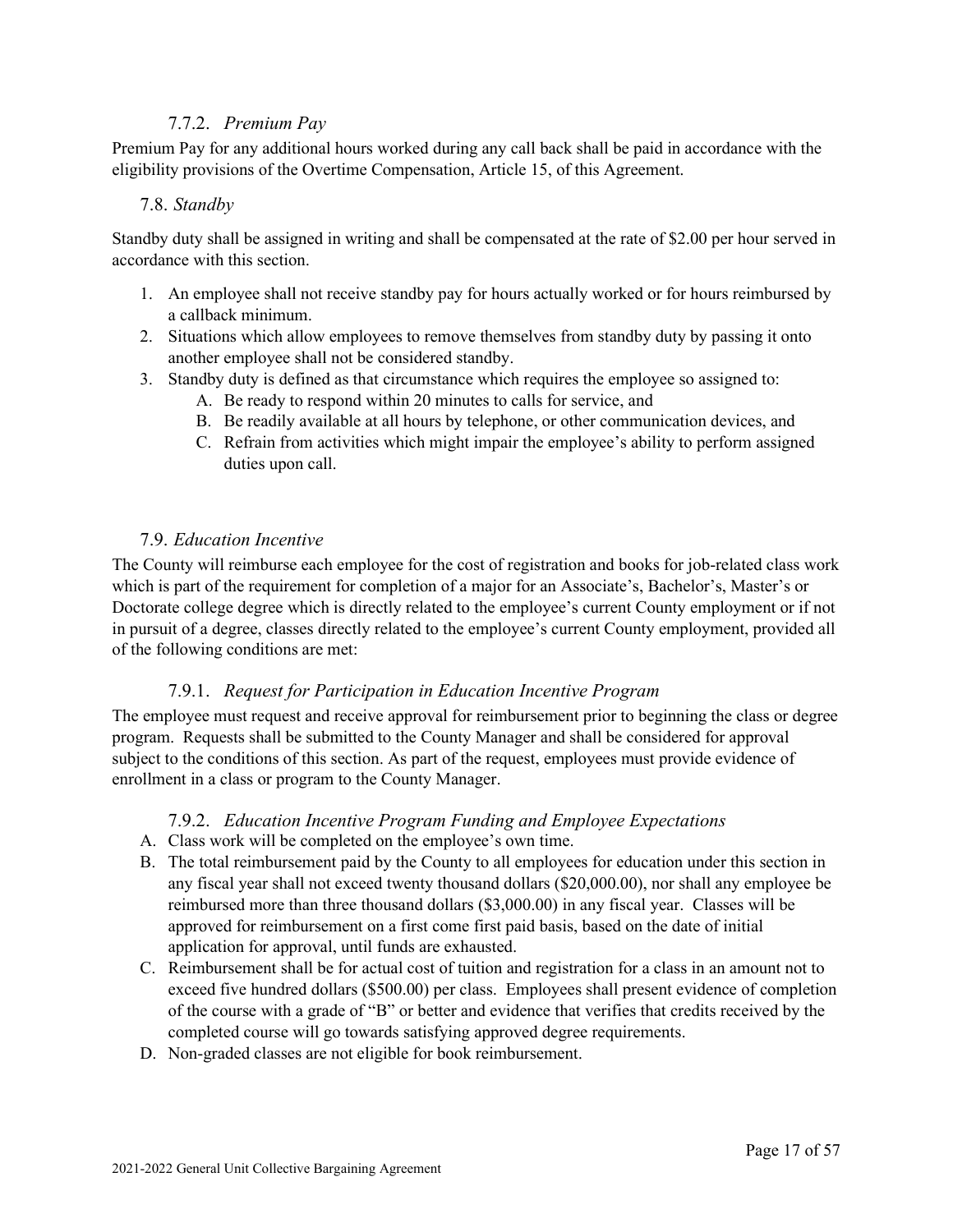#### 7.9.3. *English, Spanish, or Sign Language Course Incentive*

<span id="page-18-0"></span>An employee who completes two (2) successive college level English, Spanish, or Sign language courses may be reimbursed for the registration, tuition and book costs directly related to the courses upon completion of the second (intermediate level) course, provided that each of the conditions listed above are met.

#### <span id="page-18-1"></span>7.10. *Shift Differential*

Shift differential pay shall be paid to Sheriff's Office Dispatchers and Central Control Employees beginning with the pay period containing July 1, 2018 at the rate of \$2.00 for all hours worked between 6:00 p.m. and 6:00 a.m. on a regularly scheduled shift in which at least four hours of the shift worked fall between those hours.

#### <span id="page-18-2"></span>7.11. *Dispatcher and Central Control Training Pay*

Employees below the rank of Dispatch and Central Control Supervisor are eligible to receive training pay when all of the following conditions are met:

- A. The employee assigned a training dispatcher or central control operator must be certified by the Sheriff to have met standards for training dispatcher and central control operator formally established by the Sheriff; and
- B. The Sheriff has formally established standards which the employee receiving training must meet during the training period; and
- C. The employee has been assigned by the Sheriff or his/her designee to serve as a training dispatcher or central control operator for a particular employee and is actually performing training duties.

#### 7.11.1. *Training Dispatcher and Central Control Operator Pay Amount*

<span id="page-18-3"></span>Those employees assigned in writing by the Sheriff as training dispatchers or central control operator who are eligible for training pay will be paid an additional two dollars (\$2.00) per hour for each eligible hour.

#### 7.11.1.1. *Section Interpretation*

<span id="page-18-4"></span>This section shall not be interpreted to restrict the Sheriff's authority to make any training assignment for which compensation is not required by this section.

#### <span id="page-18-5"></span>7.12. *Working Above Classification*

When an employee is ordered in writing to fill a higher classification outside the employee's assigned series because of the absence or incapacitation of the incumbent of the higher classified position, the employee shall be entitled to an increase of five percent (5%) in salary for the time performing under such order under the following conditions:

- 1. When an employee accumulates over fifteen (15) work days in an authorized acting capacity within the same fiscal year, in which case the increase in salary shall take effect on the first day of the payroll period in which the sixteenth (16th) day of such assignment occurs.
- 2. Such above classification assignment must have the prior approval of the Department and the County Manager.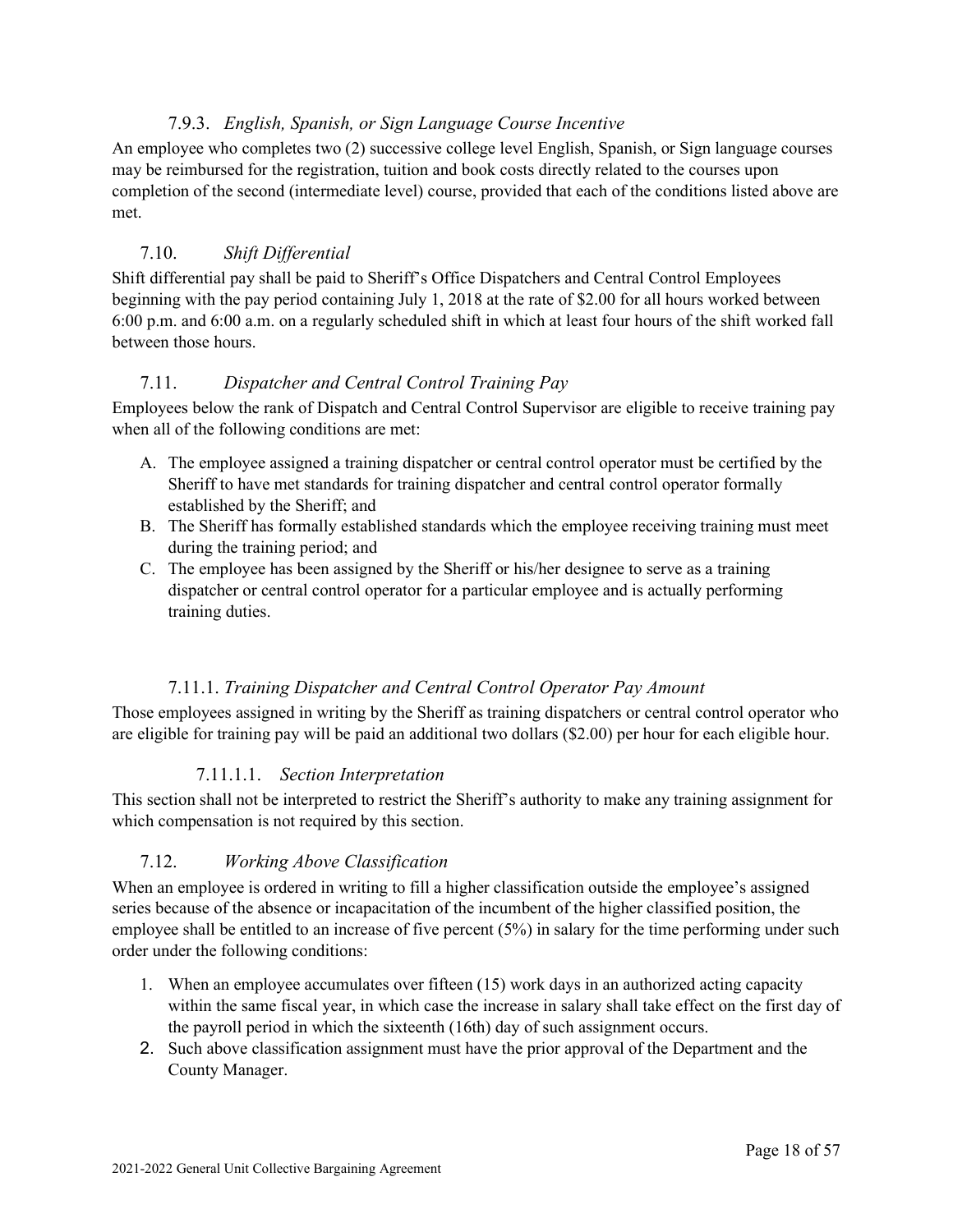#### 7.13. *Requests for Consideration of Reclassification*

<span id="page-19-0"></span>Each year during November, the County will accept written requests for reclassification from a unit employee who believes s/he is inappropriately classified with regard to the duties he/she is normally required to perform. Such request shall include a description of the normal duties being performed by that employee that are significantly different from those of the employee's current classification and at a higher level in the case of an request to be reclassified to a higher class. An individual employee may only make such a request once every three years.

#### 7.13.1. *Request for Consideration of Reclassification Steps*

- <span id="page-19-1"></span>1. Requests for Reclassification shall be forwarded to the County Manager's office with a copy to the Department Head.
- 2. The County Manager shall review the request and consider the budgetary implications of the requested change and discuss the merits of the requested action with the employee's Department Head. Should the Administrator and the Department Head be convinced that the request merits further review, the Administrator will arrange for an appropriate audit of that and any other affected positions. The employee must be notified of any action to be taken by the employer, including the job audit, within a reasonable period of time, not to exceed one hundred twenty (120) days of the employee's request. If the audit recommends a change in classification and such recommendation is approved by the Commission, such reclass shall be effective no later than the beginning of the following budget year.
- 3. Should the request be denied at any stage, the employee shall be eligible to submit another reclassification request after two years from date of submission. No other recourse shall be available to the employee or the Association.

## <span id="page-19-2"></span>**8. HEALTH AND WELFARE BENEFITS**

#### 8.1. *County Contribution to Cost of Health and Accident Insurance*

<span id="page-19-3"></span>The County will contribute up to a maximum of one thousand twenty-two dollars (\$1022.00) per month toward a full-time eligible employee's group health benefits for FY 2021-2022. Any increase above the stated amounts both parties will meet and negotiate regarding the increase. Both parties will meet and negotiate any increase above the stated amounts.

#### 8.1.1. *Benefits Eligible for County Contribution*

The County's contribution will be the cost of the employee's premium up to the maximum contribution amounts set out herein. The County contribution must be used, at the employee's option, to cover costs associated with health care, dental, vision, and basic life insurance. The total maximum contribution may only be applied to health care, vision, life, and/or dental benefits subject to health care, vision, life, and dental plans available to employees. The total maximum contribution may also be applied to County sanctioned supplemental insurance providers, unless otherwise prohibited by IRS rules and regulations.

#### 8.1.2. *County Contribution towards High Deductible Health Plan with an Associated Health Savings Account*

<span id="page-19-4"></span>For employees that choose to participate in a high deductible health care plan with an associated Health Care Savings Account; as offered by the County, the County will contribute the difference between the cost of an employee premium under the County's standard health care plan and the premium for the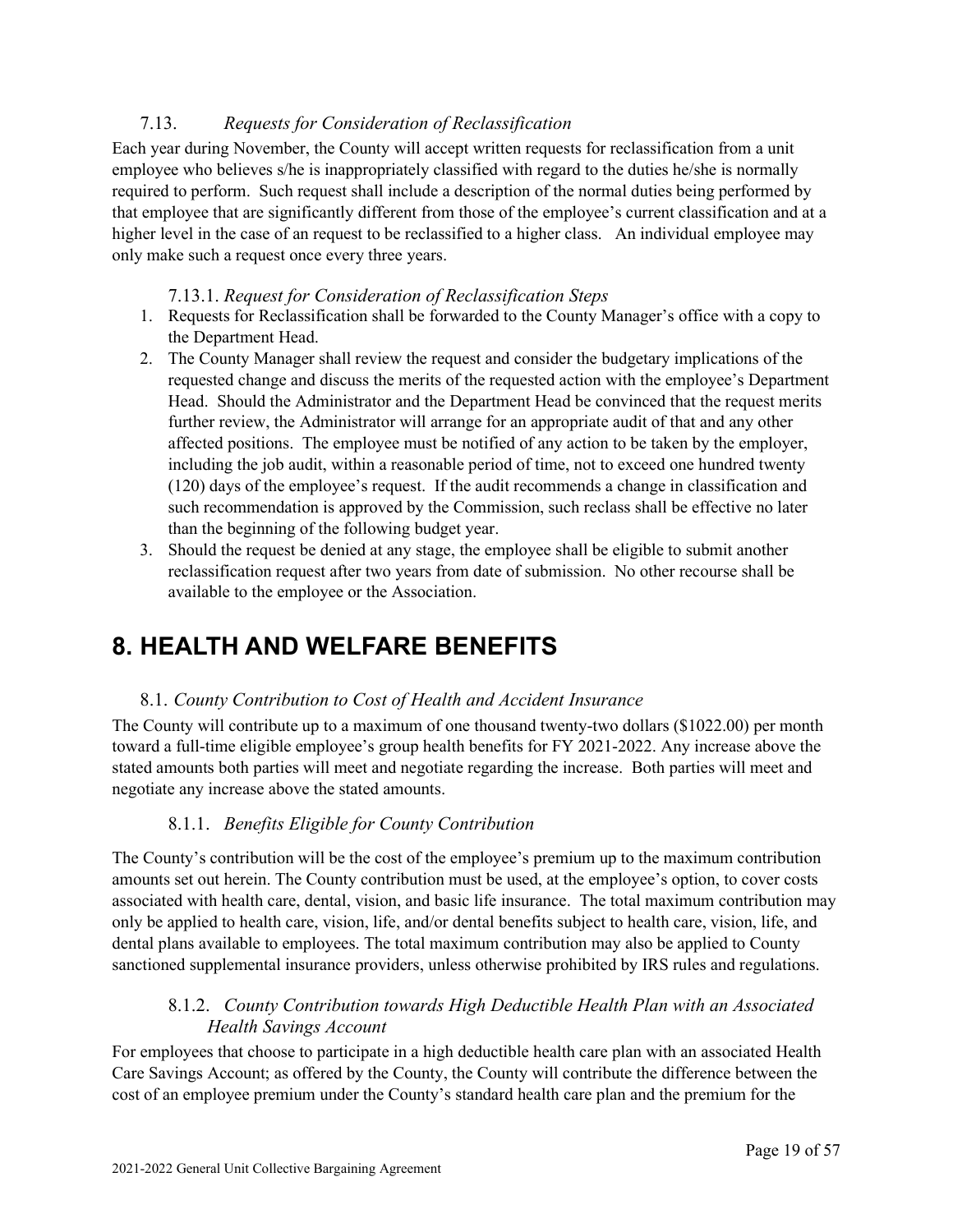employee's high deductible plan to the employee's Health Care Savings Account. Contributions of the difference between the two plans will be made by the County on a monthly basis.

#### 8.1.3. *Amounts beyond the County's Contribution*

<span id="page-20-0"></span>The employee shall pay any amount beyond the County's contribution.

#### 8.1.4. *County Contribution to membership in Care Flight's Flight Plan*

<span id="page-20-1"></span>The County will pay the \$30.00 per household annual membership rate. If more than one employee lives in the same household only 1 membership will be paid.

#### <span id="page-20-2"></span>8.2. *Eligibility for Health Insurance Programs*

Employees shall be eligible for contribution toward health insurance premiums beginning with the first day of the month following completion of thirty (30) days of employment. For insurance purposes all persons working for the County are required under the County's policy to be regularly employed in order for the employee to be insured. Eligibility for County health insurance benefits is only provided to unit employees that are regularly employed by the County thirty (30) hours or more per week and who have made application and have been issued a Certificate of Insurance.

#### <span id="page-20-3"></span>8.3. *Insurance Benefits Review Committee.*

- A. The parties agree to continue the Insurance Benefits Review Committee, which will meet annually to consider alternatives to the current coverage and insurance providers offered by the County. The Committee shall include representatives of all County employees and of County management. The Association shall be entitled up to four representatives on the Committee. The options to be considered by the committee shall be limited to changes which are within the per employee payments for health insurance provided by the County in this agreement and the "125" plan.
- B. The Committee will review each of the types and levels of coverage currently paid for by the County including medical/hospitalization, vision and dental insurance.
- C. The Committee will recommend by consensus what available insurance will be purchased within the available negotiated monthly contribution made by the County. The Committee may recommend continuation or change in any coverage or provider except those to which the County is committed by contract. The Committee will determine the extent to which the money available will be used to purchase additional insurance for employees only or to contribute to the cost of dependent health coverage. Amounts recommended for contribution toward the cost of dependent coverage may include money, which would not otherwise be spent during the fiscal year because some employees are not eligible for dependent coverage.

#### 8.4. *Detention Facility Benefits*

<span id="page-20-4"></span>County will pay for needed hepatitis inoculations and tuberculosis tests for all employees working in the Detention Center facility.

#### <span id="page-20-5"></span>8.5. *Dependent Coverage*

An eligible employee may include his/her dependents under the County's group health insurance by arranging for the appropriate payroll deduction to provide coverage. The County will contribute any portion of the monthly contribution not required for employee coverage toward the cost of dependent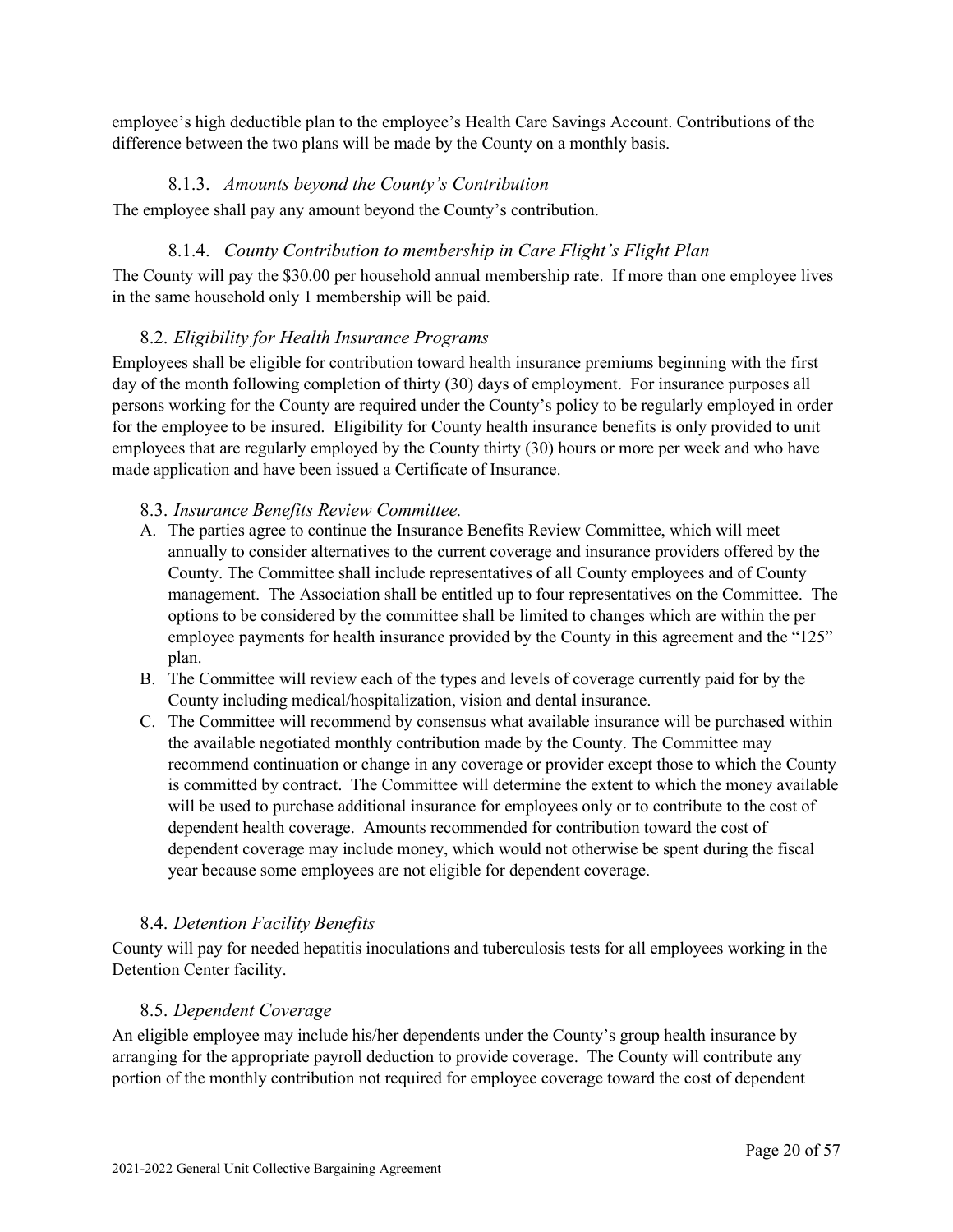health insurance coverage. The County will also provide a "125 Plan" through which employees may pay dependent insurance premiums not covered by County contributions.

#### <span id="page-21-0"></span>8.6. *Workers' Compensation Insurance*

All employees are automatically covered by approved Worker's Compensation insurance for on-the-job accidents and occupational diseases. Requirements of applicable laws governing Workers' Compensation benefits shall be followed. See Article 11 for details.

#### <span id="page-21-1"></span>8.7. *Unemployment Compensation.*

<span id="page-21-2"></span>Public employees are covered by Nevada Unemployment Insurance Program.

#### 8.8. *Retirement*

All employees covered by this agreement shall participate in the Public Employees Retirement System (PERS) of the State of Nevada in accordance with the rules of that system as set forth in NRS Chapter 286. Any increases or decreases in the contribution rate required pursuant to NRS 286 shall be divided equally between employee and County or as otherwise required.

#### <span id="page-21-3"></span>8.9. *Commercial Drivers Licenses Physical Examinations*

Employees who are required by their employment to maintain a commercial driver's license, shall have the required physical examination performed by a physician designated and paid for by the County.

## <span id="page-21-4"></span>**9. ANNUAL LEAVE**

#### 9.1. *Accrual*

<span id="page-21-5"></span>All unit employees who are employed on a continuous full-time basis shall accrue annual leave credits on the basis on the schedule below. Part-time employees who work at least twenty (20) hours per week shall earn annual leave on a prorated basis based on the number of hours worked in the pay period.

<span id="page-21-6"></span>

| Years of Continuous<br>Service | Hours Earned Per<br>Hours Paid | Max. Hours<br>Per Year | Max. Hours<br>Carryover |
|--------------------------------|--------------------------------|------------------------|-------------------------|
| $I^{st}$ thru $2^{nd}$         | .0385                          | 80                     | 192                     |
| $3^{rd}$ thru $5^{th}$         | .0462                          | 96                     | 240                     |
| $6^{th}$ thru $10^{th}$        | .0577                          | 120                    | 240                     |
| $11^{th}$ thru $15^{th}$       | .0769                          | 160                    | 240                     |
| $16^{th}$ thru $20^{th}$       | .0846                          | 176                    | 240                     |
| $21^{st}$ thru $24^{th}$       | .0923                          | 192                    | 240                     |
| $25th$ and more                | .0962                          | 200                    | 240                     |

|  | 9.2. Schedule of Accrual of Annual Leave |  |  |  |  |
|--|------------------------------------------|--|--|--|--|
|--|------------------------------------------|--|--|--|--|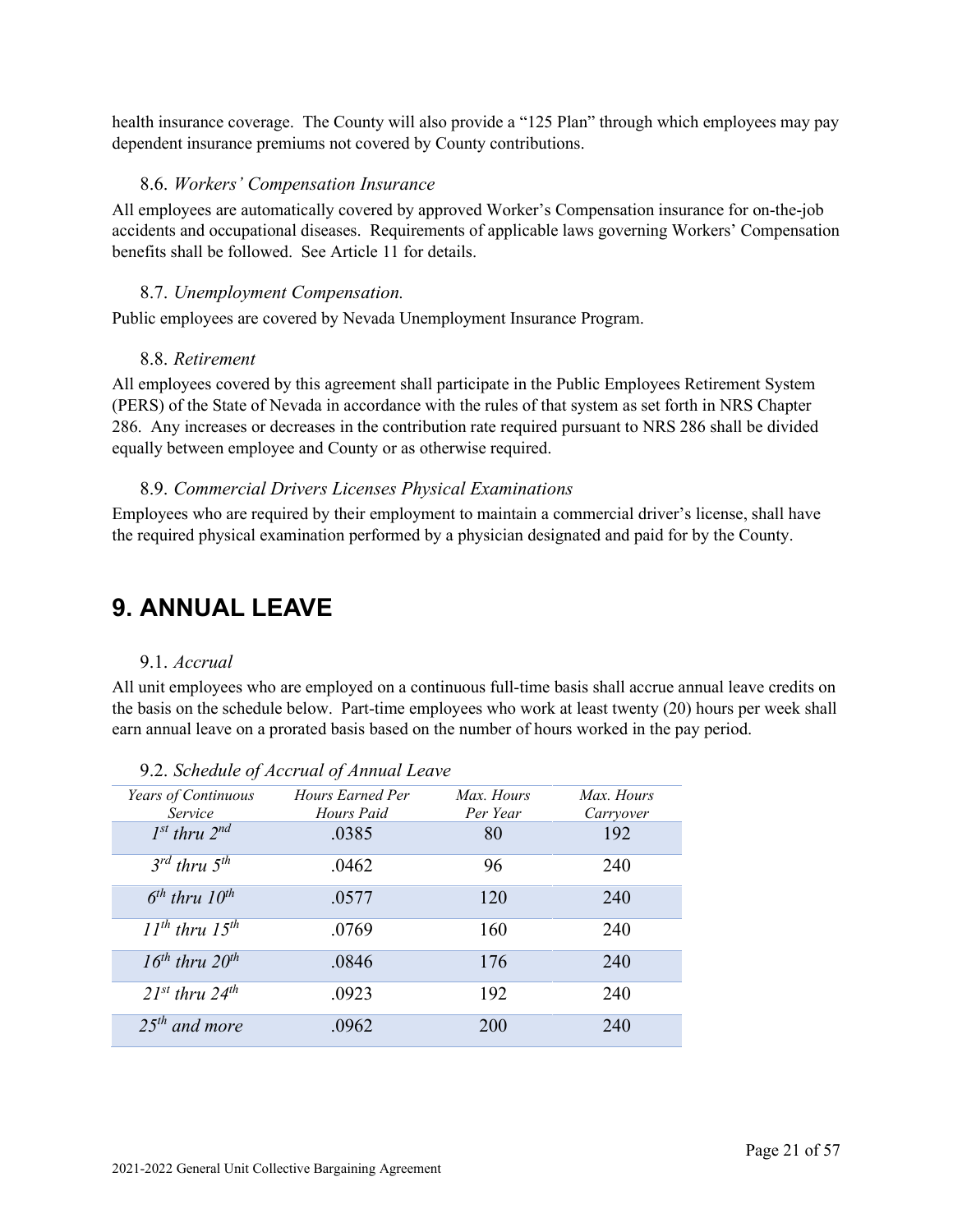Only regular hours paid shall effect annual leave accrual. Carryover of annual leave shall be judged as of the end of the pay period that includes December 31st of each year. New accrual rate will take affect the start of the pay period following the anniversary date.

#### <span id="page-22-0"></span>9.3. *Accrual During Probation*

Each employee shall accrue annual leave during his/her probationary period, but shall not be allowed to use annual leave until the employee has been employed continuously for at least six (6) months.

#### <span id="page-22-1"></span>9.4. *Accrual of Leave While on Leave*

Annual leave will continue to be credited to all persons while regularly employed by the County when an employee is on annual leave. However, accrual of annual leave will cease upon termination or when an employee is placed on leave without pay.

#### <span id="page-22-2"></span>9.5. *Approval for Use of Annual Leave*

All annual leave will be taken at a time as approved by the employee's department head. Annual leave requests will be submitted by seniority for each calendar year and must be in by January 31st of that year. Rescheduling of prescheduled leave shall be approved by the Department Head when the new schedule can be accommodated without undue disruption of department services subject to 9.5.1 below.

#### 9.5.1. *Annual Leave Conflicts.*

<span id="page-22-3"></span>Conflicts between annual leave requests submitted in accordance with this section shall be resolved by the department head, approving those leaves that were submitted first in chronological order.

#### <span id="page-22-4"></span>9.6. *Carry-over of Annual Leave to Following Year*

All annual leave not taken in excess of the applicable maximum carryover hours will be forfeited at the end of the pay period which includes December 31<sup>st</sup> of each year. A ninety (90) day extension may be granted by the County Manager solely for reasons of County convenience and if no violation of NRS 245.210 are foreseeable. Any request for an extension must be submitted and approved prior to December 31. Should any employee be prevented by the County from using the leave for which the extension was granted, the County would pay off such leave.

#### <span id="page-22-5"></span>9.7. *Payment on Separation*

Employees who have completed at least six (6) months of continuous service and leave the County service shall be paid for accrued, but unused annual leave.

#### <span id="page-22-6"></span>9.8. *Payment on Death*

If an employee dies who was entitled to accumulated annual leave under the provisions of this Article, the heirs of such deceased employee shall be paid an amount of money equal to the number of unused hours of annual leave earned or accrued multiplied by the hourly rate of such deceased employee.

#### <span id="page-22-7"></span>9.9. *Part-time employees*

A regular part-time employee is defined as an employee working on a regular schedule less than forty (40) hours per week. Regular part-time employees accumulate or earn length of service credit for annual leave purposes based on actual number of years of continuous and uninterrupted service, whether such service is entirely part-time or mixed part-time and full-time during any year or portion of a year. For purposes of this section, a regular part-time employee beginning service on May 1 of a year is considered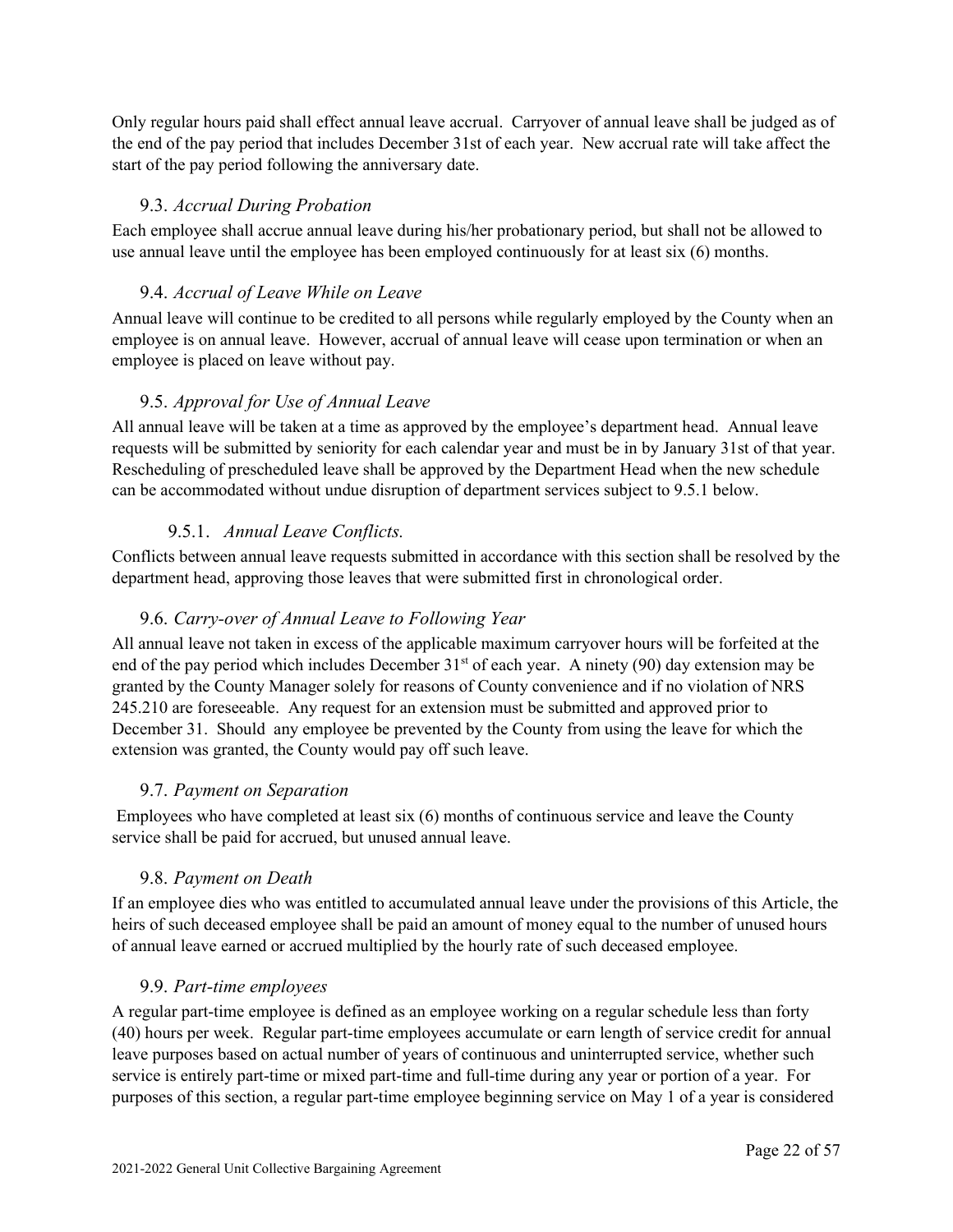to have one (1) year of service beginning May 1 of the next succeeding year, two (2) years of service beginning May 1 of the next succeeding year, etc., even though the employee only works on a part-time basis and accrues the benefits on a pro-rated basis.

#### <span id="page-23-0"></span>9.10. *Interrupted Service*

Any individual with five (5) consecutive years of employment with the County who terminates and then is re-employed by the County within one (1) year from date of termination shall receive credit for prior years service in determining the appropriate category for annual leave benefits. Notwithstanding the foregoing, such an individual is subject to the probationary status requirements.

## <span id="page-23-1"></span>**10. SICK LEAVE**

#### 10.1. *Entitlement*

<span id="page-23-2"></span>All unit employees who are employed on a continuous full-time basis shall be credited with sick leave according to the schedule below. Part-time employees who work at least twenty (20) hours per week shall earn sick leave credits on a prorated basis, based on hours worked in the pay period. Employees working fewer than twenty (20) hours per week will not accrue sick leave credits.

#### <span id="page-23-3"></span>10.2. *Sick Leave Accrual*

Effective July 1, 2020, eligible employees shall accrue sick leave at the rate of .0577 hours for each hour worked up to a maximum accrual of 120 hours per year. Only regular hours worked shall affect sick leave accrual. Maximum accrual shall not exceed 980 hours. Employees with more than 980 hours accrued shall not accrue sick leave until their balance drops below 980 hours.

#### <span id="page-23-4"></span>10.3. *Use of Sick Leave*

Sick leave is for use in situations in which the employee must be absent from work due to:

- a. His/her own physical illness or injury.
- b. His/her own exposure to contagious diseases or when attendance at work is prevented by public health requirements.
- c. The need to provide medical care for an ill or injured dependent child, spouse/domestic partner, or parent who resides in the employee's household. Medical care includes accompanying a dependent child, spouse/domestic partner, or parent who resides in the employee's household to medical appointments.
- d. Medical or dental appointments for the employee; provided that the employee makes a reasonable effort to schedule such appointments at times which have the least interference with the work day.
- e. Any disability.

#### 10.4. *Evidence of Authorized Usage*

<span id="page-23-5"></span>The department head or his/her designee shall approve sick leave only after having ascertained that the absence was for an authorized reason, and the employee may be required to provide substantiating evidence at any time. Malingering or proven abuse of sick leave privileges shall be grounds for termination from County employment. A doctor's certificate of illness may be required at any time, but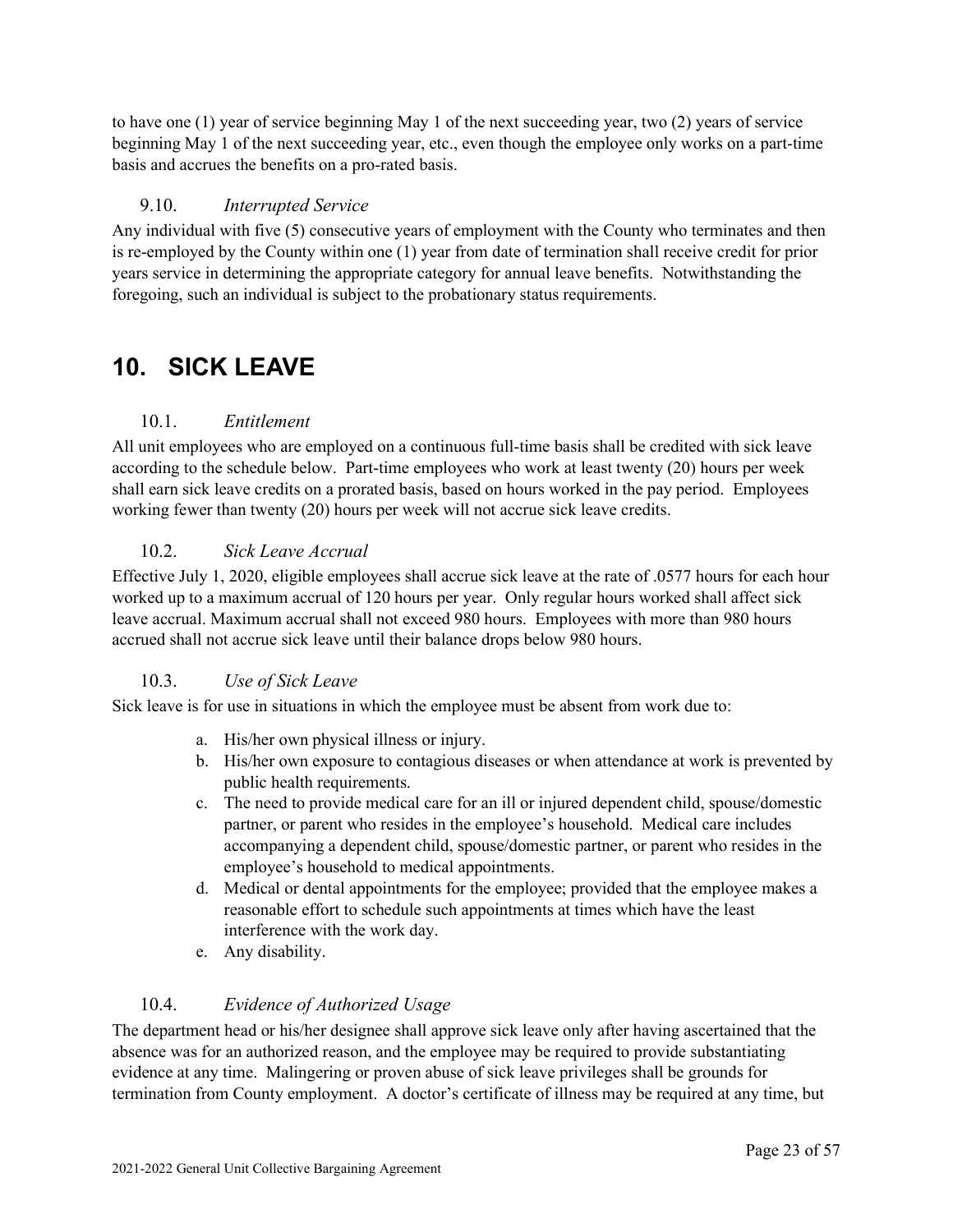must be presented to the department head or his/her designee for any absence over three (3) consecutive working days when reason exists to suspect that abuse has occurred or when there is need to verify fitness to return to work.

#### <span id="page-24-0"></span>10.5. *Sick Leave Payoff*

Employees with accrued, unused sick leave may, at the time of separation, select one (1) of the following options for reimbursement:

A. Cash payment upon separation of service:

Any employee who resigns in good standing after providing the County with proper notice or is laid off shall be entitled to payment, not exceeding the total sum of Three Thousand Dollars (\$3,000.00), for unused sick leave according to the schedule set forth below. If a sick leave payoff is received as a result of layoff, and the employee is later reinstated, only that sick leave not converted to retirement service credit or paid off at the time of the layoff will be reinstated and the amount of the payoff and the maximum payoff at any future separation from the County will be reduced by the amount paid at the time of layoff.

| Years of Employment with the County | Percent of Accrued Unused Sick Leave for |
|-------------------------------------|------------------------------------------|
|                                     | Payment                                  |
| $0 - 4$                             | 20%                                      |
| 5-10                                | 35%                                      |
| $11 - 20$                           | 50%                                      |
| 20 or more                          | 60%                                      |

B. Conversion to Retirement credit upon separation:

In lieu of (A) above, an employee, with ten (10) or more years of continuous and uninterrupted service with the County and who is eligible to purchase retirement service credit under the Public Employees Retirement System (PERS) may, at his or her option, convert unused sick leave into service credit under PERS; subject to the following conditions and limitations as set out within Article 10.5.1 below:

#### 10.5.1. *Conversion to Retirement credit prior to retirement*

<span id="page-24-1"></span>An employee who is eligible to purchase retirement service credit under the Public Employees Retirement System (PERS) may convert accrued, unused sick leave into retirement credit prior to retirement under the following conditions only:

- 1. An employee must maintain a sick leave hour balance of at least 480 hours of accrued unused sick leave to be eligible to convert to PERS credit.
- 2. An employee can only convert hours in excess of 480 (in increments of 8 hours), and conversion is limited to a maximum annual limit of 280 hours.
- 3. PERS will convert dollars into service credit. **Note**: *1 hour of sick leave may not equal 1 hour of service credit*.
- 4. Purchase of service credit under this provision must comply with PERS policies and procedures.
- 5. To convert sick leave under this provision, employees must submit a written request to the County Manager within the thirty (30) day window for conversion requests*.* The conversion request window will open on November 1<sup>st</sup> and close on December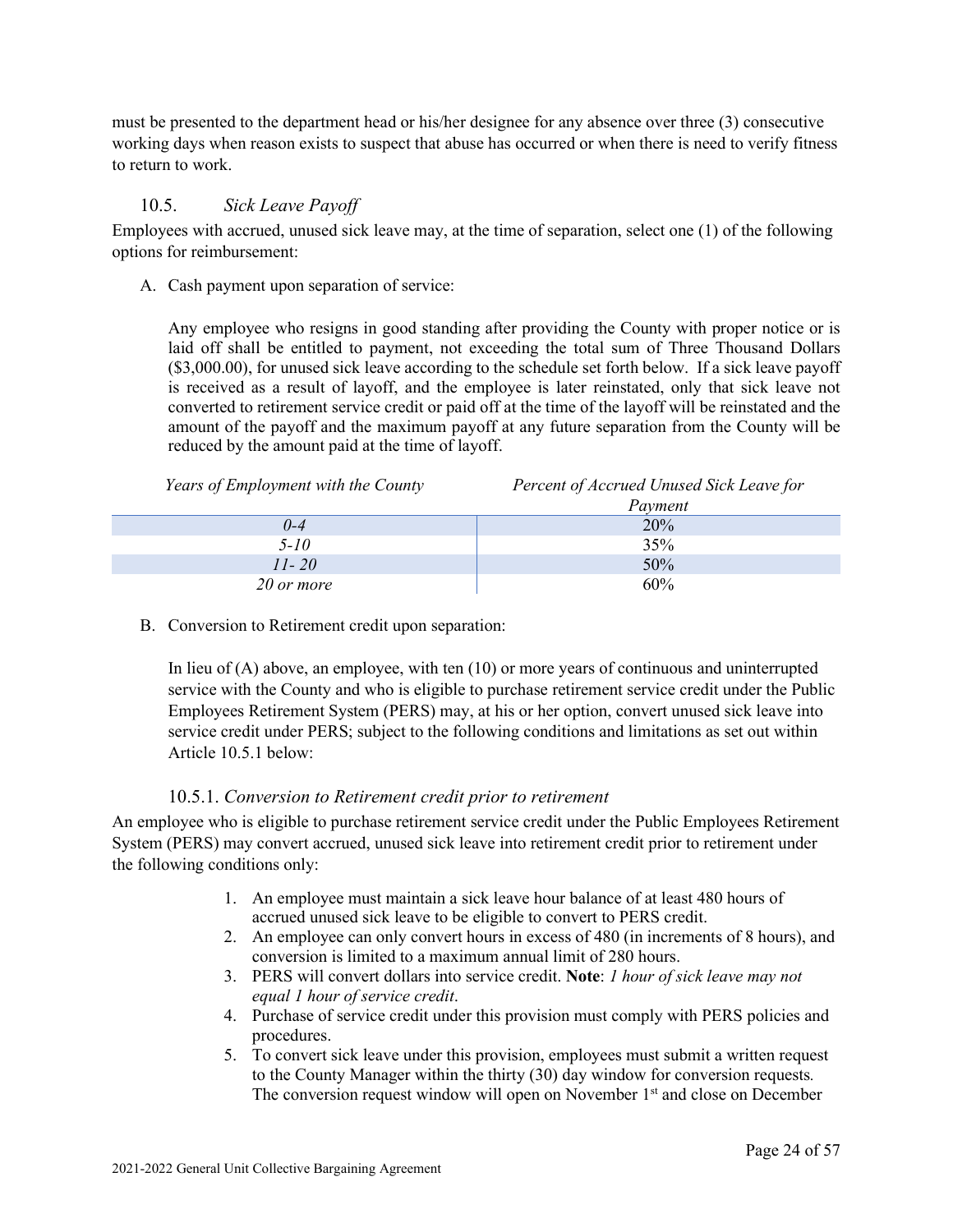$1<sup>st</sup>$ . For requests for conversion to be eligible for conversion, all written requests must be received by the County Manager on or before December 1<sup>st</sup>, requests received after December 1<sup>st</sup> will not be considered timely and eligible for conversion under this provision.

- 6. Only sick leave actually accrued by an employee on or before December  $1<sup>st</sup>$  will be subject to conversion under this provision.
- 7. If the employee meets all the conditions set forth in this section, then the County will deduct the amount of sick leave designated on the employee's written request which is eligible for conversion from the employees account and proceed to purchase retirement service credit from PERS.
- 8. Employees may convert up to a maximum of 980 hours of accrued sick leave during the complete term of their employment with the County.
- 9. Employees may only convert sick leave to service credit 5 times prior to retirement.
- 10. Timely and eligible requests for conversion will be processed by the County in accordance with PERS policies and procedures.
- 11. Employee meets PERS service credit purchase eligibility requirements as defined by PERS and NRS 286.510.

#### <span id="page-25-0"></span>10.6. *Accrual of Leave While on Leave*

Sick leave will continue to be credited to all persons while regularly employed by the County regardless of whether an employee is on sick or annual leave. However, accrual of sick leave will cease upon termination or when an employee is placed on leave without pay.

#### <span id="page-25-1"></span>10.7. *Accrual During Probation*

Each employee shall accrue sick leave during his/her probationary period but shall not be allowed to use sick leave until the employee has been employed continuously for at least three (3) months.

#### <span id="page-25-2"></span>10.8. *Leave Sharing*

An employee who has more than 200 hours of sick leave accrued may donate sick leave to an employee or employees who are on sick leave for catastrophic illness pursuant to the following restrictions:

- A. The employee receiving the sick leave must have exhausted all of his/her available paid leave including all sick leave and annual leave.
- B. The employee receiving the sick leave may not be on leave for an on-the-job injury covered by Workers' Compensation Insurance.
- C. The employee giving the sick leave must do so in writing and in blocks of eight (8) hours and shall not exceed 120 hours in any fiscal year. The sick leave being given shall be indicated be on a form provided by the County. (Appendix C.)
- D. The grant of sick leave must be irrevocable to the employee that donated the leave. If the leave is not used for the purpose donated it shall be donated to the catastrophic leave bank.
- E. If a donation is made by an employee at a different pay rate than the receiving employee, pursuant to N.R.S. 245.210.4, the donated time shall be converted into money at the hourly rate of the donor and the money shall then be converted into sick leave at the hourly rate of salary of the recipient.
- F. The total hours donated to an employee shall not exceed the number of hours necessary to avoid a loss in pay between the time the employee exhausts his/her paid leave pursuant to subsection 10.8.1 and either the employee's return to work or the employee's eligibility for disability insurance.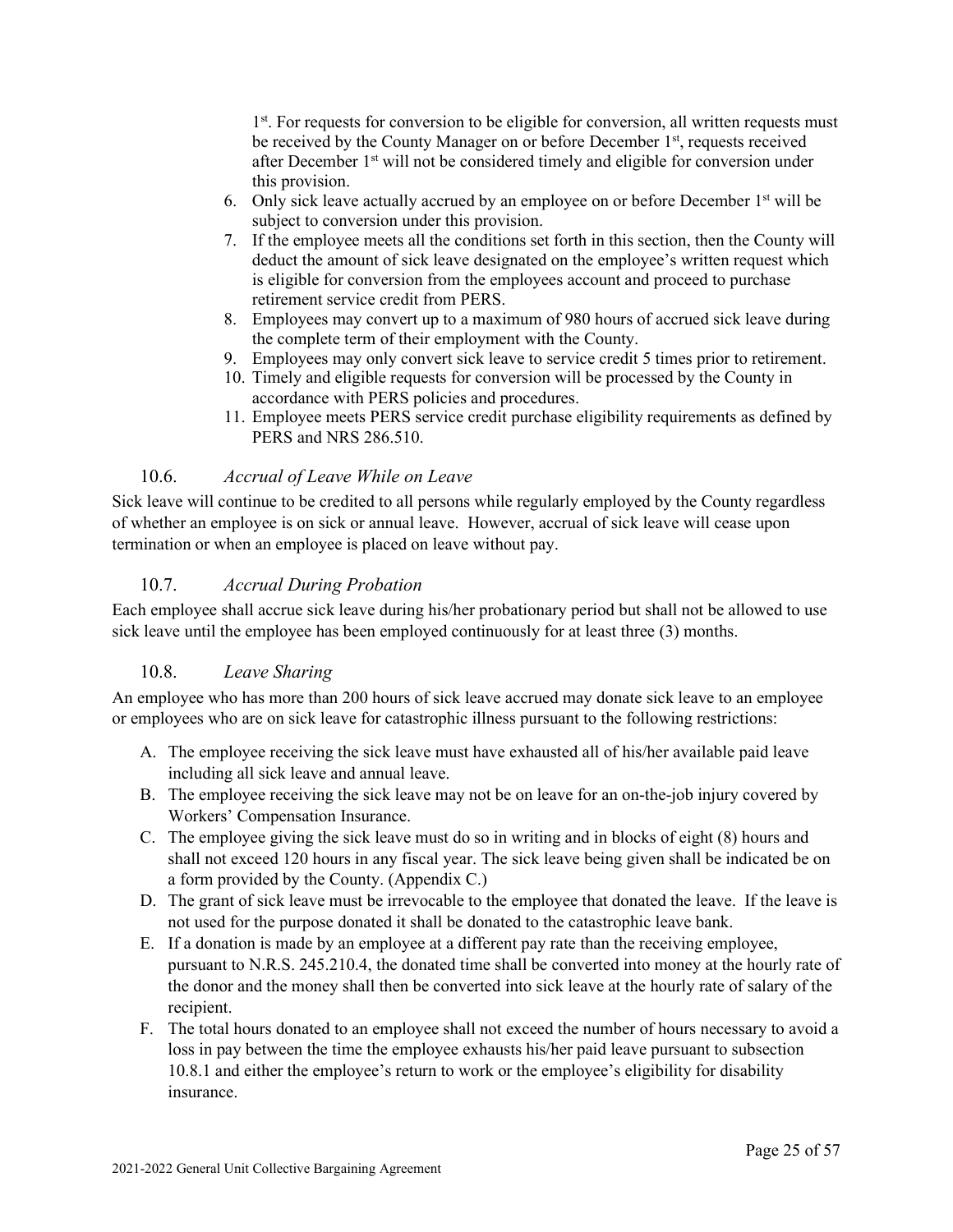- G. Last Resort Bank. Retiring employees may donate unpaid sick leave hours to the catastrophic sick leave bank so long as the donation does not cause the bank to exceed 1000 hours. Such leave will be available in amounts and for catastrophic purposes as determined by the County Manager.
	- a. "Catastrophe" means: (1) The employee is unable to perform the duties of his/her position because of a serious illness or accident which is life threatening or which will require a lengthy convalescence; (2) There is a serious illness or accident which is life threatening or which will require a lengthy convalescence in the employee's immediate family.
- H. The final decision as to whether any leave sharing will be allowed will rest with the County Manager or his/her designee who will review the type of illness/injury to insure it is catastrophic, prior leave usage by the employee requesting leave, and other matters as may be pertinent. The decision of the County Manager or his/her designee is final.

## <span id="page-26-0"></span>**11. INJURY ON DUTY LEAVE**

### 11.1. *Injury on Duty*

<span id="page-26-1"></span>Any unit employee who suffers an injury while working during the course of his/her employment for the County shall be entitled to injury leave until said employee is able to return to work or is terminated in any manner and subject to any limitations imposed by this Article or State Law. Injury means a sudden and tangible happening of a traumatic nature, producing an immediate or prompt result and resulting from external force, including injuries to artificial members. Any injury sustained by an employee while engaging in an athletic or social event sponsored by the employer shall be deemed not to have arisen out of or in the course of employment unless the employee received remuneration for participating in such event. For purposes of this Article, coronary thrombosis, coronary occlusion, or any other ailment or disorder of the heart, and any death or disability ensuing there from, shall not be deemed to be an injury by accident sustained arising out of and in the course of the employment.

### <span id="page-26-2"></span>11.2. *Coordination of Benefits*

When an employee is eligible at the same time for benefits under Chapter 616 or 617 of the Nevada Revised Statutes and for sick leave or injury leave benefit, the amount of sick leave or injury leave benefit paid to said employee shall not exceed the differences between their normal salary and the amount of any benefit received, exclusive of payment of medical or hospital expenses under Chapter 616 or 617 of the Nevada Revised Statutes for that pay period. Any usage of such sick leave shall be deducted from the employee's sick leave balance.

## <span id="page-26-3"></span>**12. OTHER LEAVES**

### 12.1. *Bereavement Leave*

<span id="page-26-4"></span>A regular, full-time or part-time employee who must be absent from work to attend the funeral of a family member who is within the third degree of consanguinity or affinity may use up to a maximum of five (5) days or forty (40) hours of bereavement leave per each occurrence. Bereavement leave longer than five (5) days or forty (40) hours may be charged to accumulated annual leave, up to a maximum of two (2) additional days or sixteen (16) additional hours, with the advance approval of the Department Head. Employees who are not regular full-time or part-time employees may take up to five (5) days or forty (40)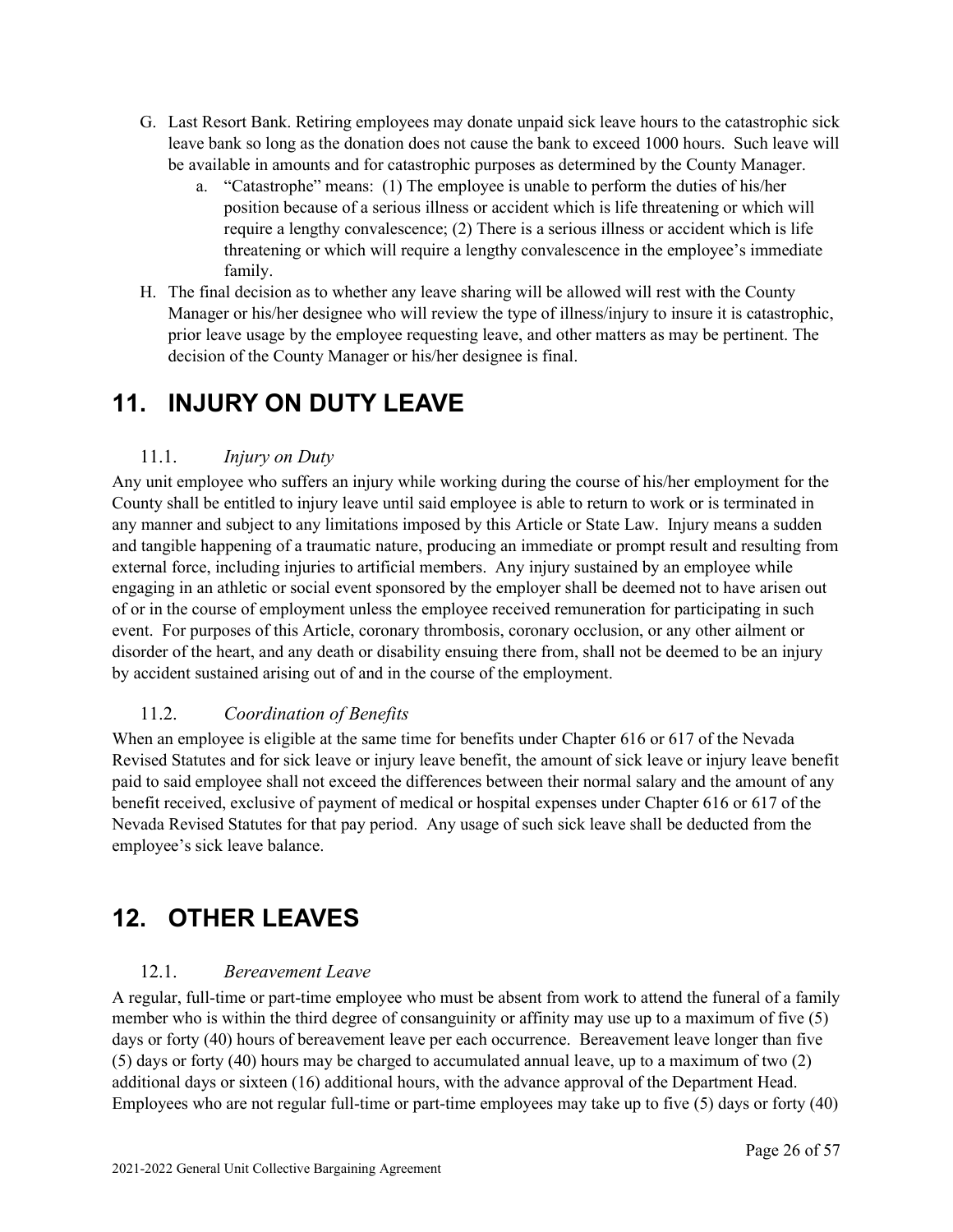hours of bereavement absence without pay. Supervisors or managers may require evidence of attendance at the funeral. (Appendix B is a chart, which defines the degree of consanguinity and affinity.)

#### <span id="page-27-0"></span>12.2. *Interruption of Service*

Leave benefits which may be lost by an employee due to termination or interruption of County employment may be restored (repurchased) upon request by the department head and authorization by the County Commissioners.

#### <span id="page-27-1"></span>12.3. *Military Leave Under Federal Law*

#### 12.3.1. *Policy*

Employees who are members of the uniformed services are entitled to military leave and to reemployment rights as provided in 38 USC, sections 2021-2024, and 4302 et.seq. and the relevant sections of the Nevada Revised Statutes. The uniformed services covered include the Army, Navy, Marines, Air Force, Coast Guard, Public Health Service Commissioner Corps, the reserve components of these services, and any other category dispatched by the President in time of war or national emergency. The Army National Guard and Air National Guard are also covered.

#### 12.3.2. *Notice and Notification*

- a. Humboldt County must provide employees with notice of their rights under the Uniformed Services Employment and Reemployment Rights Act (USERRA). This requirement may be met by posting the notice where Humboldt County customarily places notices for employees.
- b. Humboldt County may require written (orders) or verbal notice of service obligation, but must waive the requirement if notice is impossible or unreasonable.

#### 12.3.3. *Salary and Benefits*

*12.3.3.1. Leave Without Pay*

- a. Humboldt County will treat the employee the same as any other employee on leave without pay.
- b. The employee may choose to use annual leave and compensatory time, if any, before going on leave without pay.

#### *12.3.3.2. Health Insurance*

There is no impact to the employee's insurance coverage, including life insurance that is included in the health insurance package. Humboldt County and employee premium payments or obligations, if any, remain unchanged for 30 days. Employee may then continue coverage similar to that required by the Consolidated Omnibus Budget Reconciliation Act (COBRA) for either 24 months or through the day after the date on which the employee fails to apply for reemployment in a timely manner; whichever is less (see Reemployment, Section 12.3.4. below). Humboldt County must reinstate coverage upon the employee's prompt reemployment without the imposition of exclusions or waiting periods. An employee who takes up to 90 days after leaving the military before commencing his/her reemployment may stay on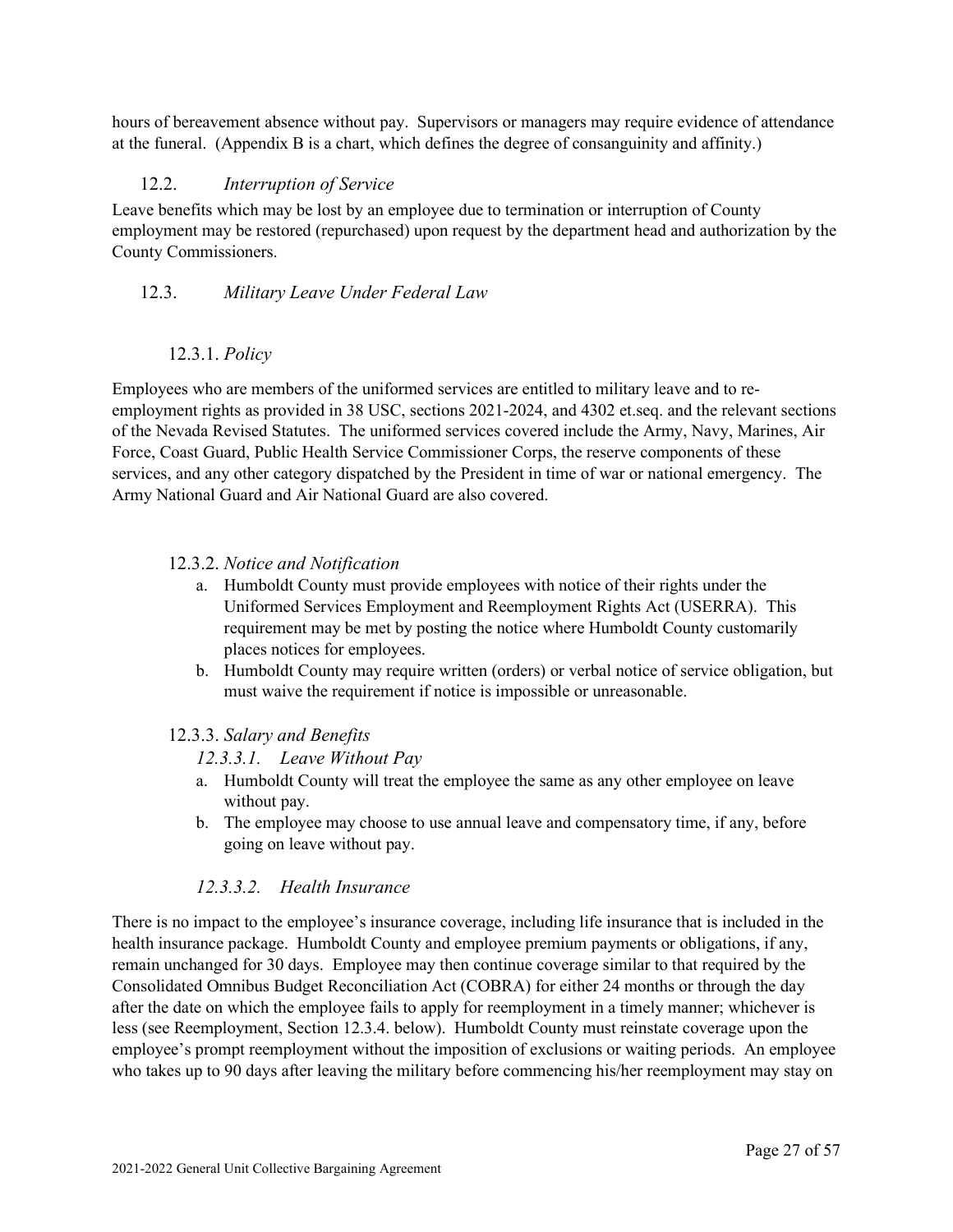the military health insurance; however, it is the employee's responsibility to verify the continuation, scope, and duration of coverage.

#### *12.3.3.3. Seniority*

An employee is entitled to the seniority (and rights and benefits governed by seniority) s/he had accrued at the commencement of military leave, plus any additional seniority rights and benefits that s/he would have attained if s/he had remained continuously employed (the "escalator principle"). However, if an introductory period is a bona fide period of observation and evaluation, the returning employee must complete the remaining period of introduction upon reemployment. Humboldt County must count time served for the purpose of determining annual and sick leave accrual rates, if the accrual amount is based on seniority. Additionally, Humboldt County must count time in the military when determining the employee's rate of pay if the rate is based on seniority (e.g., a grade-and-step pay system). Humboldt County is not required to accumulate annual or sick leave for an employee during his/her absence. The "escalator principle" will be applied to a returning employee's opportunities to take promotional examinations or skills tests and to merit pay increases.

#### *12.3.3.4. Retirement*

Time served will be counted as work time for purposes of retirement. Humboldt County must make contribution payments to the retirement plan as if the employee had not left, provided the employee returns to work. Humboldt County contribution will be based on the rate of pay the employee would have been paid had s/he not been called to military service (e.g., a grade-and-step pay system). An exception to this requirement is when the higher pay is based on additional knowledge, skill, or ability that can only be gained by work experience.

#### *12.3.3.5. Death or Disability*

If an employee does not return to work due to death or disability, the survivor or disability benefit is treated as if the employee had been working until the date of the death or disability. Humboldt County must make the retirement contribution up to the date of the death or disability.

#### *12.3.3.6. Other Leave*

Humboldt County must count time served in the military when calculating the employee's Family Medical Leave Act eligibility.

#### 12.3.4. *Reemployment*

- 1. An employee has certain report-to-work obligations following military service. Eligible returning service members must be promptly reemployed, which in most cases means within two weeks of reporting. The employee's report-to-work obligations are:
	- a. Service of one to 30 days: The beginning of the next regularly-scheduled work period on the first full day following completion of service, and expiration of an eight-hour rest period following safe transportation home.
	- b. Service of 31 to 180 days: Application for reinstatement must be submitted not later than 14 days after completion of military duty.
	- c. Service of 181 or more days: Application for reinstatement must be submitted not later than 90 days after completion of military duty.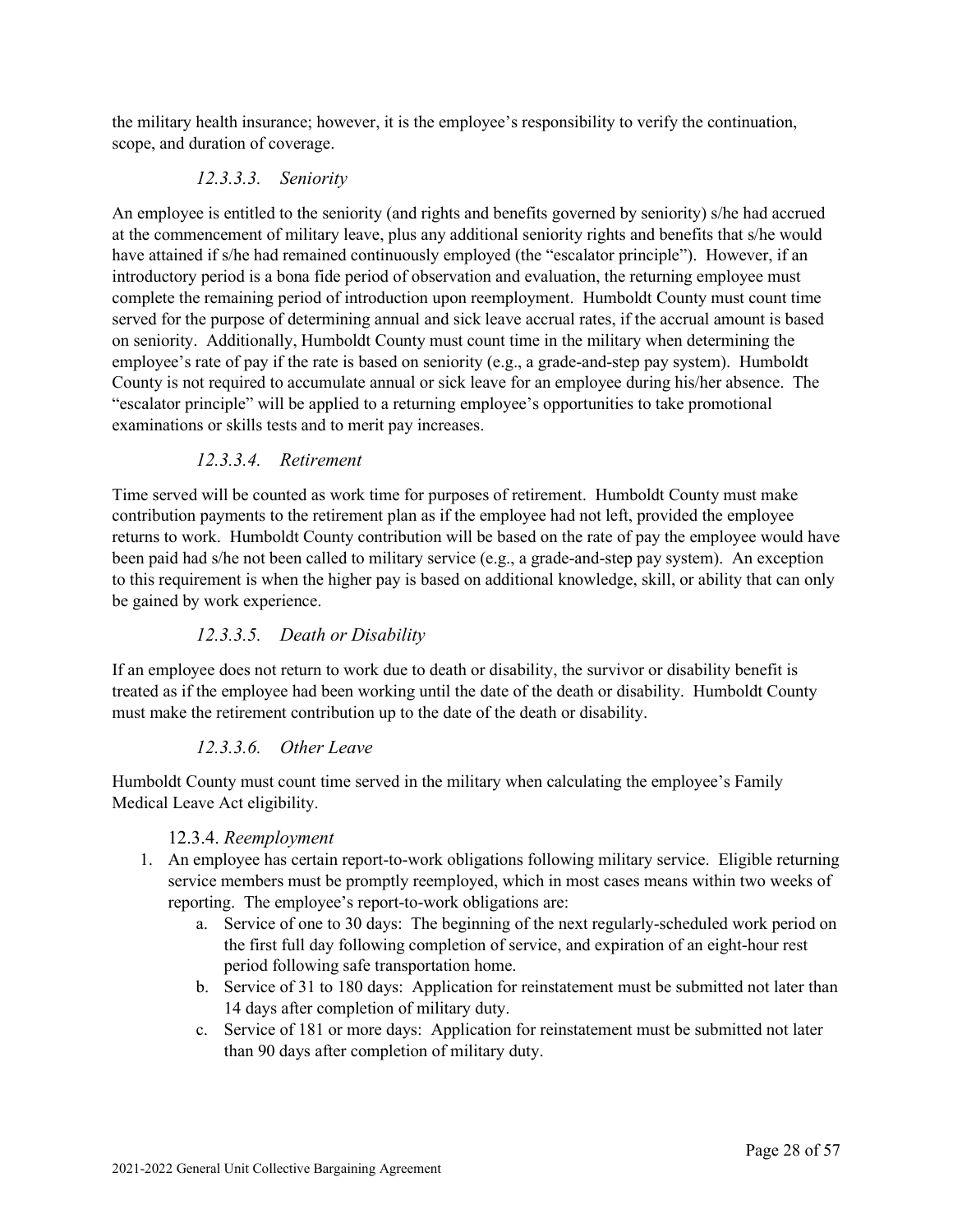- 2. The deadline for reinstatement may be extended for up to two years for persons who are convalescing due to a disability incurred or aggravated during military service, and Humboldt County must make reasonable accommodations for the impairment.
- 3. Reemployment rights apply to veterans whose cumulative period of uniformed service does not exceed five years while employed by the same Humboldt County. Time spent in National Guard and reservist training does not count towards the five-year period.

#### 12.4. *Military Leave Under Nevada Statute*

#### 12.4.1. *Policy*

Public officers and/or employees who are active members of the United States Army Reserve, United States Naval Reserve, United States Marine Corps Reserve, United States Coast Guard Reserve, United States Air Force Reserve, or the Nevada National Guard are entitled to leave to serve under orders including, without limitation, orders for training or deployment, as provided in NRS 281.145.

#### 12.4.2. *Procedure*

- a. Upon employee's or public officer's request, Humboldt County must relieve employee or public officer of duties with pay to serve under orders for training or deployment for a period of not more than the number of hours equivalent to 15 working days in a 12 month period.
- b. Humboldt County is not required to pay the public officer's or employee's salary after 15 working days (or hours equivalent).
	- 1. Public officer's or employee's accrued vacation time may not be deducted during the leave. If public officer or employee requests additional time beyond 21 working days, public officer or employee may choose to use annual leave and compensatory time, if any, before going on leave without pay. The employer will treat the public officer or employee the same as any other employee on leave without pay.
	- 2. The 12-month period designated by Humboldt County in number 1 above is a calendar year.

#### 12.4.3. *Additional Paid Military Leave*

In addition to the 15 working days of compensation for leave of absence for military duty as covered under NRS 281.145, the County will also provide and additional six (6) days of paid military leave without loss of the employee's regular compensation or accrued eligible leave. The additional days of paid military leave will adhere to the same use cycle as the mandated 15 working days of compensation for leave of absence for military duty.

#### <span id="page-29-0"></span>12.5. *Military Leave Bank*

#### 12.5.1. *Definition*.

<span id="page-29-1"></span>Leave time that full-time employees who are members of the military reserves or Nevada National Guard may choose to bank for use during active military duty in order to remain in full pay status. The source of this leave time is annual leave hours above the carryover maximum, floating holiday, or sick leave hours accrued in excess of 480 hours.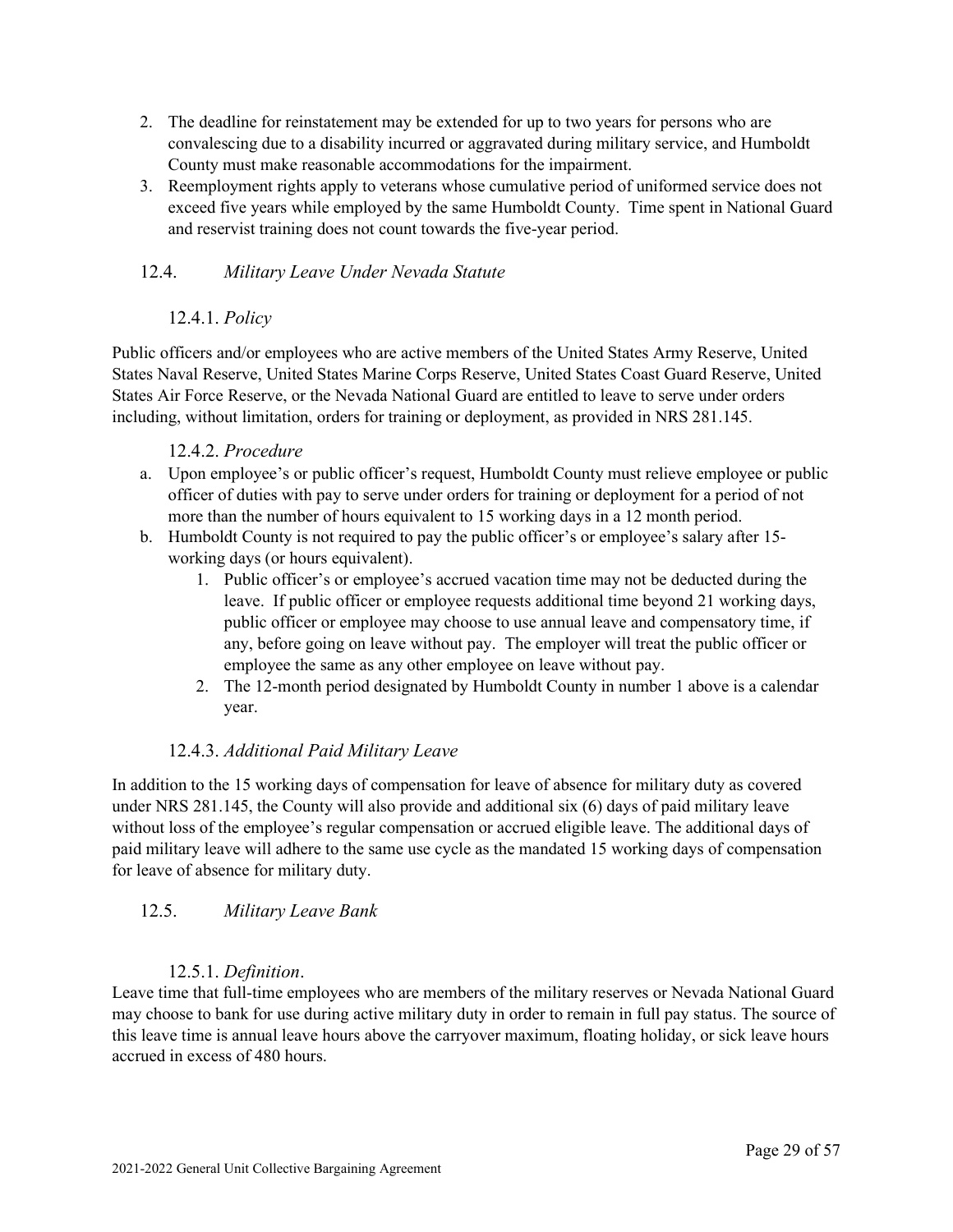#### 12.5.2. *Eligibility*.

<span id="page-30-0"></span>A full-time employee who is a member of the organized reserve forces of any of the armed services of the United States or of the Nevada National Guard may carry forward all accrued annual leave hours in excess of 240 hours, floating holiday, or any sick leave hours accrued in excess of 480 hours to be retained as Military Bank leave. When the yearly carry-over adjustments to annual leave are made at the end of the pay period which includes December 31st of each year, the amount of leave in excess of the allowable carry-over amount shall be added to the eligible employee's Military Leave Bank if that employee has submitted a request to the County Manager during the conversion request window. Hours over the normal carryover limits retained as Military Bank leave may be used only during active military duty and only after exhausting other available paid military leave. Military Bank leave may not be paid out or credited in any other form to the employee. It is either used during active military duty or it lapses upon termination or retirement.

#### 12.5.3. *Payment on Death*.

<span id="page-30-1"></span>If an employee dies during active military duty, the employee's heirs of such deceased employee shall be paid an amount of money equal to the number of unused Military Bank leave hours donated to the employee's personal Military Leave Bank, multiplied by the hourly rate of such deceased employee.

#### 12.5.4. *Conversion Request Window*.

<span id="page-30-2"></span>To convert qualifying leave hours under this provision, employees must submit a written request to the County Manager within the ninety (90) day window for conversion requests. The conversion request window will open on September 1st and close on December 1st. For requests for conversion to be eligible for conversion, all written requests must be received by the County Manager on or before December 1st, requests received after December 1st will not be considered timely and eligible for conversion under this provision.

#### 12.5.5. *Using Military Bank Leave*.

<span id="page-30-3"></span>An eligible full-time employee whose excess annual leave has been retained as Military Bank leave may apply any such banked leave at the beginning of active military duty after exhausting other available paid military leave. Employees beginning active military duty should indicate their request to use Military Bank leave, and other accrued leave, on their Military Leave Worksheet form prescribed by the County. Military Bank leave may be applied to the period of absence due to active military duty in the same way that other accrued leave is applied. Regular payroll deductions will continue. An employee on active military duty may choose to retain all or part of his or her Military Bank leave. The balance will remain available for use only during future periods of active military duty.

#### 12.5.6. *Compensatory Leave*.

<span id="page-30-4"></span>At the employee's option, all or part of compensatory leave balances held at the beginning of active military duty may be:

- 1. Applied to the period of absence due to military service;
- 2. Paid as allowed at the time of placement on leave without pay; and/or
- 3. Retained until reinstatement from military leave without pay. Retained compensatory leave will be available for use in accordance with the agreement.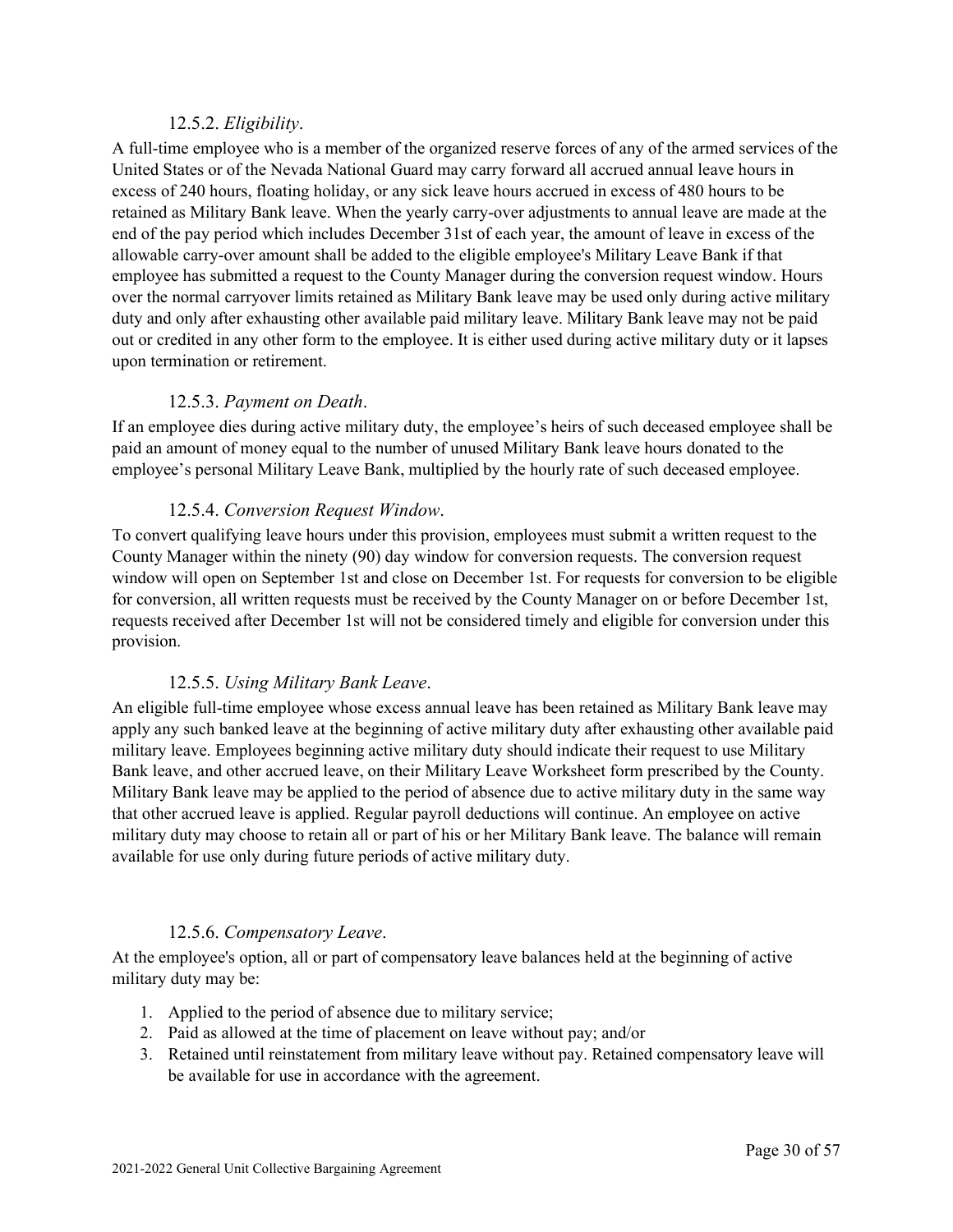#### 12.5.7. *Leave Sharing*.

<span id="page-31-0"></span>An employee who has more than 200 hours of annual leave accrued may donate annual leave to an employee or employees who are on military leave pursuant to the following restrictions;

- 1. The employee receiving the annual leave must have exhausted all of his/her available paid military leave and leave qualified for Military Bank use.
- 2. The employee giving the leave must do so in writing and in blocks of eight (8) hours and shall not exceed 80 hours is any fiscal year. The sick leave being given shall be indicated on a form provided by the County.
- 3. The granting of annual leave must be irrevocable.
- 4. If a donation is made by an employee at a different pay rate than the receiving employee, pursuant to NRS 245.210.4, the donated time shall be converted into money at the hourly of the donor and the money shall then be converted into annual leave at the hourly rate of salary of the recipient.
- 5. The total hours donated to an employee shall not exceed the number of hours necessary to avoid a loss in pay between the time the employee exhausts his/her paid leave.
- 6. Retiring and Voluntarily Separating employees may donate unpaid annual leave hours to the general military leave bank so long as the donation does not cause the bank to exceed 2000 hours.

### <span id="page-31-1"></span>12.6. *Leave of Absence Without Pay*

Any unit employee, upon written application to his/her department head or his/her designee, may be granted leave of absence without pay, subject to approval as stated below. Such leave shall not exceed one (1) year.

#### 12.6.1. *Approval – Less Than 30 Days*

<span id="page-31-3"></span><span id="page-31-2"></span>Leaves of absence without pay not exceeding 30 days may be granted by the department head.

#### 12.6.2. *Approval – More Than 30 Days*

*F*or leaves of absence without pay in excess of thirty (30) days, the employee must obtain the approval of the County Manager. Humboldt County may grant a leave in excess of thirty (30) days following written certification by the employee to Humboldt County that the leave is consistent with the intent of this section. Humboldt County reserves the right to not require the use of all accrued paid leave credits, depending upon the nature and type of leave without pay taken by the employee.

#### <span id="page-31-4"></span>12.7. *Family and Medical Leave Act Compliance* 12.7.1. *Policy*

<span id="page-31-5"></span>Public entities are covered under the Family and Medical Leave Act (FMLA) will comply with the requirements of the FMLA and advise employees if they meet all the FMLA eligibility requirements. Humboldt County must provide employees Form WHD-1420 Employee Rights and Responsibilities Under the Family and Medical Leave Act and are also required to post and keep posted this notice in a conspicuous place that can readily be seen by employees and applicants alike, even if no employees are eligible.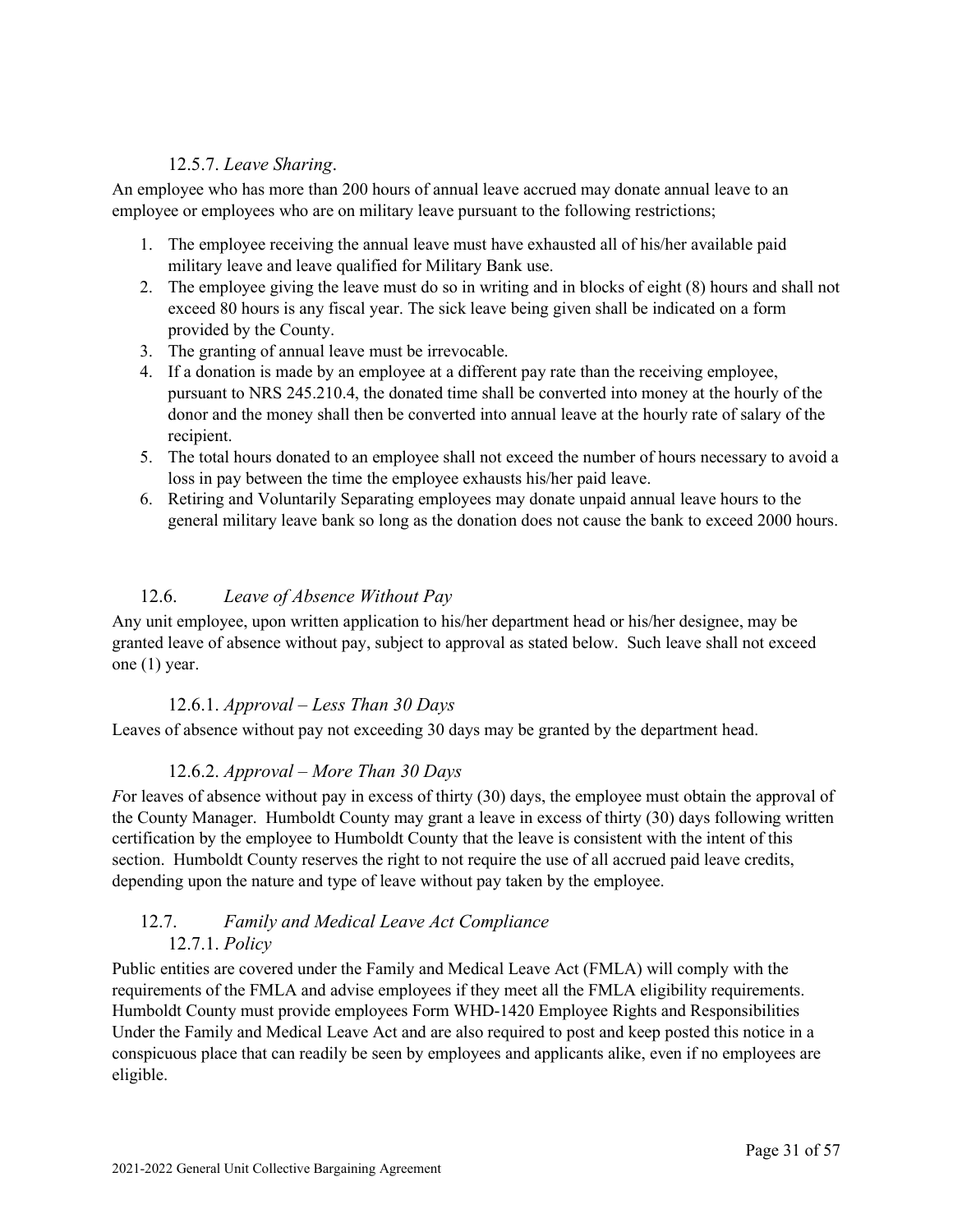(Note: Entities that have less than 50 employees are not required to provide FMLA leave to their employees as employees will not be independently eligible as listed in 12.7.2. Entities that want to extend this benefit to employees are encouraged to do so by revising their sick leave policies rather than offering FMLA.)

#### 12.7.2. *Eligibility*

<span id="page-32-0"></span>Employees who have been employed by Humboldt County for a total of 12 months and worked for Humboldt County at least 1,250 hours during the preceding 12-month period and are employed at a work site where 50 or more employees work for Humboldt County within 75 surface miles of that work site are eligible for FMLA leave. When the 1,250 hours are calculated, the hours an employee was on vacation or on leave, even if that vacation or leave was paid, do not count toward the 1,250 hours worked. However, an employee who has a military service obligation must be credited with the hours of service that would have been performed, but for the period of military service. The required 12 months of employment does not have to be consecutive. There may be a break in service as long as it does not exceed seven years. There is an exception to the seven-year condition for USERRA-covered military service or written agreements. All employees meeting the above qualifications qualify for FMLA, regardless of their seasonal, temporary, etc., status.

#### 12.7.3. *Compensation During Leave*

<span id="page-32-1"></span>FMLA leave will be unpaid leave unless the employee has accrued paid leave and is otherwise eligible to use the leave. If an employee requests leave for the employee's own serious health condition, for the serious health condition of the employee's spouse, child, or parent, to provide military caregiver leave, or exigency leave, the employee **must** use all of his/her accrued paid annual leave, sick leave (if it qualifies under employers sick leave use requirements), compensatory time leave, and personal time off as part of the FMLA leave. When substituting accrued paid leave, the employee must comply with the Humboldt County procedural requirements, terms, and conditions of the paid leave policy as appropriate; the remainder of the leave period will then consist of unpaid FMLA leave. Employees must be made aware that they are required to use sick, annual, compensatory time and personal leave as appropriate, in the rights and responsibilities notice Form WH-381: Notice of Eligibility and Rights & Responsibilities.

#### 12.7.4. *Intermittent or Reduced Schedule Leave*

<span id="page-32-2"></span>When medically necessary (as distinguished from voluntary treatments and procedures) or for any qualifying exigency, leave may be taken on an intermittent or reduced schedule basis. Leave for bonding with a healthy newborn or placement of a healthy child for adoption or foster care is not considered medically necessary and, therefore, may not be taken on a reduced schedule or intermittent basis unless agreed to by Humboldt County. Employees needing intermittent leave or reduced schedule leave must make a reasonable effort to schedule their leave so as not to disrupt unduly Humboldt County's operations. If leave is foreseeable, Humboldt County may require an employee on intermittent leave or reduced schedule leave to temporarily transfer to an available alternative position for which the employee is qualified if the position has equivalent pay and benefits and better accommodates the employee's intermittent or reduced schedule leave. Intermittent leave and reduced schedule leave reduces the 12 week entitlement only by the actual time used. When an employee, who was transferred, no longer needs intermittent or reduced scheduled leave, the employee must be placed in the same or equivalent position held prior to when the leave commenced.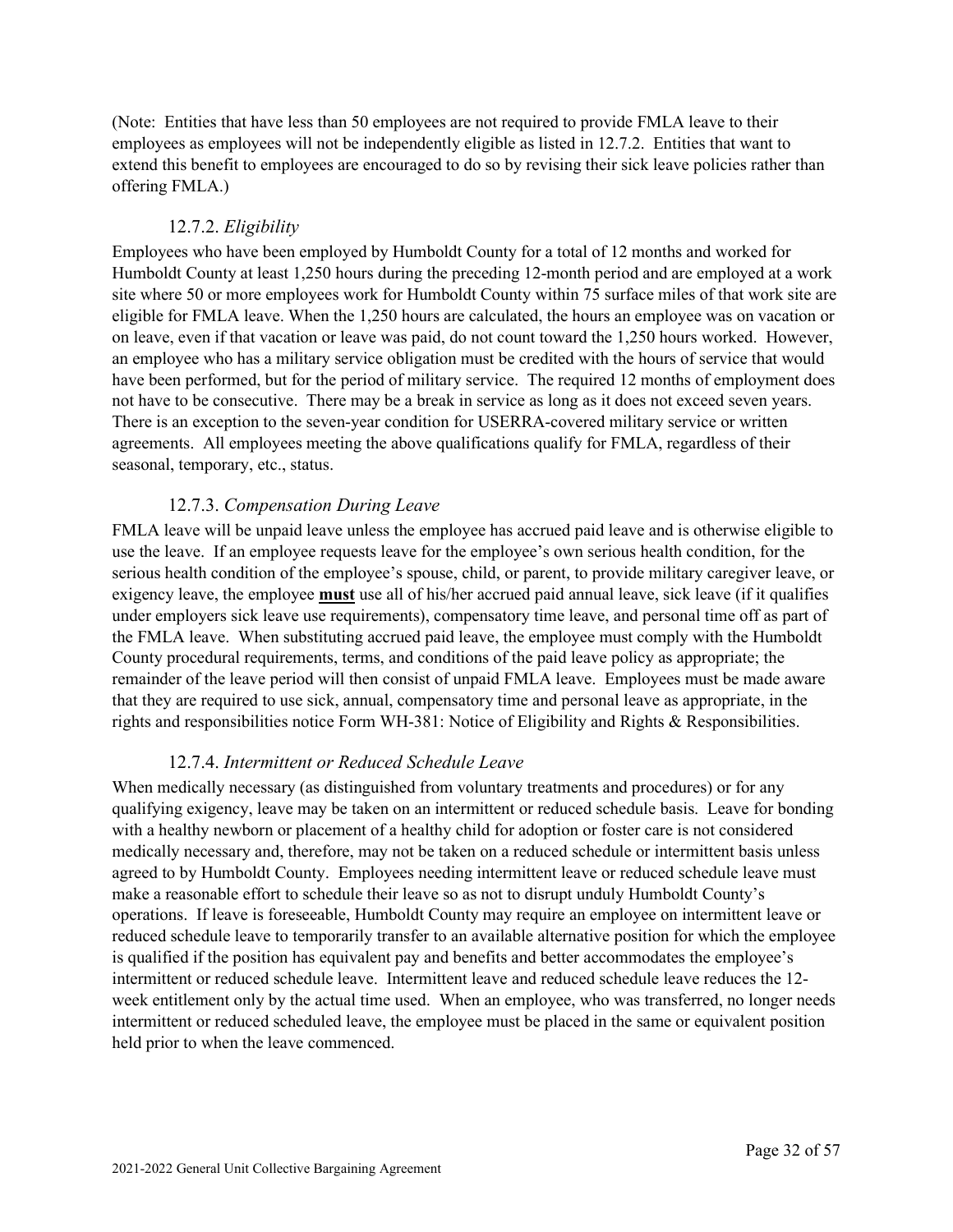### 12.7.5. *Duration of and Reasons for Leave* 12.7.5.1. *Duration of Leave*

<span id="page-33-1"></span><span id="page-33-0"></span>Any eligible employee, as defined above, may be granted a total of 12 weeks of unpaid FMLA leave (which can run concurrent with paid leave) during a 12-month period (see exception for Military Caregiver Leave as provided in section 12.7.5.3 below). This period is measured backward from the date an employee uses any FMLA leave. A "week" is defined as a calendar week, regardless of the number of days the employee normally works. Twelve weeks does not entitle a part-time employee working three days a week to 60 leave days, but rather 12 weeks.

#### *12.7.5.2. Reasons for Leave*

<span id="page-33-2"></span>FMLA may be granted for the following reasons:

- The birth of the employee's child and in order to care for the newborn child;
- The placement of a child with the employee for adoption or foster care;
- To care for the employee's spouse, child, or parent who has a serious health condition;
- An employee's own serious health condition that prevents the employee from performing one or more of the essential functions of his/her job. Serious health conditions may include conditions resulting from job-related injuries and/or illnesses; or
- Due to a qualifying exigency arising when an employee's spouse, son, daughter, or parent is a military member on covered active duty or has been notified of an impending call to covered active duty.

#### *12.7.5.3. Conditions for Leave*

<span id="page-33-3"></span>a. Serious Health Condition

A serious health condition is an illness, injury, impairment, or physical or mental condition of incapacity or treatment that involves:

- Impatient care (overnight stay) in a hospital, hospice, or residential medical care facility.
- Continuing treatment by (or under the supervision of) a health care provider for a period of incapacity of more than three consecutive full calendar days, combined with at least two visits to a health care provider within 30 days of the first day of incapacity or one visit to a health care provider requiring a regimen of continuing treatment, e.g., prescription medication.
- b. Exigency Leave Short-term notice deployment (deployment in seven or less calendar days)
- Military events and activities
- Childcare and school activities
- Family support or assistance programs
- Financial and legal arrangements
- Counseling
- Service member's rest and recuperation leave (limited to 15 calendar days for each instance)
- Post-deployment activities
- Parental leave for the spouse, son, daughter, or parent of a military member to care for the military member's parent who is incapable of self-care. The leave may be used for arranging for alternate care, providing care, admitting or transferring the patient to a care facility, or attending a meeting with care facility staff.
- Additional activities arising out of active duty that Humboldt County and employee agree upon.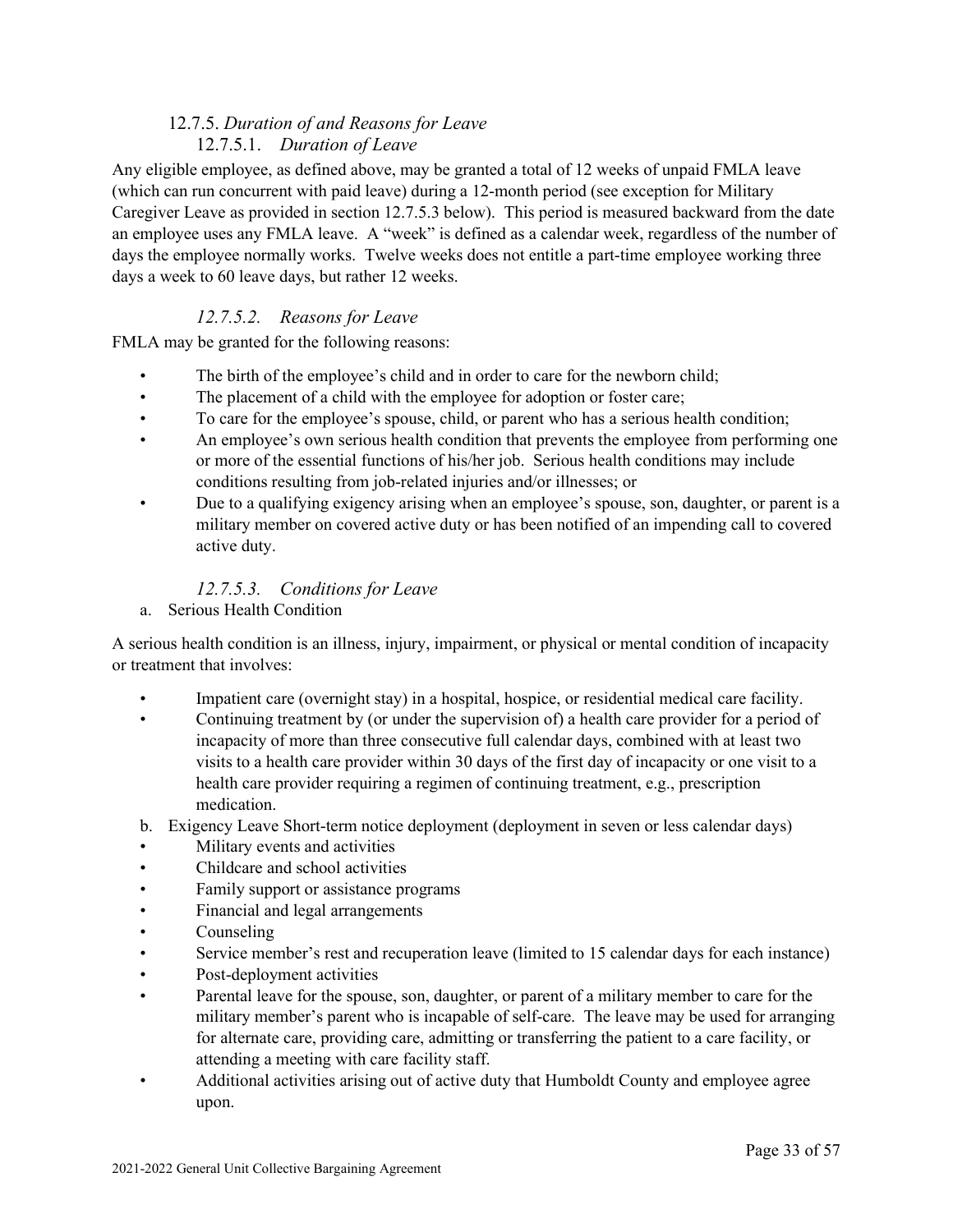- c. Covered Active Duty:
- In the case of a member of a regular component of the Armed Forces; duty during the deployment of the member with the Armed Forces to a foreign country.
- In the case of a member of a reserve component of the Armed Forces, duty during the deployment of the member with the Armed Forces to a foreign country under a call or order to active duty in support of a contingency operation.

#### 12.7.6. *Limitations of Leave*

<span id="page-34-0"></span>The entitlement to FMLA leave for the birth or placement of a child for adoption or foster care will expire 12 months from the date of the birth or placement. If both an employee and his/her spouse are employed by Humboldt County, their combined time off may not exceed 12 weeks during any 12-month period for the birth, adoption, or foster care of a child, or care of a parent with a serious health condition. Each spouse is, however, eligible for the full 12 weeks within a 12-month period to care for a son, daughter, or spouse with a serious health condition.

Employees may not take more than a combined total of 12 weeks for all FMLA qualifying reasons listed above in Section 12.7.5.2.

#### <span id="page-34-1"></span>12.8. *Military Caregiver Leave* 12.8.1. *Policy*

<span id="page-34-2"></span>An eligible employee, as defined in 12.7.2. above, may be granted a total of 26 weeks of unpaid FMLA leave (which can run concurrent with paid leave) during a 12-month period to provide caregiver leave for a seriously ill or injured covered service member or veteran who is the employee's spouse, son, daughter, parent, or next of kin. This period is always measured forward from the date an employee takes FMLA leave to care for the covered service member or veteran and ends 12 months after that date.

Employees cannot take more than a combined total of 26 weeks for military caregiver leave or because of other FMLA qualifying reasons as provided in 6.4.2. above. A husband and wife both working for the same Humboldt County are limited to a combined total of -26 weeks of FMLA military caregiver leave.

#### 12.8.2. *Eligibility*

<span id="page-34-3"></span>The Covered Service member under the Military Caregiver leave must be:

- a. A current member of the Armed Forces (including a member of the National Guard or Reserves) who is undergoing medical treatment, recuperation, or therapy, is otherwise in outpatient status; or is otherwise on the temporary disability retired list, for a serious illness or injury that;
	- Was incurred by the covered service member in the line of duty on active duty in the Armed Forces, or
	- Existed before the beginning of the member's active duty and was aggravated by service in the line of duty on active duty in the Armed Forces, and
	- May render the member medically unfit to perform the duties of the member's office, grade, rank, or rating.
- b. A covered veteran is an individual who was a member of the Armed Forces (including a member of the National Guard or Reserves), and was discharged or released under conditions other than dishonorable at any time during the five-year period\* prior to the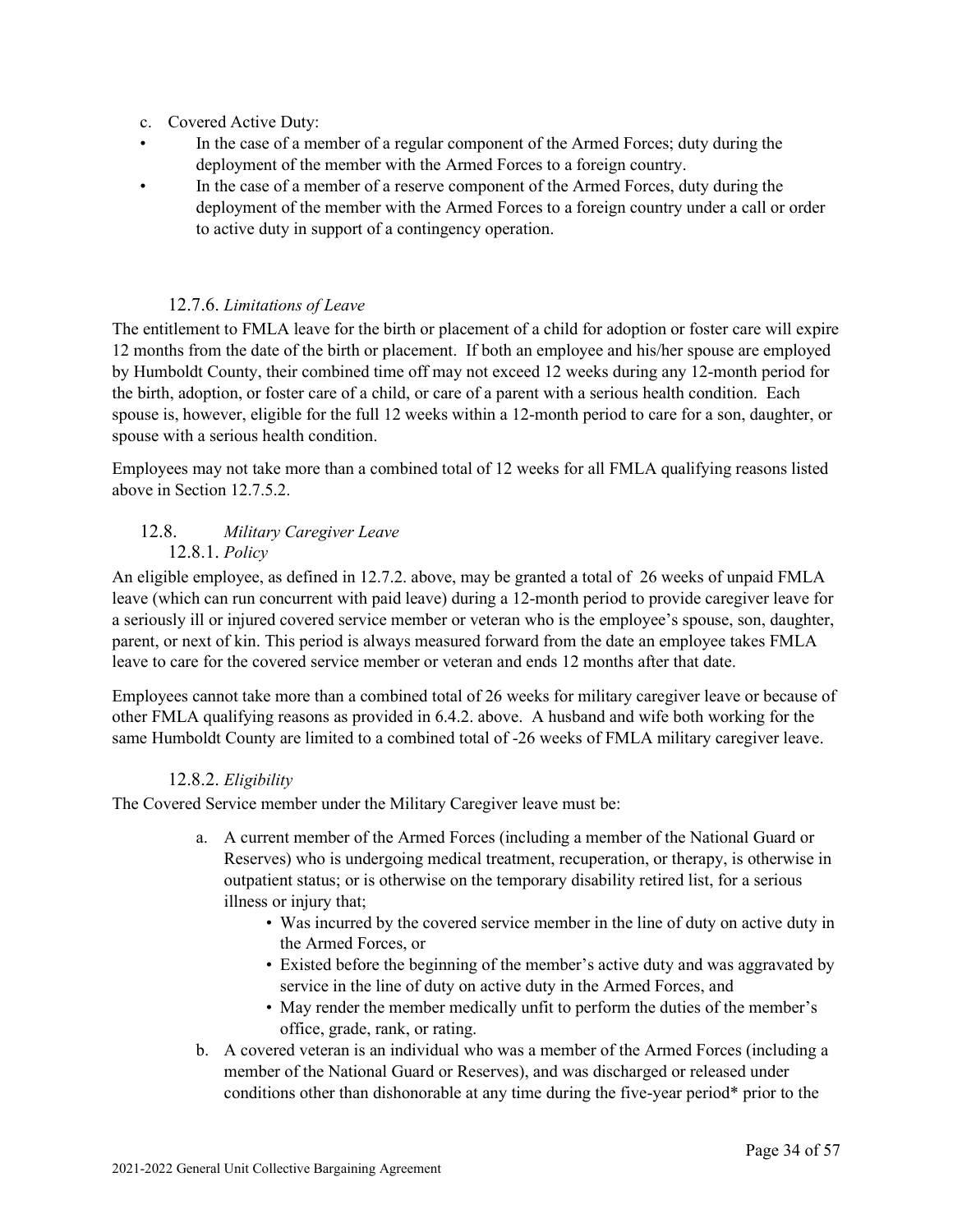first date the eligible employee takes FMLA leave to care for the covered veteran who is undergoing medical treatment, recuperation or therapy for a serious injury or illness that was incurred by the member in the line of duty on active duty in the Armed Forces (or existed before the beginning of the member's active duty and was aggravated by service in the line of duty on active duty in the Armed Forces) and manifested itself before or after the member became a veteran, and is;

- A continuation of a serious injury or illness that was incurred or aggravated when the covered veteran was a member of the Armed forces and rendered the service member unable to perform the duties of the service member's office, grade, rank, or rating; or
- A physical or mental condition for which the covered veteran has received a U.S. Department of Veteran Affairs Service-Related Disability Rating (VASRD) of 50 percent or greater, and such VASRD rating is based, in whole or in part, on the condition precipitating the need for military caregiver leave; or
- A physical or mental condition that substantially impairs the covered veteran's ability to secure or follow a substantially gainful occupation by reason of a disability or disabilities related to military service, or would do so absent treatment; or
- An injury, including a psychological injury, on the basis of which the covered veteran has been enrolled in the Department of Veteran Affairs Program of Comprehensive Assistance for Family Caregivers.

<span id="page-35-0"></span>\*The period between 10-28-09 and 3-8-13 is excluded in the determination of the five-year period.

#### 12.8.3. *Limitations of Leave*

Employees cannot take more than a combined total of 26 weeks for military caregiver leave or because of other FLMA qualifying reasons as provided in 12.7.5. A husband and wife both working for the same employer are limited to a combined total of 26 weeks of FMLA military caregiver leave.

#### 12.8.4. *Notice of Leave*

<span id="page-35-1"></span>An employee intending to take FMLA leave because of an expected birth or placement or child for adoption or foster care, a planned medical treatment or medical care, or qualifying exigency, shall provide notice for such leave at least 30 days before the leave is to begin. If a requested leave will begin in less than 30 days, the employee must give notice to his/her immediate supervisor as soon as the necessity for the leave is known. Reasonable advance notice is required for all leaves, even if the event necessitating the leave is not foreseeable. If an employee gives less than 30 days' notice, Humboldt County may require an explanation.

Within five business days (absent extenuating circumstances) of receiving notice that 1) an employee requests to use FMLA leave, or 2) Humboldt County acquires knowledge that a leave may be for a FMLA-qualifying reason, Humboldt County will complete Form WH-381 Notice of Eligibility and Rights and Responsibilities. Completion of this form will designate if an employee is eligible for FMLA or if an employee is not eligible, the reason(s) why he or she is not eligible. The form will designate if the employee is required to obtain certification related to medical conditions and/or required family relationships. Humboldt County may require the use of FMLA leave for any absence which would otherwise qualify as FMLA leave, even if no formal application for such leave was made by the employee, provided notice is given to the employee. Employees cannot waive nor may Humboldt County induce employees to waive their rights under FMLA.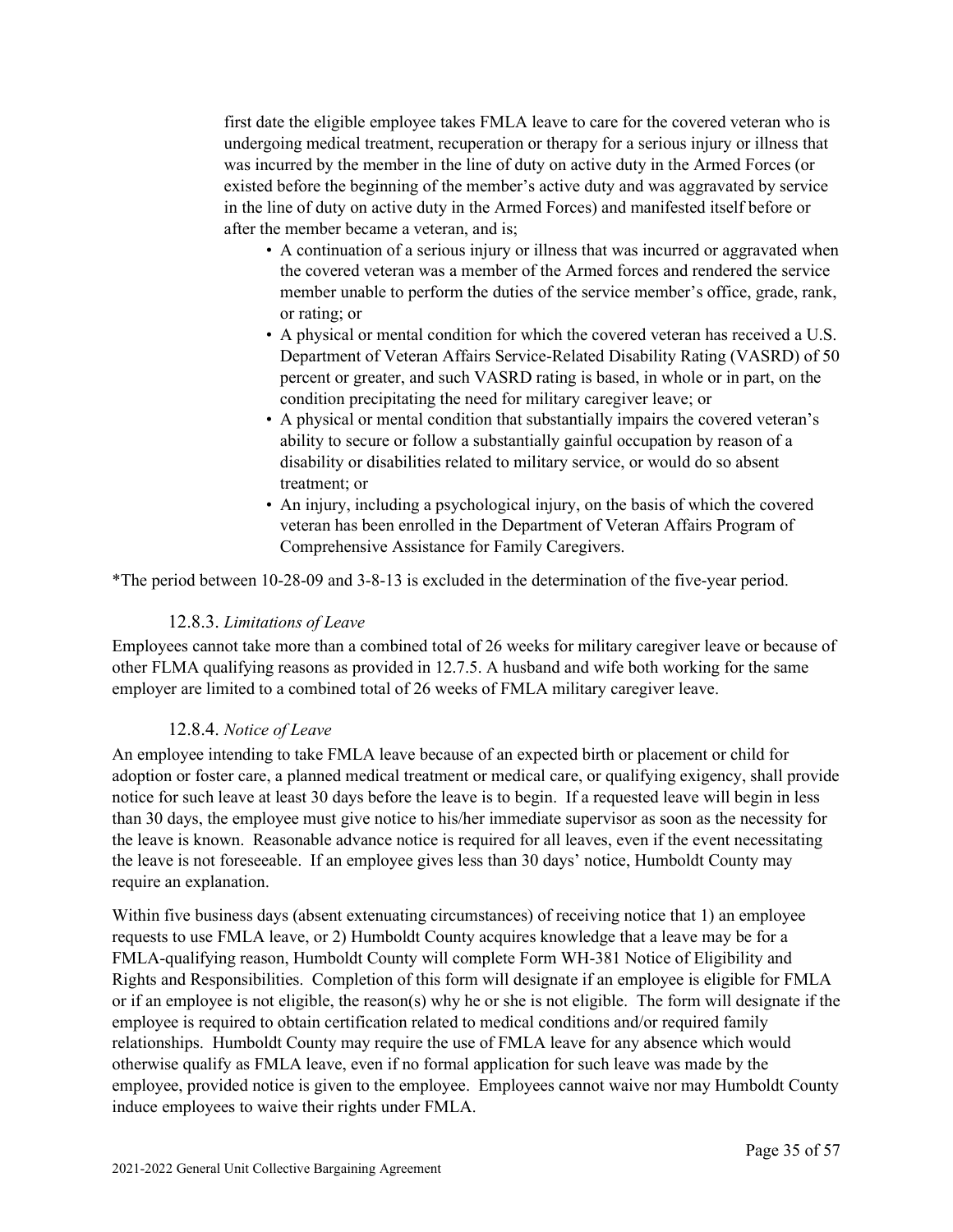#### 12.8.5. *Certification of Leave*

#### *12.8.5.1. Certification Forms*

- <span id="page-36-1"></span><span id="page-36-0"></span>a. Serious health condition
	- A request for leave based on the serious health condition of the employee or the employee's spouse, child, or parent must be supported by completion of Form WH-380-E – Certification of Health Care Provider for Employee's Serious Health Condition or Form WH-380-F-Certification of Health Care Provider for Family Member's Serious Health Condition completed by the health care provider. (Note: Attach the employee's current job description to Form 380-E when it is sent to the employee's health care provider.)
- b. Exigency leave
	- Employees requesting FMLA leave for qualifying exigency are required to complete Form WH-384 Certification of Qualifying Exigency for Military Family Leave and provide copy of the military member's active duty orders or other documentation issued by the military which indicates that the military member is on covered active duty or call to covered active duty status.
- c. Caregiver leave
	- Employees requesting FMLA leave for military caregiver leave are required to complete Form WH-385 Certification of Serious Injury or Illness of Covered Service member for Military Family Leave or WH-385 V Certification for Serious Injury or Illness of a Veteran for Military Caregiver Leave within 15-calendar days, absent extenuating circumstances. Employees may also submit invitational travel orders (ITO's) or invitational travel authorizations (ITAs) issued to any family member to join an injured or ill service member at his/her bedside in lieu of forms WH-385 or WH-385-V.

#### 12.8.6. *Incomplete or Insufficient Certification (cure period)*

If a certification is incomplete or insufficient, the employee will be given seven calendar days (unless not practicable under the particular circumstances despite the employee's diligent good faith efforts) to cure any such deficiency. If the deficiencies specified by Humboldt County are not cured in the resubmitted certification, Humboldt County may deny the taking of FMLA leave. A certification that is not returned to Humboldt County is no considered incomplete or insufficient, but constitutes a failure to provide certification.

#### 12.8.7. *Clarification or Authentication of certification*

Humboldt County may contact the employee's health care provider for the purpose of clarification or authentication after giving the employee an opportunity to clarify specific discrepancies. Only Humboldt County (agency to specify individual who is another health care provider, human resource professional, leave administrator, or management official, other than the employee's direct supervisor), may contact the heath care provider.

#### 12.8.8. *Second and Third opinions*

If Humboldt County questions the validity of the certification, Humboldt County may require, at its expense, the employee obtain a second opinion from a health care provider designated by Humboldt County. If the second opinion conflicts with the original opinion, Humboldt County may require, at its expense, that the employee obtain the opinion of a third health care provider designated or approved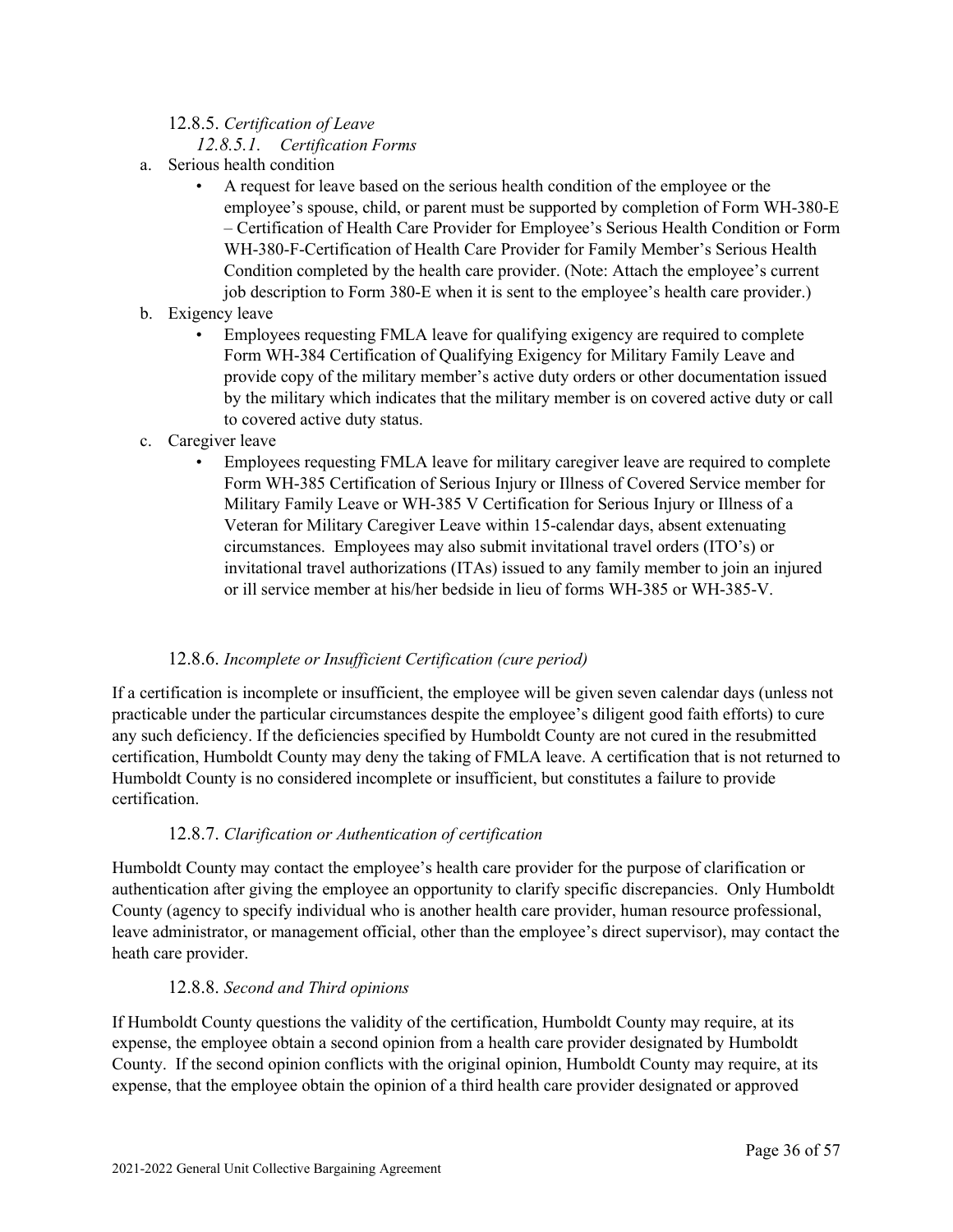jointly by Humboldt County and the employee. This third opinion will be considered final and binding on both parties.

Second and third opinions are not permitted for leave to care for a covered service member when the certification has been completed by a Department of Defense or Department of Veterans Affairs health care provider. However, second and third opinions are permitted when the certification has been completed by other health care providers as provided for by law.

Second and third opinions are not allowed on a fitness for duty certification.

#### 12.8.9. *Recertification*

In instances where the minimum duration of leave anticipated by the original certification is more than 30 days, Humboldt County may require the employee to recertify that the original medical condition still exists. Such requests can be made no more frequently than the minimum duration of the leave requested (e.g., 40 days) or once every six months in connection with an absence.

In situations in which the minimum duration of leave anticipated by the original certification is less than 30 days, Humboldt County may request recertification if the employee requests an extension of leave, the circumstances described by the original certification have changed significantly, or Humboldt County receives information casting doubt upon the continuing validity of the certification.

Recertifications are not permitted for leave to care for a covered service member.

#### 12.8.10. *Annual Medical Certification*

Humboldt County may require the employee to provide new medical certification, not recertification, for his/her first FMLA-related absence in a new 12-month leave year.

#### <span id="page-37-0"></span>12.9. *Designation Notice*

Within five business days (absent extenuating circumstances) of receipt of all required information, Humboldt County will make a determination if employee's request for leave is for an FMLA-qualifying reason. Humboldt County will complete Form WH-382 -Designation Notice indicating if leave is approved or not and provide to employee.

If Humboldt County cannot make a determination from the information provided, they will use this form to:

- Indicate the information presented is incomplete or insufficient and provide the employee seven calendar days to provide complete information.
- Provide notice to an employee if a second or third medical certification is required.

Humboldt County may also use this form to designate a fitness-for-duty certificate which will be required prior to returning to work.

#### 12.9.1. *Benefits Coverage During Leave*

<span id="page-37-1"></span>During a period of FMLA leave, an employee will be retained on Humboldt County's health plan under the same conditions that would apply if the employee was not on FMLA leave. To continue health coverage, the employee must continue to make any contributions that s/he would otherwise be required to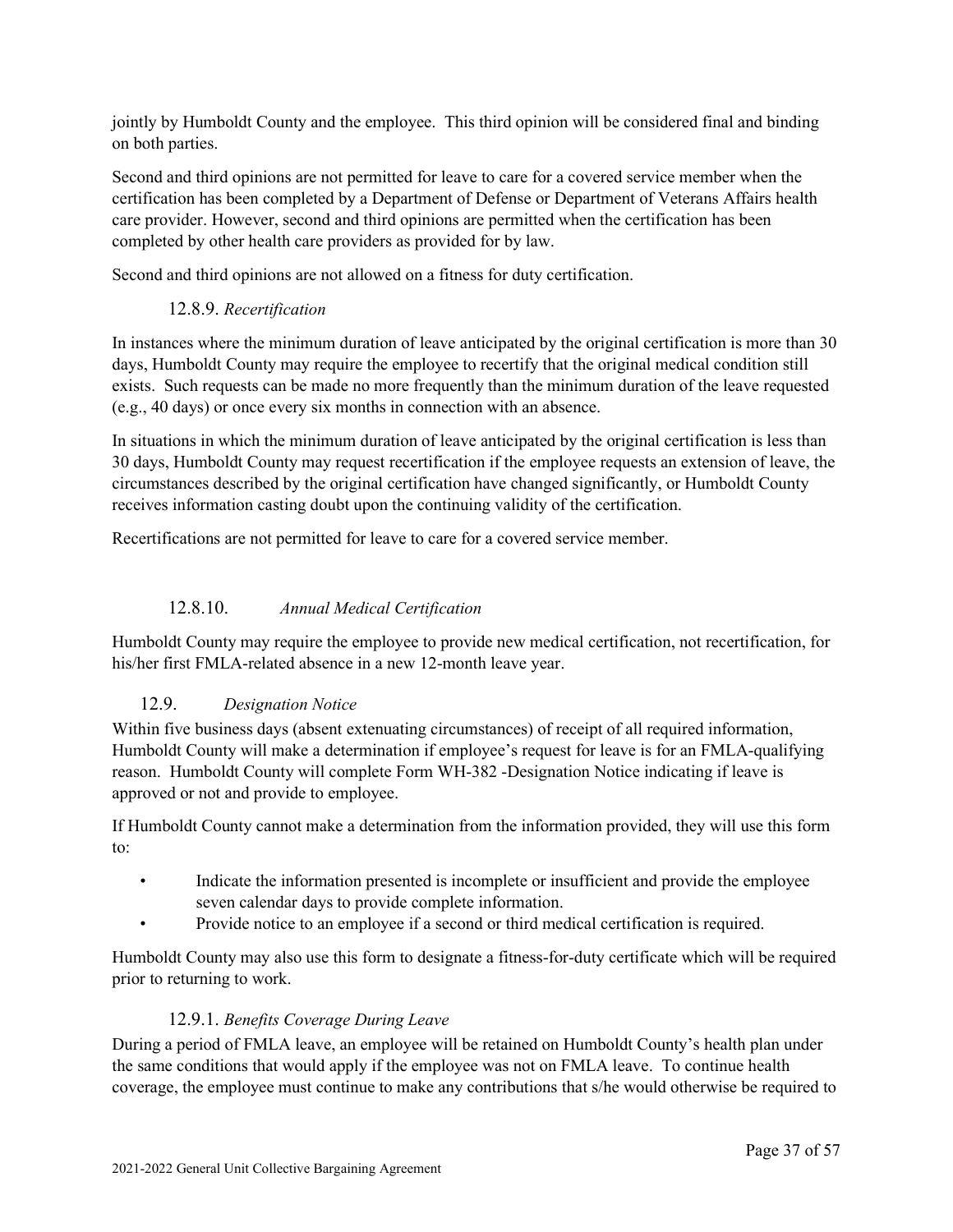make. Failure of the employee to pay his/her share of the health insurance premium may result in loss of coverage.

If the employee fails to return to work after the expiration of the FMLA leave, the employee may be required to reimburse Humboldt County for payment of health insurance premiums during the leave, unless the reason the employee cannot return is due to circumstances beyond the employee's control. The definition of "beyond the employee's control" includes a large variety of situations such as: the employee being subject to layoff, continuation, recurrence, or the onset of an FMLA-qualifying event; or the employee's spouse's unexpected worksite relocation of more than 75 surface miles from the current worksite.

An employee is not entitled to the accrual of any seniority or employment benefits during any unpaid leave. An employee who takes FMLA leave will not lose any seniority or employment benefits that accrued before the date the leave began and will be entitled to any unconditional pay increase, such as cost of living increase granted to all employees during the FMLA leave period.

#### 12.9.2. *Outside Employment*

<span id="page-38-0"></span>An employee may not accept other employment during an FMLA absence if the job conflicts with the reason the employee is on FMLA leave; e.g., an employee is on FLMA leave due to a back injury and accepts a job requiring heavy lifting. All other requirements of Humboldt County's outside employment policy apply.

#### 12.9.3. *Periodic Reporting*

<span id="page-38-1"></span>Any employee on FMLA leave must notify Humboldt County periodically of his/her status and intention to return to work. Humboldt County has the authority to determine how often the employee must provide this notification.

#### 12.9.4. *Change in Duration of Leave*

<span id="page-38-2"></span>1. Return Prior to Expiration

If an employee wishes to return to work prior to the expiration of the approved FMLA leave period, s/he must notify the supervisor within two business days prior to the employee's planned return. Employees may be required to provide a fitness-for-duty certification (if indicated on the designation notice) specifically addressing the employee's ability to perform the essential functions of his/her job, prior to returning to work if the FMLA leave of absence was due to the employee's own serious health condition. Employees required to present a fitness-for-duty certification may be delayed in restoration to employment until certification is provided. Second and third opinions are not allowed on a fitness-for-duty certification.

2. Request an Extension of Leave

An employee who requests an extension of FMLA leave due to the continuation of a qualifying exigency, care for service member, continuation, recurrence, or onset of his/her own serious health condition, or of the serious health condition of the employee's spouse, child, or parent, must submit a request for an extension, in writing, to Humboldt County. This written request should be made as soon as employee realized that s/he will not be able to return at the expiration of the leave period. Any additional time requested beyond the FMLA 12-week period (or 26 week period for caregiver leave) will not be considered as FMLA. Rather, such time, if approved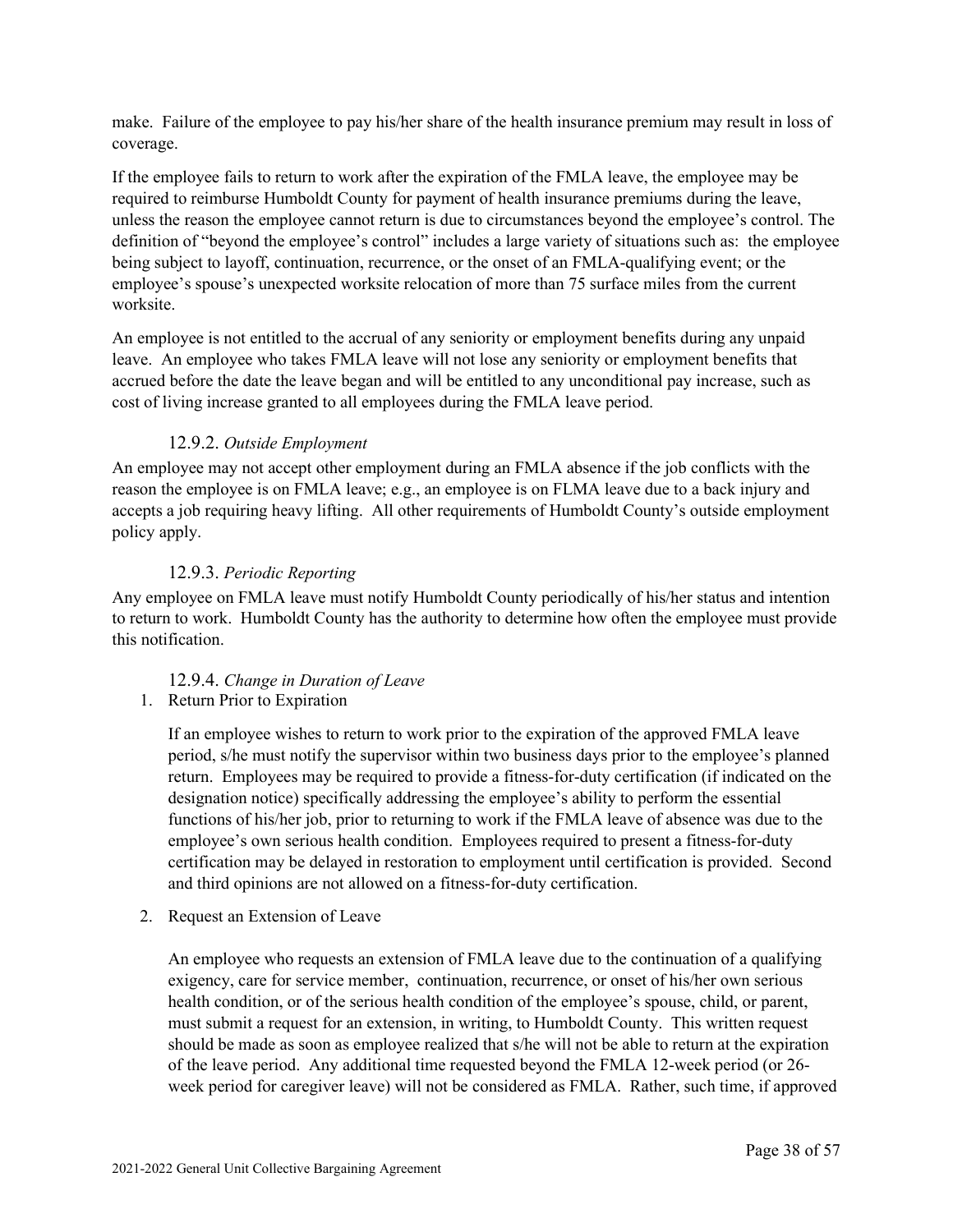by Humboldt County, will be characterized as either paid or unpaid leave, thereby ending Humboldt County's reinstatement obligations included in Section 12.7.2.

#### 12.9.5. *Return from Leave*

<span id="page-39-0"></span>Upon returning to work, an employee on FMLA leave will be restored to his/her most recent position or to a position with equivalent pay, benefits, and other terms and conditions of employment. Humboldt County cannot guarantee that an employee will be returned to his/her original job. Humboldt County will determine whether a position is an "equivalent position" as defined by FMLA. Employee's right to restoration, however, ceases at the end of the applicable 12-month FMLA leave year.

Employees may be required to provide a fitness-for-duty certification (if indicated on the designation notice) specifically addressing the employee's ability to perform the essential functions of his/her job, prior to returning to work if the FMLA leave of absence was due to the employee's own serious health condition. Employees required to present a fitness-for-duty certification may be delayed in restoration to employment until certification is provided. Second and third opinions are not allowed on a fitness for duty certification.

Key employees may be denied job restoration if such denial is necessary to prevent substantial and grievous economic injury to the operations of Humboldt County and the employee was given written notice they were considered a key employee at the time they gave notice of FMLA leave or when the leave commenced.

#### 12.9.6. *Failure to Return from Leave*

<span id="page-39-1"></span>Failure of an employee to return to work upon the expiration of an FMLA leave of absence will subject the employee to disciplinary action, up to and including termination, unless Humboldt County has granted an additional (paid or unpaid) extension. (Note: Refer to Humboldt County's other leave policies.) Nothing in this policy limits Humboldt County's obligations of reasonable accommodation under the Americans with Disabilities Act, as amended.

## <span id="page-39-2"></span>**13. HOLIDAYS**

#### 13.1. *Holidays Enumerated*

<span id="page-39-3"></span>The following days are declared to be legal holidays for County government offices:

New Year's Day Nevada Day Martin Luther King's Birthday Veterans Day President's Day Thanksgiving Day Memorial Day **Day after Thanksgiving Day** Independence Day Christmas Day Labor Day

In addition to the above holidays, any other day that may be appointed by the President of the United States as a National Holiday, the Governor of Nevada and/or the Board of County Commissioners of Humboldt County shall be a paid holiday for County employees.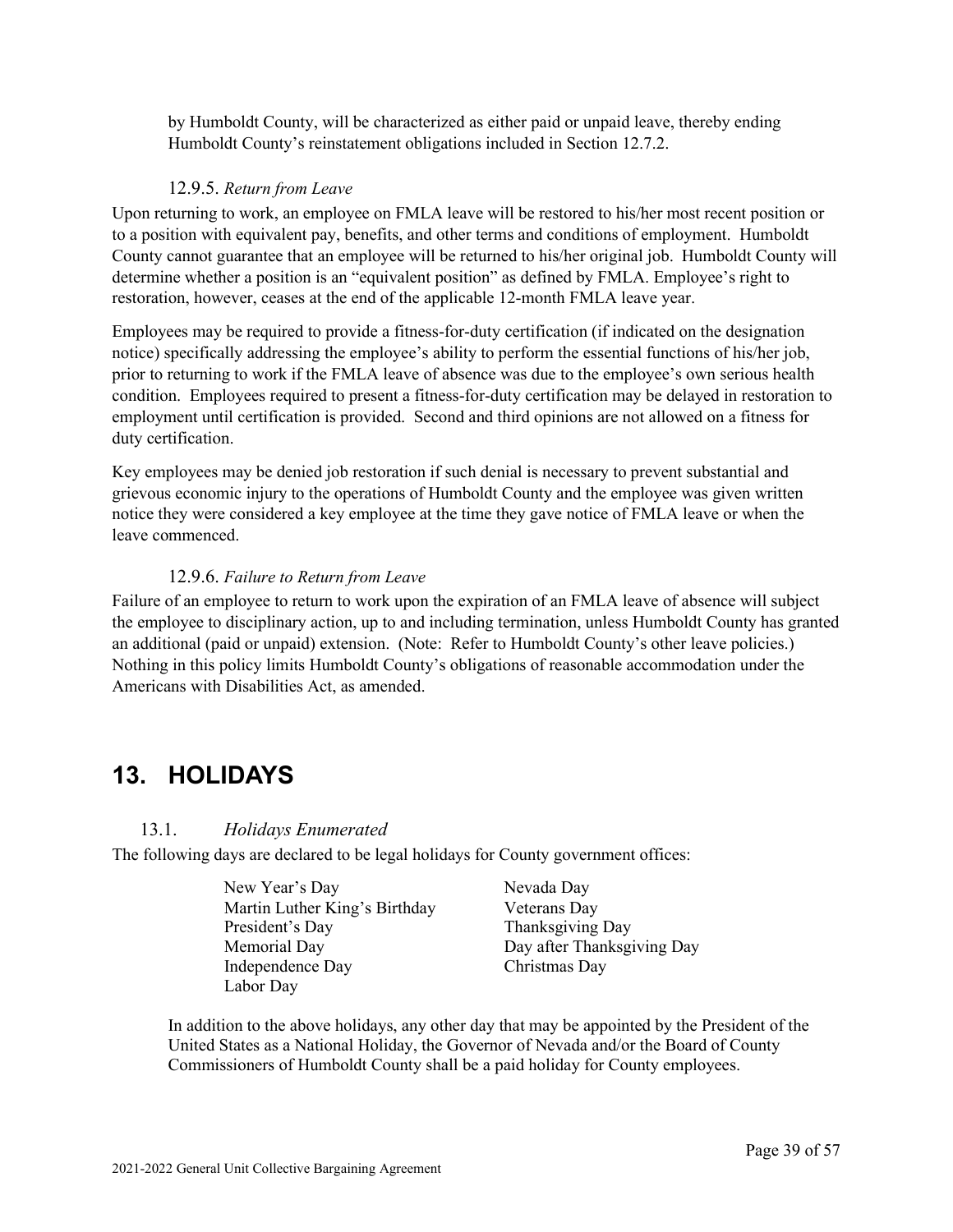#### 13.2. *Observance of Legal Holidays*

<span id="page-40-0"></span>All County offices close on the above listed legal holidays. If January 1, July 4, November 11, or December 25 falls on a Saturday, the Friday before is observed as the legal holiday. If any of such days falls on a Sunday, the Monday after is observed as the legal holiday. Holidays are recognized as eight (8) hours in length, regardless of work schedule. For employees on schedules providing 24-hour coverage, a holiday shall be recognized as the actual legal holiday, not the day observed by persons working a fiveday, forty-hour work week on a Monday through Friday schedule.

#### <span id="page-40-1"></span>13.3. *Floating Holiday*

In addition to the holidays listed above, employees who have completed one (1) full year of County employment will receive one (1) eight (8) hour floating holiday per calendar year. Such holiday must be used within the calendar year or it will be lost. An employee must schedule the use of the floating holiday with their immediate supervisor in the same manner as annual leave and receive approval prior to its usage.

#### 13.3.1. *Payment of Floating Holiday upon Voluntary Termination of Employment*

<span id="page-40-2"></span>Upon voluntary termination from County employment, a maximum of eight (8) hours of unused floating holiday time will be paid off at the employee's regular rate of pay.

#### <span id="page-40-3"></span>13.4. *Holiday Pay*

Holiday pay shall be equal to the straight time pay normally received for the employee's regular shift assignment but shall not exceed eight (8) hours per holiday.

#### <span id="page-40-4"></span>13.5. *Holidays Not Worked*

Eligible employees who are not required to work on a recognized holiday shall receive holiday pay for the shift they normally would have worked.

#### <span id="page-40-5"></span>13.6. *Holidays Worked*

The employee shall be compensated two and one-half times  $(2 \frac{1}{2})$  times the normal rate of pay for the first eight hours worked. Those hours worked in excess of eight hours shall be paid in the normal rate of pay.

#### <span id="page-40-6"></span>13.7. *Holiday During Annual Leave*

Should a paid holiday fall during an employee's vacation the employee will receive holiday pay rather than have such day charged against vacation pay.

#### <span id="page-40-7"></span>13.8. *Holiday Pay for Part-Time Employees*

Regular part-time employees shall receive holiday pay on a pro-rated basis when they would be normally scheduled and available to work on the holiday in question. When a holiday falls on a part-time employee's regularly scheduled day off, the employee is not eligible for holiday pay.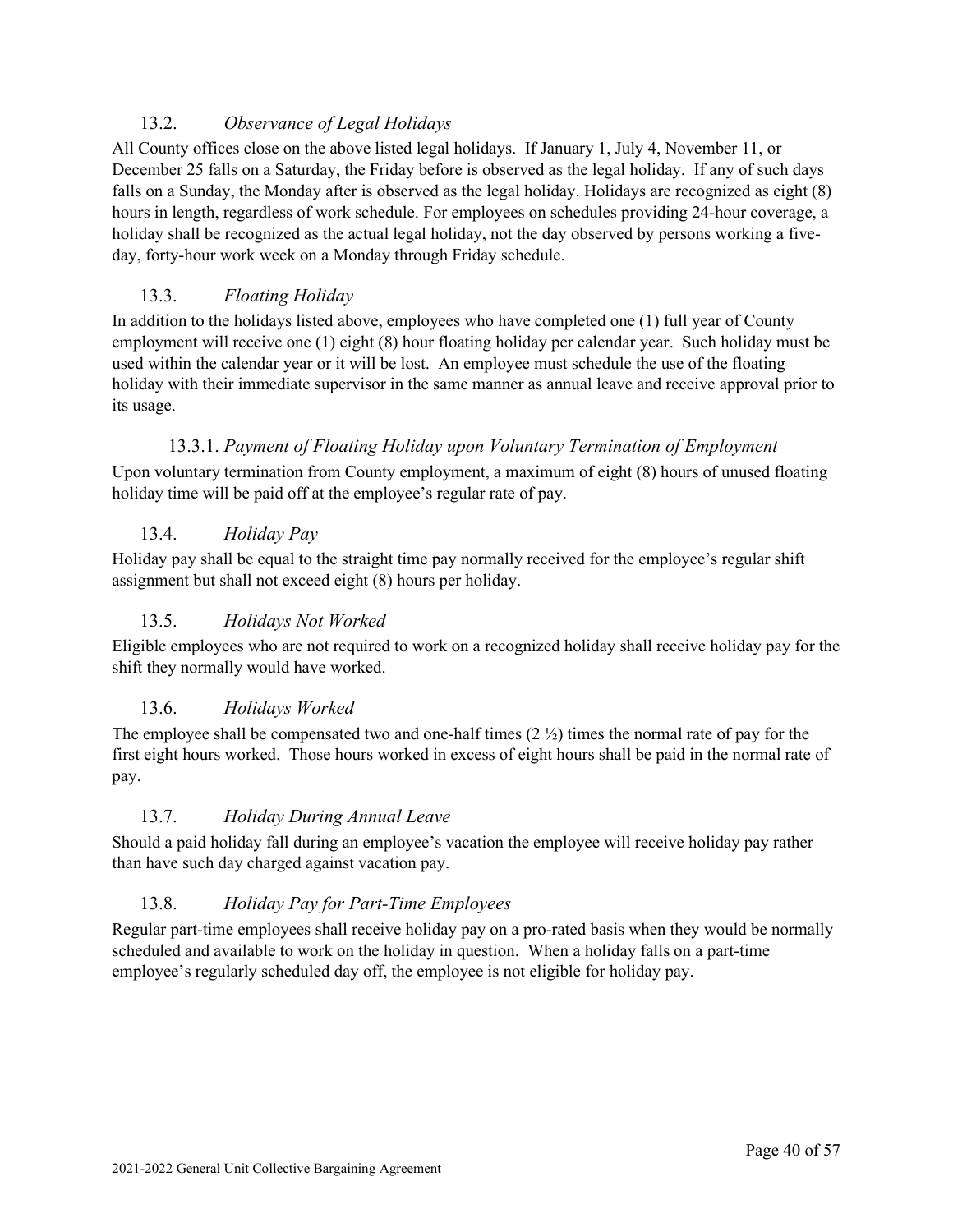## <span id="page-41-0"></span>**14. HOURS**

#### 14.1. *Work Hours*

<span id="page-41-1"></span>Except in emergencies, the standard work week of full-time unit employees shall normally consist of five (5) days of eight (8) hours each, exclusive of lunch period.

#### 14.1.1. *Alternative Work Schedules*

<span id="page-41-2"></span>The County may, at its discretion, adopt alternative work schedules for employees at any work site or for any work unit. The County will give the employees and the organization five days notice of a change to alternative work schedule. The parties specifically acknowledge that employee schedules may be changed periodically during the year. Requests for schedule changes from employees shall be considered and a response provided. It is not the intent of this language to change the general scheduling practices of the County.

#### 14.1.2. *Starting and Ending Times*

<span id="page-41-3"></span>Each employee shall be assigned regular starting and ending times, which shall not be changed without reasonable prior notice; however, Fairgrounds and Convention Center employees are assigned a variable work schedule based upon facilities usage.

#### 14.1.3. *Time Reporting*

<span id="page-41-4"></span>Employees are responsible for submitting accurate time cards or sheets accounting for time worked and leaves used. Should it be necessary to change an employee's time report, the employee shall be notified of such change.

#### <span id="page-41-5"></span>14.2. *Rest Periods*

Except in emergencies, employees shall be granted a fifteen (15) minute rest period during each halfwork shift of four (4) hours or longer. Such breaks shall not be taken within one (1) hour of the employee's starting time, ending time, or meal break and shall not be accumulated or used to supplement meal breaks, arrive at work late or leave work early. Such rest periods shall be taken without loss of pay and the employee shall not be required to make up such time.

### <span id="page-41-6"></span>14.3. *Hours for Sheriff's Dispatchers and Central Control Operators*

The work shift for Dispatchers and Central Control Operators shall include briefing time, a lunch period not to exceed thirty (30) minutes, and up to two fifteen (15) minute rest periods as workload allows.

#### <span id="page-41-7"></span>14.4. *Dispatcher and Central Control Operators Shift Preferences*

Two weeks prior to the posting of a new schedule of shift assignments, Dispatchers and Central Control Operators may request shift assignment based on seniority. All shifts will be open to bid on by seniority. The Sheriff will consider the preferences of staff along with the needs of the Sheriff's Office and the qualifications of individual employees when preparing the new schedule. If a Dispatcher or Central Control Operator is assigned to the same shift for a third or successive shift change, the employee may request that the Sheriff provide reasons for the shift assignment. The Sheriff will respond prior to the implementation of the next shift schedule.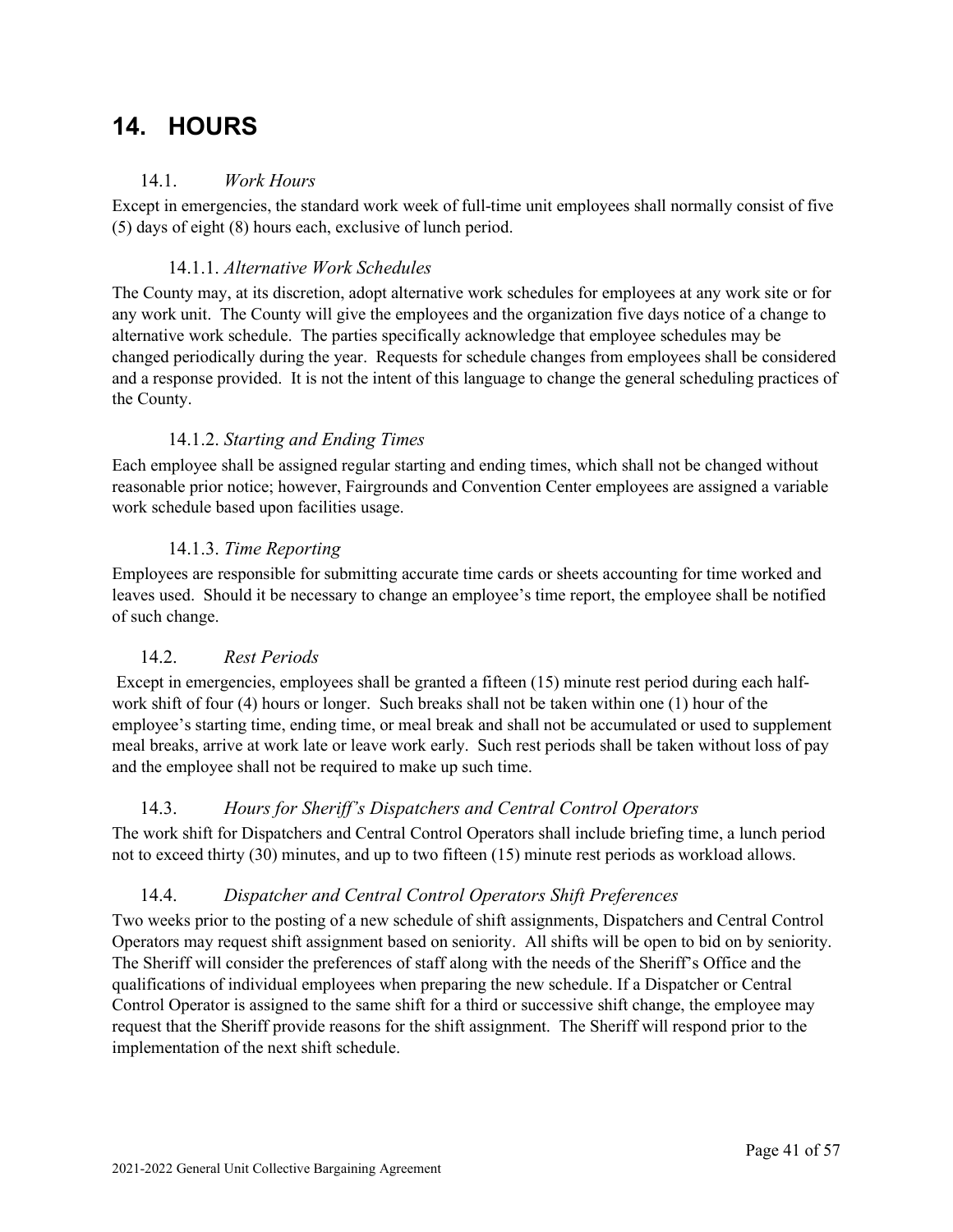## <span id="page-42-0"></span>**15. OVERTIME COMPENSATION**

### <span id="page-42-1"></span>15.1. *Definitions*

#### 15.1.1. *Overtime*

<span id="page-42-2"></span>That time as authorized and directed by management worked by a non-exempt employee which exceeds forty (40) hours worked in a work week or eighty (80) hours in two (2) weeks if the employee is on an alternative work schedule requiring twelve (12) hour shifts. The Department shall designate a work period for FLSA purposes as necessary.

#### 15.1.2. *Hours Worked*

<span id="page-42-4"></span><span id="page-42-3"></span>Those hours during which the employee is actually working, on annual leave, or paid holiday.

#### 15.2. *Overtime Pay*

An employee shall be paid for overtime worked. Pay for overtime worked shall be at one and one half (1- 1/2) times the normal hourly rate of the employee.

#### <span id="page-42-5"></span>15.3. *Compliance with the Fair Labor Standards Act*

Management shall make such changes in this article and any others as well as in practice in order to fully comply with the Fair Labor Standards Act (FLSA) and any implementing regulations thereto. The County shall notify the Association of proposed changes prior to implementation. Upon written request, the County shall meet with Association representatives to negotiate the proposed changes; however, nothing shall preclude the County from implementing changes to achieve compliance during the negotiating period.

### <span id="page-42-6"></span>15.4. *Travel Time for Training*

Employees who travel to a required training course during work hours shall have those hours counted as time worked. Within a workweek, a department head may adjust the starting and quitting times of an employee on a straight time basis to accommodate any hours accumulated during travel on County business. If this is not possible, the additional hours will be treated as hours worked.

#### <span id="page-42-7"></span>15.5. *Accrual of Compensatory Time*

Dispatch and Central Control employees may, upon approval of the Sheriff, accrue compensatory time off (CTO) in-lieu of pay for overtime worked. All compensatory time off shall be accrued at the rate of one and one half  $(1 \frac{1}{2})$  hour of CTO for each hour of overtime worked. No employee may accumulate more than forty (40) hours of compensatory time. When forty (40) hours is reached, the employee must use some of the accumulated time before accumulating any additional compensatory time.

#### <span id="page-42-8"></span>15.6. *Cash Out of Accrued Compensatory Time Off*

With thirty (30) days' notice prior to the month of June and December of each year, an employee may submit a request to the Department that the cash value or all or part of accumulated CTO be paid to the employee. With thirty (30) days' notice prior to June, the County may, at its discretion, pay off all but thirty (30) days of an employee's CTO bank.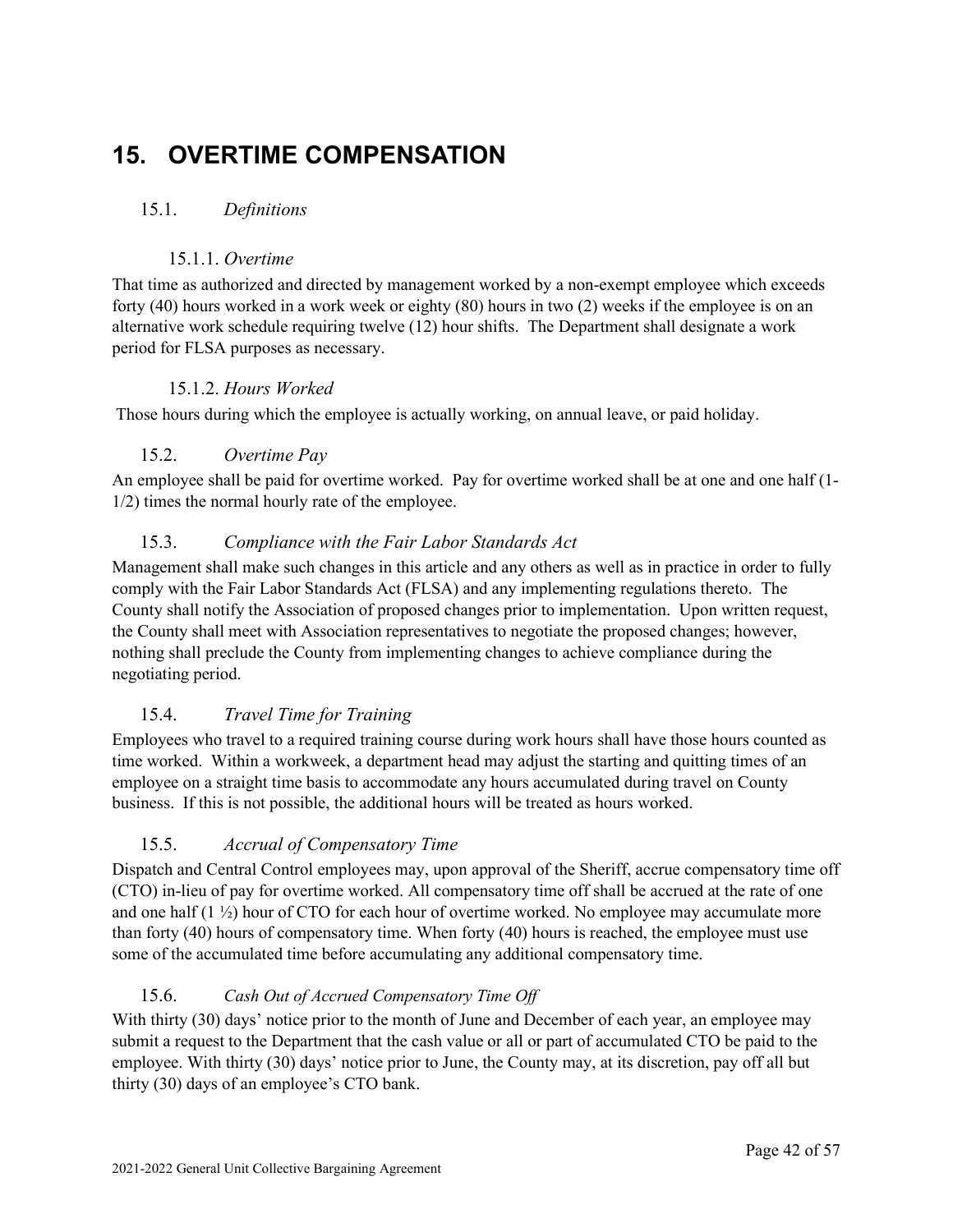#### 15.7. *Cash Out of Compensatory Time Off upon Promotion*

<span id="page-43-0"></span>If an employee is selected for promotion, he or she must cash out any accrued CTO prior to the start of his or her first shift in the promotional status/position.

## <span id="page-43-1"></span>**16. MILEAGE AND PER DIEM REIMBURSEMENT**

#### 16.1. *Mileage*

<span id="page-43-2"></span>Humboldt County will attempt to make a vehicle available for official use to employees when so required. If there are no Humboldt County vehicles available and the employee must use a personal vehicle, mileage will be reimbursed at the per mile rate set by the IRS. If an employee drives a personal vehicle when commercial air travel would be more efficient, the mileage reimbursement will be limited to the cost of the airfare.

If a county vehicle is available and an employee chooses to use a private vehicle the employee shall be reimbursed at ½ of the mileage rate set by the IRS.

#### <span id="page-43-3"></span>16.2. *Per Diem Payments*

The County will continue to make per diem payments to employees required to travel on County business at the rates established by the Nevada Legislature or County policy, whichever is higher. An employee is eligible for per diem when traveling on County business beyond the boundaries of Humboldt County or as otherwise provided by County policy. Employees are not required to provide receipts specifying how the per diem funds were expended.

## <span id="page-43-4"></span>**17. ROAD DEPARTMENT ASSIGNMENTS**

#### 17.1. *Reporting Requirements*

<span id="page-43-5"></span>A Road Department employee assigned a County vehicle will be required to report to his/her area (Golconda, Paradise Valley, Orovada, Denio, and Winnemucca) at the beginning of the workday and at the end of the workday. The crew or other employees not assigned a County vehicle shall report to the Winnemucca shop at the beginning and end of the workday. However, should an employee be assigned to another area they will be furnished a vehicle and will be required to report to the assigned worksite/location at the beginning of the shift and remain working as directed until the end of the shift. Except in case of emergency, every effort will be made to give 24-hour notice of change in the work area.

#### <span id="page-43-6"></span>17.2. *Exceptions*

Occasional changes in location for starting or ending the shift for such activities including, but not limited to, attending meetings, picking up or dropping off materials/equipment at the shop, will not result in a work site change provided that the activities are within the normal shift schedule. For example, should an employee be assigned to report to the yard to begin the workday with a safety meeting and the employee then returns to his/her normal work site for the remainder of the shift, his/her return to Winnemucca at the end of the workday is not considered time worked.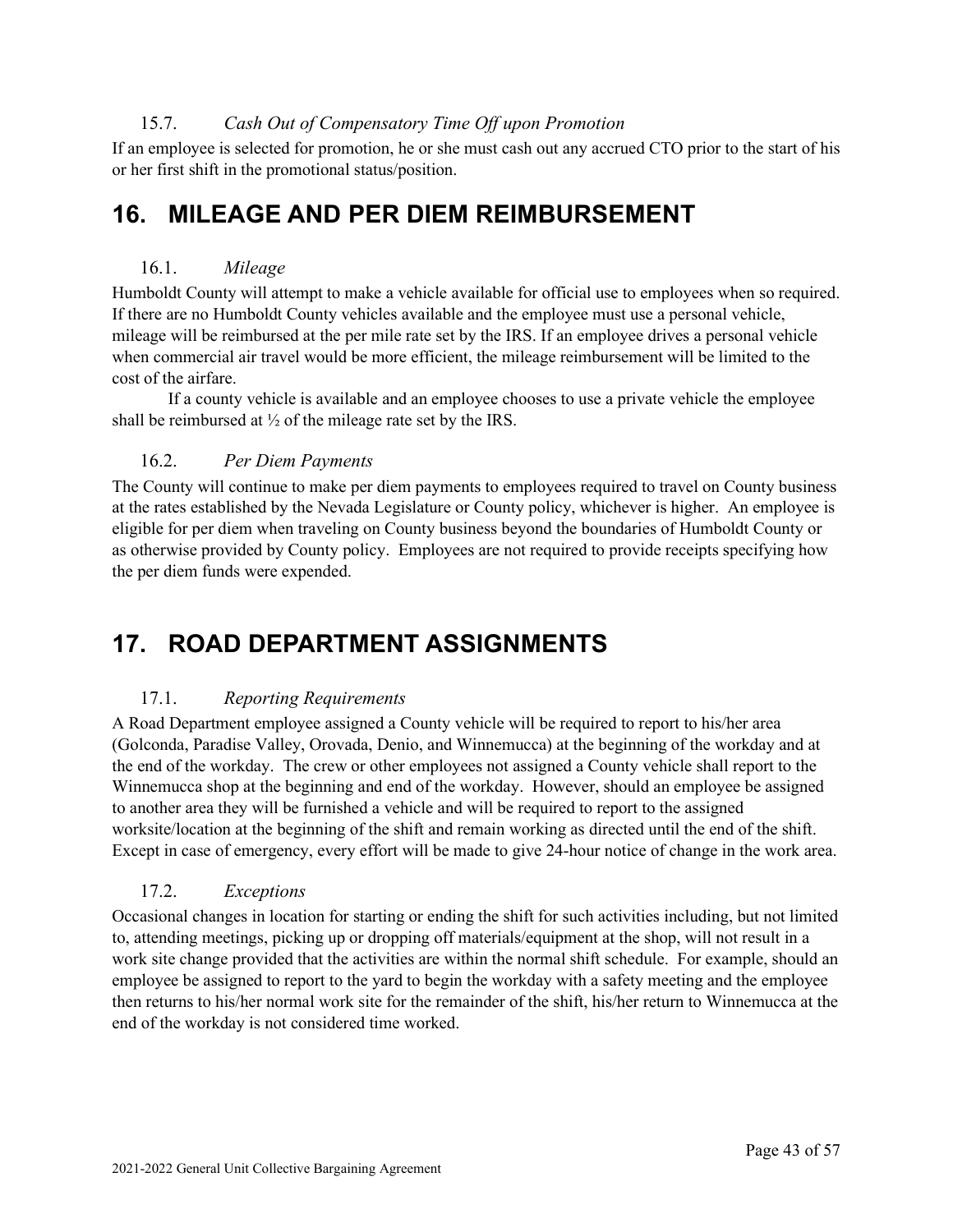#### 17.3. *Camping Assignments*

<span id="page-44-0"></span>When the County requires camping for a special project, the affected employee(s) will be paid per diem for non-provided services (e.g., housing, food, etc.) pursuant to 16.2 of this Agreement. All travel at the beginning and end of a camp week will be on County time.

## <span id="page-44-1"></span>**18. COURT LEAVE**

#### 18.1. *Policy*

<span id="page-44-2"></span>Humboldt County will grant court leave to allow employees to serve as juror or a witness in a court proceeding provided that neither employee nor the employee's collective bargaining representative is a party to the action. Employees shall provide their supervisors with relevant documents verifying the need for court leave as soon as the need becomes known.

#### <span id="page-44-3"></span>18.2. *Compensation*

Subject to the following conditions, eligible employees shall receive their regular base rate of pay for those hours spent in court and traveling to and from court when such time occurs during employee's regular scheduled work days and hours of work. Casual, seasonal or temporary employees will be granted time off without pay. Law enforcement personnel appearing in court as part of their duties are not affected by this policy.

- a. The employee's regular rate of pay shall be limited to compensation for court and travel time which occurs during the employee's regularly scheduled hours of work. Court leave will not result in payment of overtime or be considered as hours worked for purposes of determining eligibility for overtime, unless the court leave is related to the employee's job responsibilities.
- b. Upon completion of jury/court/witness service for which the employee received his/her regular pay, the employee will immediately forward any compensation received from the court or other party to Humboldt County upon receipt. Reimbursements received for out-of-pocket expenses such as meals, mileage, and lodging may be kept by employees, unless Humboldt County has reimbursed the employee for such expenses or such expenses were paid by Humboldt County.
- c. An employee shall not receive pay for the work time missed if s/he is required to miss work because of court appearances in a matter to which the employee is a party or to serve as a witness for a party who has filed an action against Humboldt County. However, the employee may choose to use his/her annual leave.

#### <span id="page-44-4"></span>18.3. *Late Start/Early Release*

- a. An employee who is serving as a witness and is not required to report to court until after the start of their work day or who is released from court before the end of his/her scheduled work day shall report to work for the hours which are not required for court duty or for related travel time.
- b. Employees who are required to report to jury duty will not be required to work eight hours prior to reporting. If the employee's service last four hours or more, including time going and returning from court the employee will not be required to work between 5 p.m. of the day of jury duty and 3 a.m. the following day per NRS 6.190.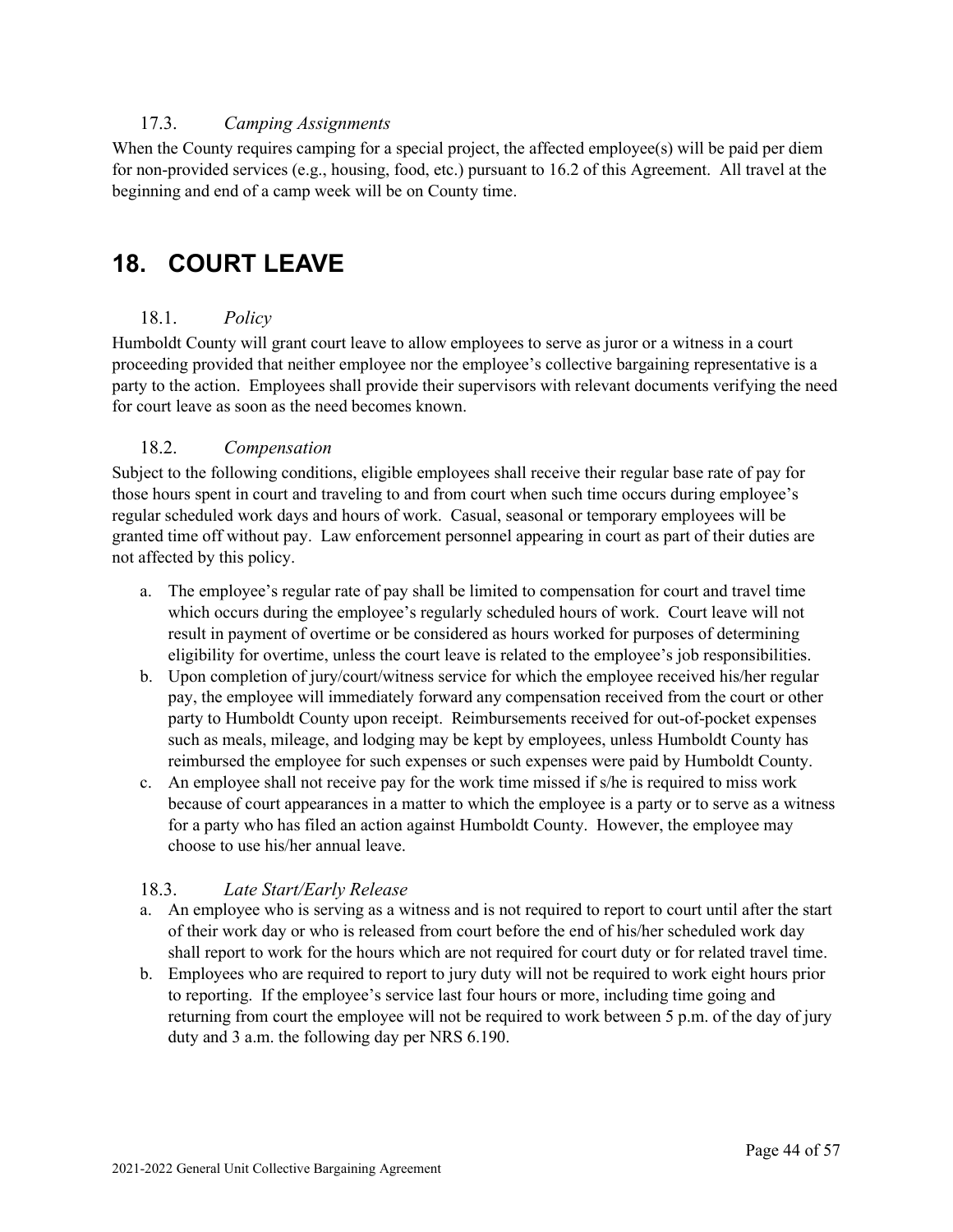## <span id="page-45-0"></span>**19. GRIEVANCE PROCEDURE**

### <span id="page-45-1"></span>19.1. *Definitions*

19.1.1. *Grievance* 

<span id="page-45-2"></span>A grievance is a claimed violation, misapplication, and misinterpretation of a specific provision of this Agreement, which adversely affects the grievant. The exercise or lack of exercise of Employer Rights (Article 4) shall not be grievable.

#### 19.1.2. *Grievant*

<span id="page-45-3"></span>A grievant is a unit member or the Association who is filing a grievance as defined above. Alleged violations, misapplications or misinterpretations which affect more than one (1) employee in a substantially similar manner may be consolidated at the discretion of management or the Association as a group grievance and shall thereafter be represented by a single grievant.

#### 19.1.3. *Day*

<span id="page-45-4"></span>Day shall mean a day in which the County's main administrative office is open for business.

### <span id="page-45-5"></span>19.2. *Process*

#### 19.2.1. *Informal Resolution*

<span id="page-45-6"></span>Within seven (7) working days from the event giving rise to a grievance or from the date the employee could reasonably have been expected to have had knowledge of such event, the grievant shall orally discuss his/her grievance with his/her supervisor. A supervisor shall have five (5) working days to give an answer to the employee.

#### 19.2.2. *Formal Levels*

<span id="page-45-7"></span>Level 1: If a grievant is not satisfied with the resolution proposed at the informal level, the grievant may, within ten (10) working days of such receipt of such answer, file a formal written grievance with his/her supervisor containing a statement describing the grievance, the section of this Agreement allegedly violated, and remedy requested. The supervisor shall, within ten (10) working days, have a meeting with the grievant regarding the information provided.

Level 2: If the grievant is not satisfied with the written answer at Level 1, the grievant may, within five (5) working days from the receipt of such answer, file a written appeal to the department head. Within ten (10) working days of receipt of the written appeal, the department head or his/her designee shall investigate the grievance, which may include a meeting with the concerned parties and, thereafter give written answer to the grievant within ten (10) working days.

Level 3: If the grievant is not satisfied with the written answer from Level 2, the grievant may, within five (5) working days from the receipt of such answer, file a written appeal to the County Manager. Within fifteen (15) working days of receipt of the written appeal, the County Manager or his/her designee, shall investigate the grievance which may include a meeting with the concerned parties, and thereafter give written answer to the grievant within five (5) working days, which answer shall be final and binding unless, for matters subject to arbitration, within ten (10) working days, the Association notifies the County Manager of its intention to appeal the matter to arbitration.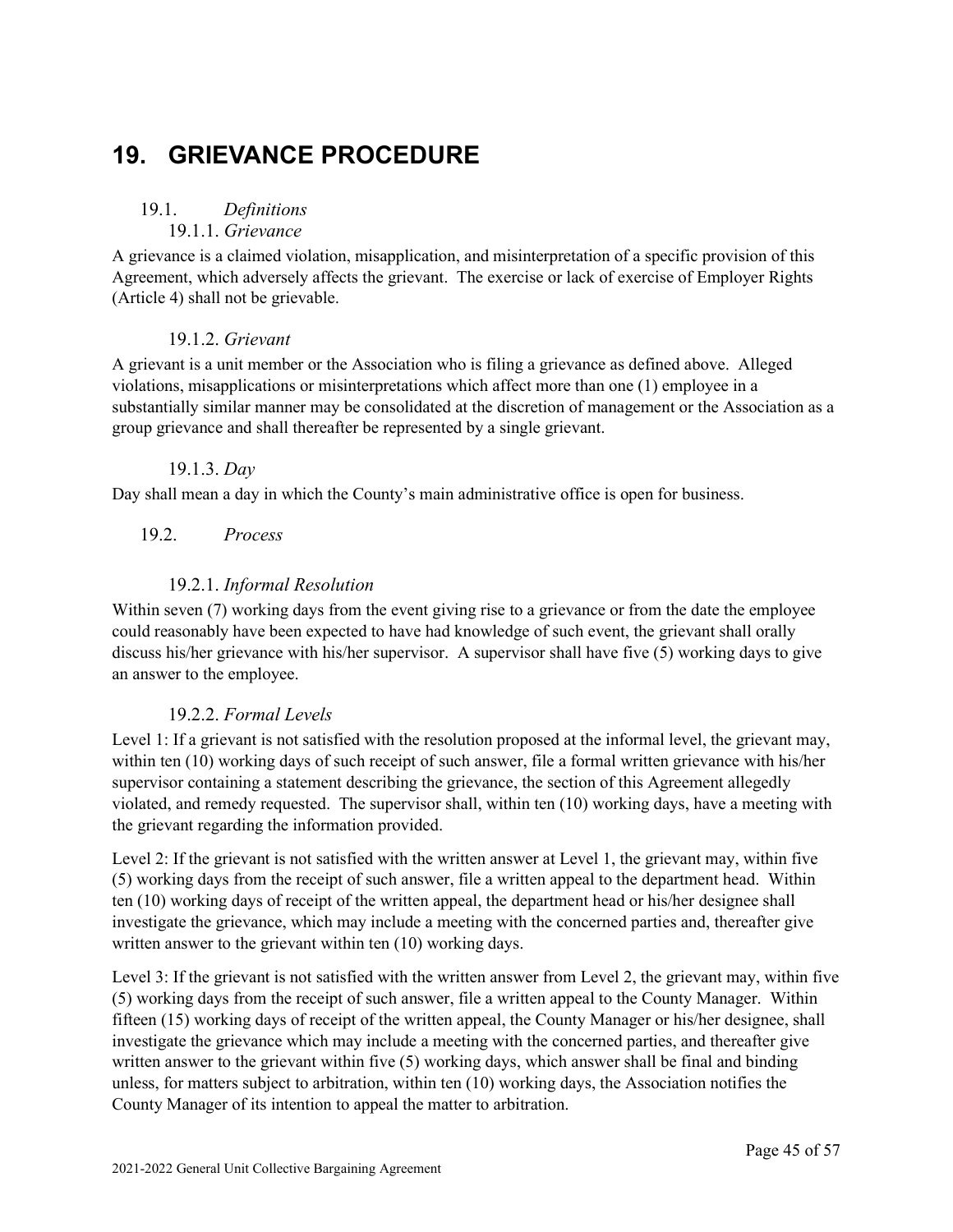#### <span id="page-46-0"></span>19.3. *General Provisions*

#### 19.3.1. *Failure to Carry Forward*

<span id="page-46-1"></span>If a grievant fails to carry his/her grievance forward to the next level within the prescribed time period, the grievance shall be considered withdrawn with prejudice.

#### 19.3.2. *Failure to Respond*

<span id="page-46-2"></span>If a supervisor, manager, Department Head, County Manager, or their designee fails to respond with an answer within the given time period, the grievant may appeal his/her grievance to the next higher level as if a negative response had been received on the final day allowed for a management response.

#### 19.3.3. *Representation*

<span id="page-46-4"></span><span id="page-46-3"></span>The grievant(s) may have representation at any level of this procedure.

#### 19.3.4. *Waiver of Time Limits*

<span id="page-46-5"></span>Time limits and formal levels may be waived by mutual written consent of the parties.

#### 19.3.5. *Service*

<span id="page-46-6"></span>Proof of service shall be by certified mail, e-mail or personal service.

#### 19.3.6. *Copy to Association*

The Association shall receive a copy of all grievances filed at the department head's level of this grievance procedure, where such grievance is not being processed by the Association.

#### 19.3.7. *Effect of a Grievance*

<span id="page-46-7"></span>The making or filing of a grievance shall not prevent the County, a department head or supervisor or other authorized person from taking action deemed appropriate, nor shall it have the effect of suspending action previously taken even though the action may involve or be a part of the subject matter of the grievance.

#### 19.3.8. *Advancing to Arbitration*

<span id="page-46-8"></span>No grievance may proceed to arbitration without the signature of the President of the Association.

## <span id="page-46-9"></span>**20. DISCIPLINARY ACTION**

#### 20.1. *Types of Discipline*

<span id="page-46-10"></span>Disciplinary action may be imposed upon an employee for just cause, which includes but is not limited to failing to adequately fulfill his/her responsibilities as an employee and on- or off-duty conduct, which relates to an employee's ability to satisfactorily perform his/her job. Examples of the type of disciplinary action, which may be imposed, include the following:

#### 20.1.1. *Oral Reprimand*

<span id="page-46-11"></span>An oral correction addressed to an employee by his supervisor as to the propriety of an employee's action(s) or inaction(s).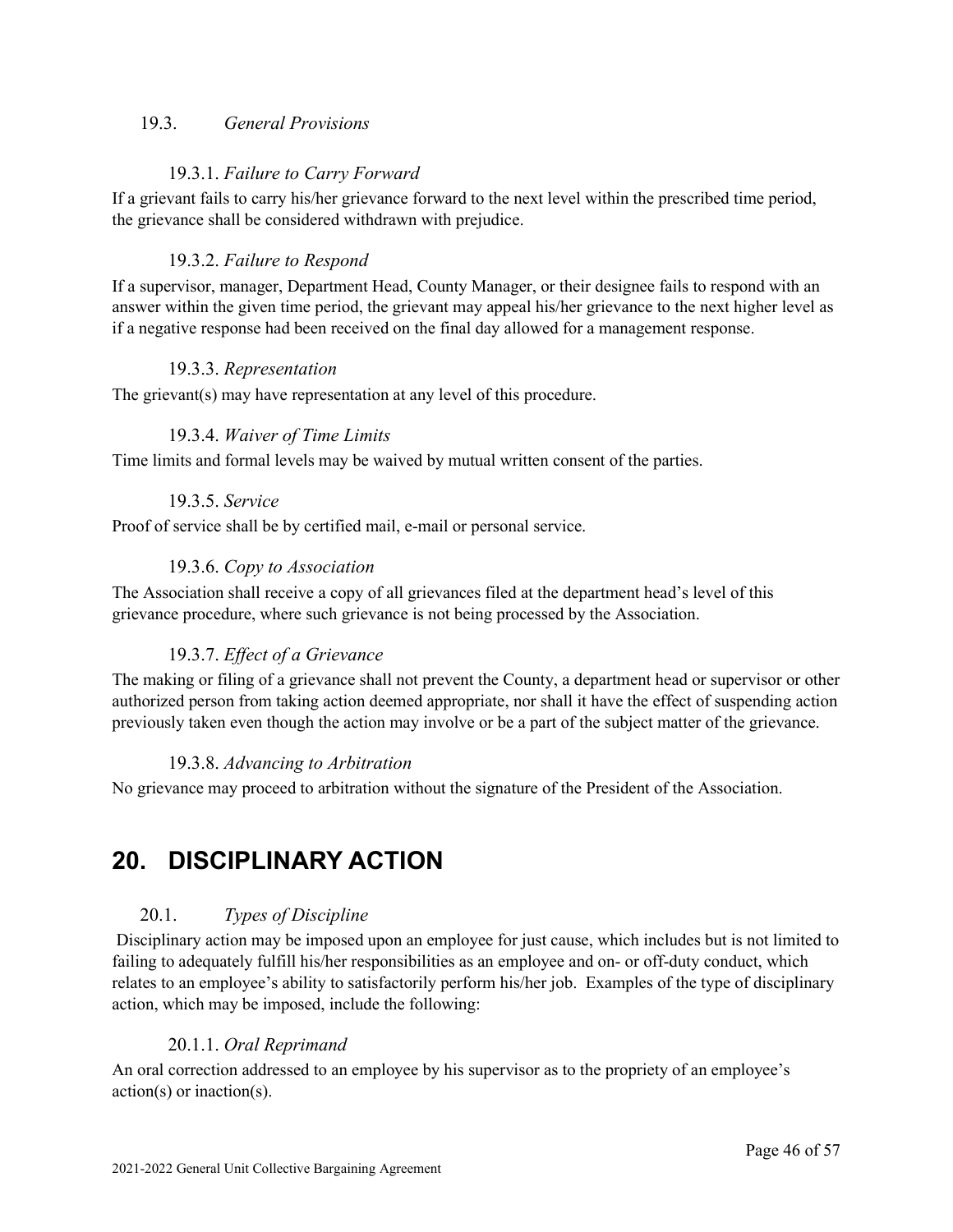#### 20.1.2. *Written Reprimand*

<span id="page-47-0"></span>A written criticism of an employee's conduct, usually concerning an infraction of county rules of conduct, regulations or performance. The reprimand is to be in written form, signed by the employee and the supervisor. A copy will remain with the supervisor issuing such reprimand, a copy delivered to the employee, with an additional signed copy to the official personnel file in the County Manager's Office. Upon written request of the employee, a copy shall also be forwarded to the Employee's Association. Signature by the employee shall not constitute agreement with the criticism but only recognition of the receipt of the written criticism.

#### 20.1.3. *Disciplinary Leave Without Pay*

<span id="page-47-1"></span>Disciplinary leave without pay means a disciplinary measure providing that the employee receive one or more days off without pay.

#### 20.1.4. *Administrative Leave With Pay*

<span id="page-47-2"></span>There are times during an inquiry into alleged misconduct that it would appear to be in the best interests of both the County and employee to relieve the employee from duty, pending the outcome of the inquiry. In the event such Administrative Leave during a period of review is thought to be necessary, such Administrative Leave shall not cause loss of pay or other privileges attached to the position as an employee of the County unless later converted to Disciplinary Leave Without Pay. Administrative Leave With Pay does not comprise a form of discipline in and of itself unless it has been so designated in a particular case.

#### 20.1.5. *Discharge*

<span id="page-47-3"></span>Termination of the services of an employee of Humboldt County for a gross violation of laws, ordinances, or rules and regulations; or for numerous violations of rules and regulations; or for inability or refusal to properly perform duly assigned tasks; for substance abuse or other actions which constitute cause for discharge. Discharge shall be imposed by the department head, and shall be by written notice to the employee concerned. One copy of such notice shall be delivered to the employee concerned, and one (1) copy of the appropriate form shall be placed in the employee's official personnel file in the County Manager's Office. Upon written request of the employee, a copy shall also be forwarded to the Employee's Association.

#### <span id="page-47-4"></span>20.2. *Classifications of Discipline*

Oral reprimands, written reprimands, suspensions with pay and suspensions without pay for two (2) days or fewer shall be considered *Minor Disciplinary Actions.* Suspensions without pay for three (3) days or longer, disciplinary demotions, and discharges shall be considered *Severe Disciplinary Actions.*

#### <span id="page-47-5"></span>20.3. *Procedure for Imposing and Appealing Minor Disciplinary Actions*

Minor Disciplinary Actions may only be appealed by an employee who has successfully completed the initial hire probationary period for the current County employment. The following procedures shall apply exclusively to Minor Disciplinary Actions except Oral Reprimands, for which there shall be no appeal:

#### 20.3.1. *Notice of Action*

<span id="page-47-6"></span>When a supervisor or manager believes it is necessary to impose a minor disciplinary action on an employee, the supervisor shall notify the employee in writing of his/her decision stating the reason for the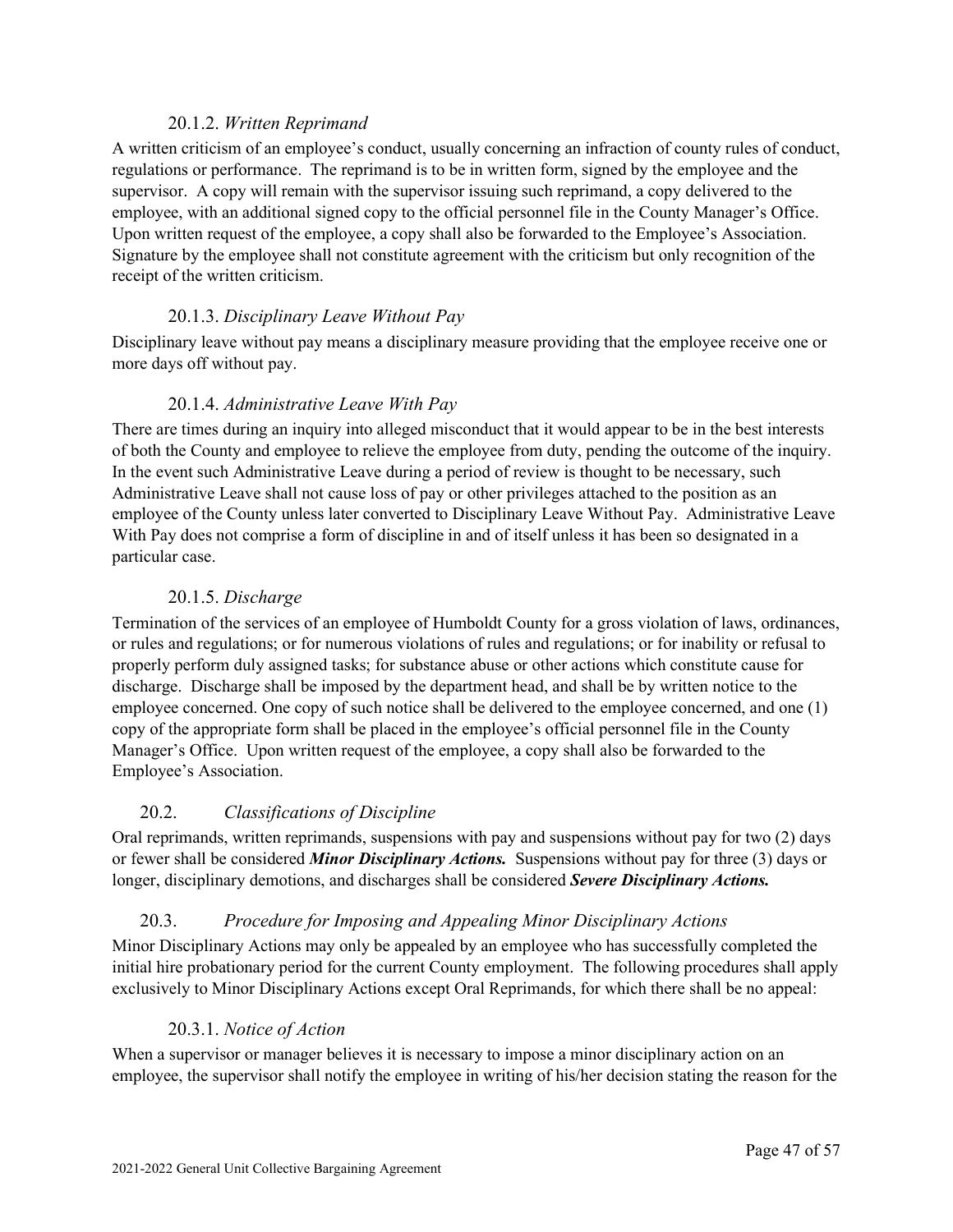action, the regulations or rules which have been violated, the specific action to be taken, and the effective date of the action.

#### 20.3.2. *Appeal of Minor Disciplinary Action*

<span id="page-48-0"></span>Within five (5) working days from receipt of the written notification, an employee who has received a written reprimand or short suspension without pay, but believes the discipline is unwarranted may appeal the action up to Level 3 of the Grievance Procedure (Article 19) of this Agreement for a final decision.

#### <span id="page-48-1"></span>20.4. *Procedure for Imposing and Appealing Severe Disciplinary Actions*

Severe Disciplinary Actions may only be appealed by an employee who has successfully completed the initial hire probationary period for their current County Employment. The following procedures shall apply exclusively to severe disciplinary actions:

#### 20.4.1. *Notice of Proposed Action*

<span id="page-48-2"></span>Before taking action to discharge, demote, or suspend a non-probationary unit employee without pay for a period of five (5) working days or longer, the department head or his/her designee shall serve on the employee and, upon written request of the employee, the Association, either personally or by certified mail, the Notice of Proposed Action, which shall contain the following:

- A. A statement of the action proposed to be taken.
- B. A copy of the charges, including the acts of omissions and grounds upon which the action is based.
- C. If it is claimed that the employee has violated a rule or regulation of the County, department or district, a copy of said rule shall be included with the notice.
- D. A statement that the employee may review and request copies of materials upon which the proposed action is based.
- E. A statement that the employee has five (5) working days to respond to the department head or his/her designee either orally or in writing. If the employee chooses to reply orally, the employee is entitled to a meeting with the department head or his/her designee.

#### 20.4.2. *Response.*

<span id="page-48-3"></span>The employee upon whom a Notice of Proposed Action has been served shall have five (5) working days to respond or protest to the department head or his/her designee either orally or in writing before the proposed action may be taken. Upon application and for good cause, the department head or his/her designee may extend the time period to respond. Any extensions shall be granted in writing or by e-mail.

#### 20.4.3. *Response Meeting*

<span id="page-48-4"></span>If the employee chooses to respond orally, the employee shall be entitled to a personal meeting with the department head or his/her designee. At such meeting, the employee may be accompanied by an attorney or Association representative.

#### 20.4.4. *Review/Action*

<span id="page-48-5"></span>After complying with the applicable requirements of sections above and having reviewed the employee response, if any, given pursuant to the Response section above, the department head or his/her designee may order the discipline or discharge of the employee. Such order shall:

- A. Be in writing.
- B. State specifically the causes for the action.
- C. State the effective date of such action, and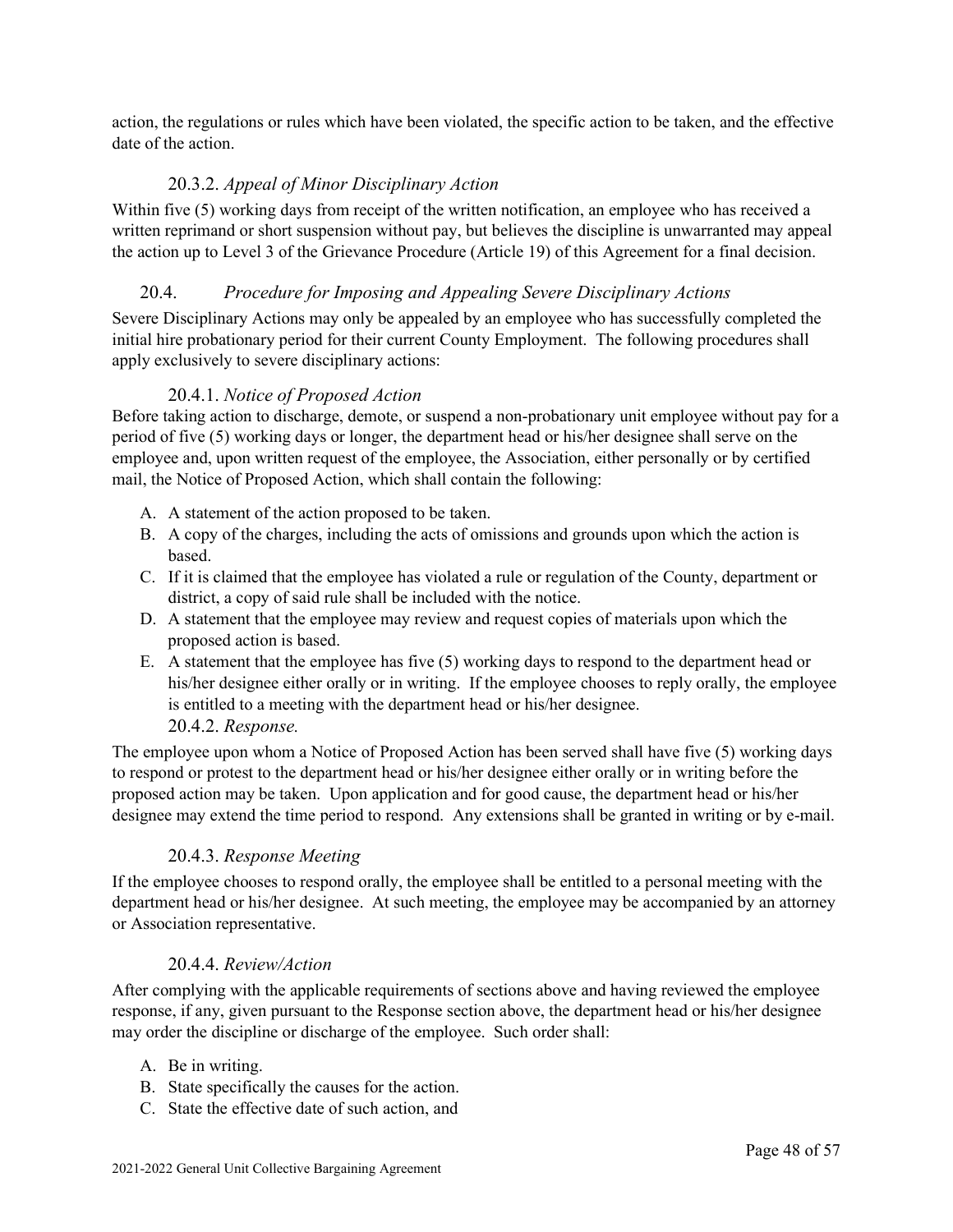D. Be served on the employee and, upon written request of the employee, the Association, either personally or by certified mail.

#### 20.4.5. *Protest*

<span id="page-49-0"></span>A non-probationary employee or the Association, on behalf of a non-probationary employee, may protest severe disciplinary action, which protest shall be considered an appeal and processed in accordance with Level 3 of Article 19, Grievance Procedure and, thereafter if necessary, through Article 21, Arbitration.

#### 20.4.6. *Sole Remedy*

<span id="page-49-1"></span>The procedures provided herein are in lieu of any remedy provided by NRS 245.065 for appealing and resolving protests of disciplinary action.

## <span id="page-49-2"></span>**21. ARBITRATION**

### 21.1. *Designation*

<span id="page-49-3"></span>The parties will attempt to agree upon a professional neutral to serve as an Arbitrator. In the event agreement cannot be reached to select an Arbitrator, the parties agree to solicit a list of seven (7) professional neutrals from the FMCS and alternately strike names from such list until one (1) name remains or follow the procedure required by the agency supplying the list. That remaining person so selected shall serve as Arbitrator. The party to strike first shall be determined by lot.

#### <span id="page-49-4"></span>21.2. *Matters Not Subject to Arbitration Procedure*

Proposals to create, add to, or change this written agreement or addenda supplementary hereto shall not be grievable nor submitted to an Arbitrator and no proposal to modify, amend, or terminate a negotiated agreement, nor any matter or subject arising out of or in connection with such proposal, may be referred to this process.

<span id="page-49-5"></span>21.3. *Rules of Evidence*

Strict rules of evidence shall not apply.

#### <span id="page-49-6"></span>21.4. *Privacy of Hearings*

All hearings held by an arbitrator shall be closed sessions and no news releases shall be made concerning progress of the hearings.

### <span id="page-49-7"></span>21.5. *Authority of Arbitrator*

Decision of an Arbitrator on matters properly before him/her shall be final and binding on the parties. No Arbitrator shall entertain, hear, decide, or make recommendations on any dispute unless such dispute involves an eligible employee in this represented unit and unless such dispute falls within the definition of a grievance as set forth in Article 19, Grievance Procedure, or is an appeal from severe disciplinary action, and has been processed in accordance with all provisions thereof and herein. The Arbitrator's authority shall be limited only to the application and interpretation of the provisions of this negotiated agreement.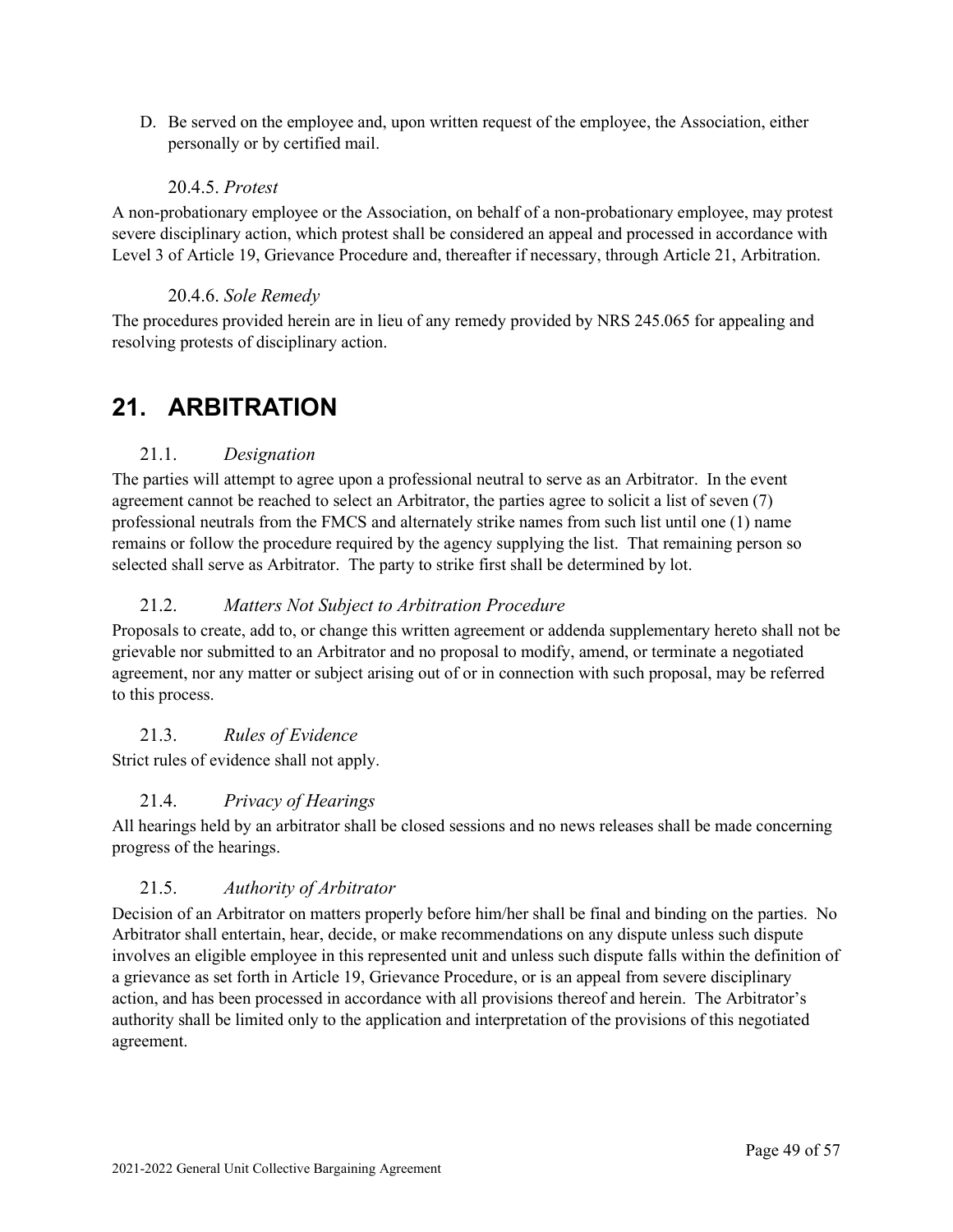#### 21.6. *Costs*

<span id="page-50-0"></span>The fees and expenses of the Arbitrator and of a court reporter, if used, shall be shared equally by the employee organization or the grievant, if the grievant is not represented by the Association, and the County. Each party, however, shall bear the cost of its own presentation including preparation and posthearing briefs, if any. Provided, however, if either party rejects the Arbitrator's decision as evidenced by overturning it or seeking relief in Court to have it vacated or modified, that party shall assume full responsibility for all jointly incurred costs of the Arbitrator process. For the purposes of this section the parties shall be considered as either: the County and the Employees Association or, if a grievant is not represented by the Association, the County and the grievant(s). The Association agrees to indemnify and hold the County harmless from any claims, awards and/or judgments resulting from the failure of the Association or any of its principals in meeting and/or satisfying any costs assigned by a responsible third party authority under the terms, rights and obligations of this Article 21.

## <span id="page-50-1"></span>**22. PERSONNEL FILES**

### 22.1. *Review and Release of Information*

<span id="page-50-2"></span>Each employee shall have the right, upon written request, to review the material in his or her own personnel file during duty hours. A representative chosen by the employee may, at the employee's request, accompany the employee in this review. Materials shall be released only for the purpose of processing grievances and for County legal documentation, except when written consent is given by the employee or when required by law.

### <span id="page-50-3"></span>22.2. *Placing Material in File*

All material in the file must be signed by the source of the material and dated. No anonymous letters or material shall be placed in a personnel file.

#### <span id="page-50-4"></span>22.3. *Review of Written Statements by Employee*

No written statement related to the employee's assigned duties or responsibilities shall be placed in the employee's personnel file until after the employee has had an opportunity to review it. The employee will be allowed to attach a written response to any notice of discipline placed in his/her file.

#### <span id="page-50-5"></span>22.4. *Copies of Personnel File*

An employee will, on written request to the County Manager, receive copies of all materials in his/her personnel file. The County may assess a reasonable fee for providing such copies.

#### <span id="page-50-6"></span>22.5. *Comments from the Public*

Comments from the public shall be placed in an employee's personnel file only if the comment is an attachment to documentation of performance prepared by a County supervisor or manager.

## <span id="page-50-7"></span>**23. LAYOFF PROCEDURE**

#### 23.1. *Positions to be Eliminated*

<span id="page-50-8"></span>If the County determines the need for a reduction in its work force, written notice of not less than two (2) weeks shall be provided to regular employees to be laid off. The County will determine the positions to be eliminated and the employees to be laid off within each affected job class. The County's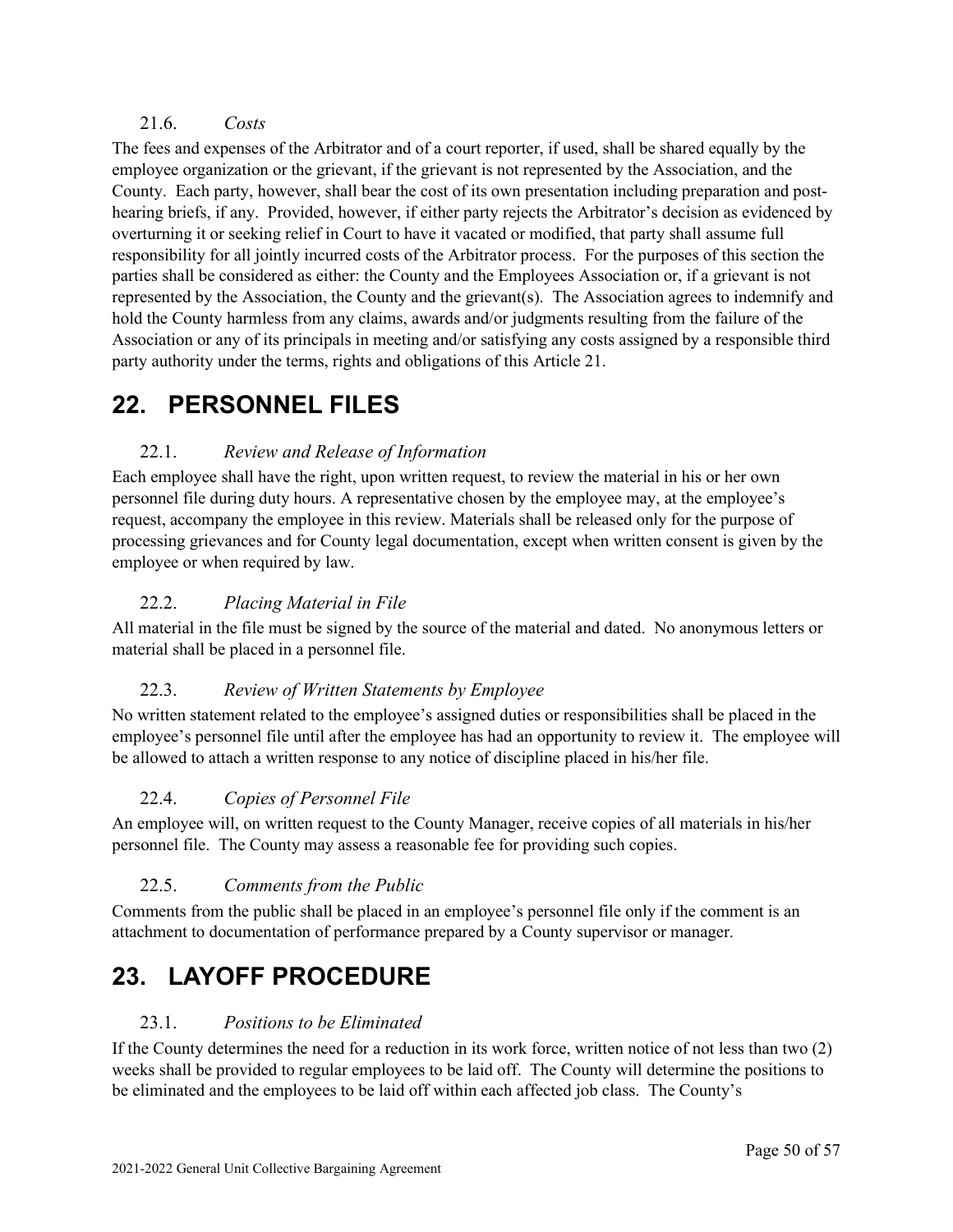determination shall be based on consideration of performance, qualifications and seniority within the job class within the affected department.

#### <span id="page-51-0"></span>23.2. *Order of Layoff*

Initially the County shall consider employees for layoff using the criteria of performance, qualifications and seniority within the job class and department. When selecting which employee will be laid off, the County will review the qualifications of the employees in the affected job class. If the County finds:

- A. The employee has qualifications not possessed by another employee and
- B. The qualifications are needed by the department, then the County may layoff other employee(s).

Qualifications to be considered shall include knowledge, skill, ability, licenses, and certificates required for job functions to be assigned to the remaining staff, as well as previous experience in performing the essential functions and job performance. Job performance shall be determined on the basis of the employee's record of job performance as documented in the employee's personnel file.

#### <span id="page-51-1"></span>23.3. *Layoff Appeal Procedure*

#### 23.3.1. *Notice of Appeal*

<span id="page-51-2"></span>In the event that an employee who has been laid off out of seniority order believes the decision based upon performance and qualifications is incorrect, the employee may request that the Association appeal the County's determination. If the Association finds there is reason to believe that the County has erred in its decision, it may appeal through the process set forth in this article. Such appeal shall be filed with the County Manager within five (5) working days of delivery of the layoff notice to the employee.

#### 23.3.2. *Appeal Review Committee*

<span id="page-51-3"></span>When an appeal is filed, the Association shall appoint two persons to serve on a review committee at the time of the appeal. The County shall then appoint two persons to the committee. Each of the persons appointed to the committee shall, to the extent possible, be familiar with either the work of the department or of the job class from which layoff is to be made. The committee shall meet within five (5) days of delivery of the notice of appeal to the County. It shall review the basis for the County's layoff decision and the reasons the employee believes the decision is in error. The committee shall then by majority vote determine whether the County decision was reasonable and on that basis either confirm or reject the County's decision. If the committee cannot reach agreement regarding the County's decision regarding order of layoff, it shall within three (3) days of its initial meeting, request the participation of a federal or other mutually acceptable mediator. The services of the mediator will be jointly requested by the County and the Association on an urgent basis. The mediator will seek to achieve a consensus decision among the committee members. If no decision is reached the mediator shall become a voting member of the committee. The determination of the committee regarding the appropriate order of layoff shall be final and binding and may not be grieved or appealed.

#### <span id="page-51-4"></span>23.4. *Recall Rights*

Laid off employees will have a right to return to a vacancy in the same class and department from which they were laid off. Recall shall be in inverse order of layoff. No probationary period shall be required.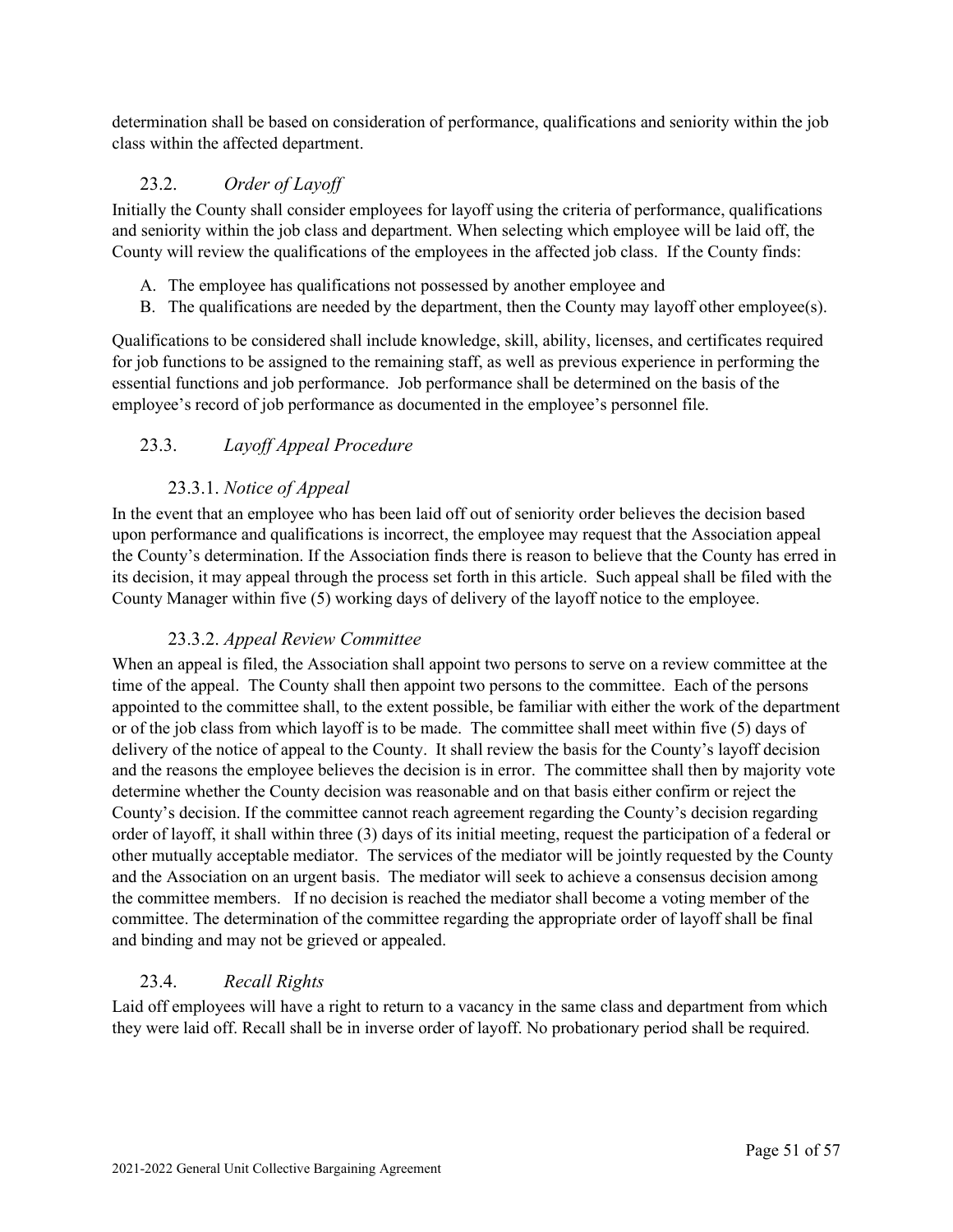#### 23.4.1. *Recall List*

<span id="page-52-0"></span>Employees shall remain on a recall list for two years following the date of layoff provided, however, laid off employees shall be removed from the recall list if:

- A. They accept recall to a position in a class at the same salary range as the position from which they were laid off, or
- B. They decline appointment to a position in the same department and in a class at the same salary range as the position from which their layoff occurred, or
- C. They fail to report for duty within fifteen (15) calendar days of mailing of notice of recall to County employment.

#### 23.4.2. *Recall Notice*

<span id="page-52-1"></span>Notice of recall or available position may be made in person or by U.S. Mail, return receipt requested. It is the responsibility of each laid off employee to notify the County Manager's Office of his/her current address.

#### 23.4.3. *Recall to Other Vacant Positions*

<span id="page-52-2"></span>When there is no one on a recall list for the department and class in which a vacancy exists, those on the recall list shall be considered for the vacancy before any other applicant is considered for appointment when the following conditions exist:

- A. Temporary work within the job class or for which the laid off employee is qualified Work shall be offered to the laid off employee.
- B. Vacant position at the same or lower range and in the same department from which the employee was laid off - Position shall be offered to the laid off employee, subject to completion of a probationary period, if the employee meets the qualifications for hire; and
- C. Vacant position at the same or lower range but in a different department from which the employee was laid off - Employee shall be considered for the position and may be offered the position, subject to completion of a probationary period, if qualified.
- D. An employee who fails to meet the probationary period prescribed by this section of the Agreement will be returned to layoff status.

# <span id="page-52-3"></span>**24. PEACEFUL PERFORMANCE**

#### 24.1. *Prohibitions*

<span id="page-52-4"></span>The parties to this Agreement recognize and acknowledge that the services performed by the County employees covered by this Agreement are essential to the public health, safety, and general welfare of the residents of the County of Humboldt. Association agrees that under no circumstances will the Association recommend, encourage, cause or permit its members to initiate, participate in, nor will any member of the bargaining unit take part in, any strike, sit-down, stay-in, sick-out, slow-down or picketing in connection with a labor dispute (hereinafter collectively referred to as work-stoppage), in any office or department of the County, nor to curtail any work or restrict any production, or interfere with any operation of the County. In the event of any such work stoppage by any member of the bargaining unit, the County shall not be required to negotiate on the merits of any disputes which may have given rise to such work stoppage until said work stoppage has ceased.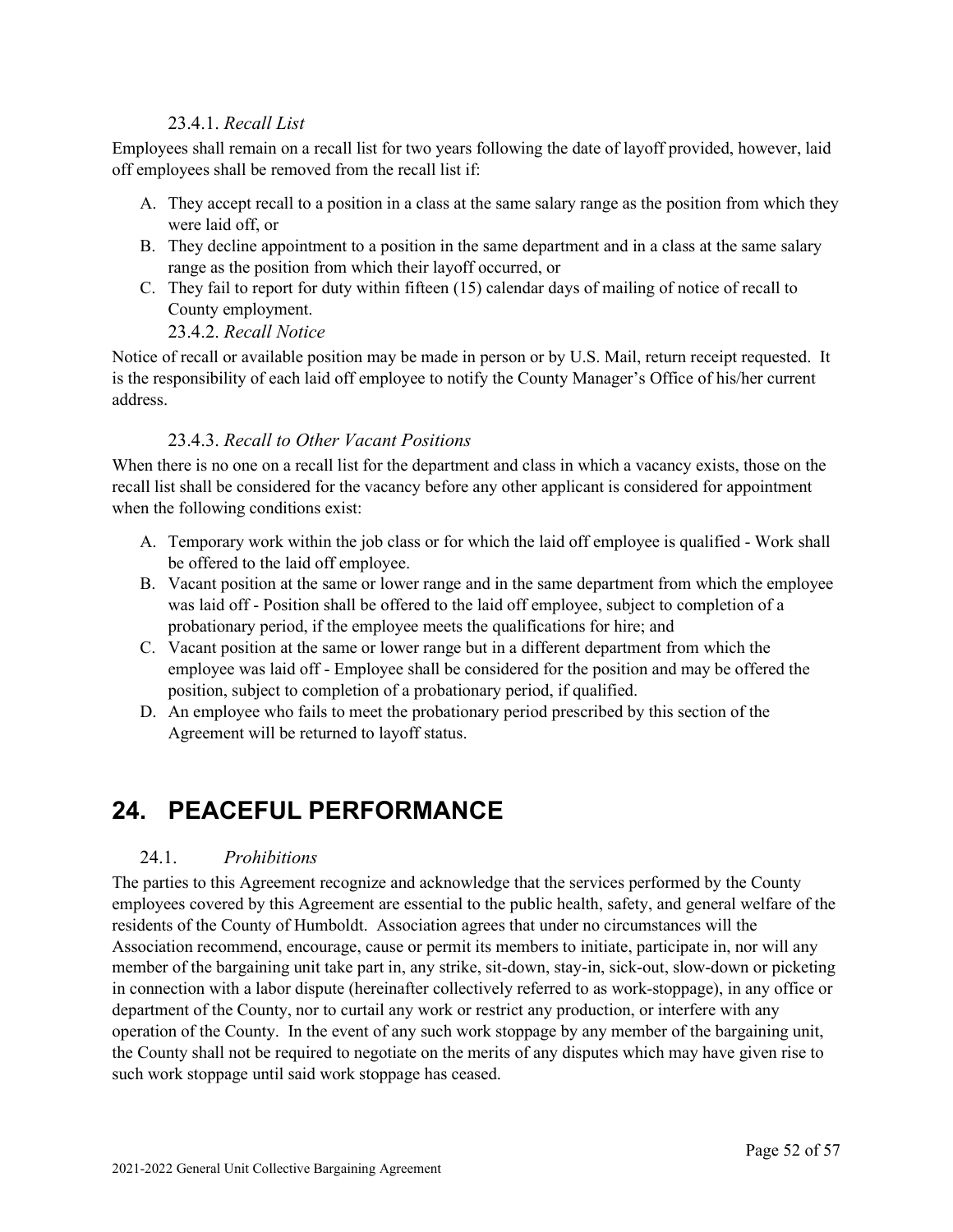#### 24.2. *Responsibilities of Association*

<span id="page-53-0"></span>In the event of any work-stoppage, during the term of this Agreement, whether by the Association or by any member of the bargaining unit, the Association by its officers, shall immediately declare in writing and publicize that such work-stoppage is in violation of law and this Agreement and is unauthorized, and shall further direct its members in writing to cease the said conduct and resume work. Copies of such written notice shall be served upon the County. In the event of any work-stoppage and the Association promptly and in good faith performs the obligations of this paragraph, and providing the Association had not otherwise authorized, permitted or encouraged such work-stoppage, the Association shall not be liable for any damages caused by the violation of this provision. However, the County shall have the right to discipline, to include discharge, any employee who instigates, participates in, or gives leadership to, any work-stoppage activity herein prohibited, and the County shall have the right to seek full legal redress, including damages, as against any such employee.

## <span id="page-53-1"></span>**25. FULL UNDERSTANDING, MODIFICATION AND WAIVER**

#### 25.1. *Full Understanding*

<span id="page-53-2"></span>It is intended that this Agreement sets forth the full and entire understanding of the parties regarding the matters set forth herein and all other topics subject to bargaining, and therefore any other prior or existing understanding or agreement by the parties, whether formal or informal, written or unwritten, regarding such matters are hereby superseded or terminated in their entirety.

#### <span id="page-53-3"></span>25.2. *No Interim Bargaining*

It is agreed and understood that during the negotiations which culminated in this Agreement each party enjoyed and exercised without restraint, except as provided by law, the right and opportunity to make demands and proposals or counter-proposals with respect to any matter subject to bargaining and that the understandings and agreements arrived at after the exercise of that right are set forth in this Agreement. The parties agree, therefore, that the other shall not be required to negotiate with respect to any subject or matter, whether referred to or not in this Agreement.

#### <span id="page-53-4"></span>25.3. *Modification*

Any agreement, alteration, understanding, waiver or modification of any of the terms or provisions contained in this Agreement shall not be binding on the parties unless made and signed in writing by all of the parties to this Agreement, and if required, approved and implemented by the department head and/or the Board of County Commissioners.

#### <span id="page-53-5"></span>25.4. *Waiver*

The waiver of any breach, term or condition of this Agreement by either party shall not constitute a precedent in the future enforcement of all its terms and provisions.

## <span id="page-53-6"></span>**26. SAVINGS**

If any provisions of this Agreement are held to be contrary to law by a court of competent jurisdiction, such provision will not be deemed valid and subsisting except to the extent permitted by law, but all other provisions will continue in full force and effect.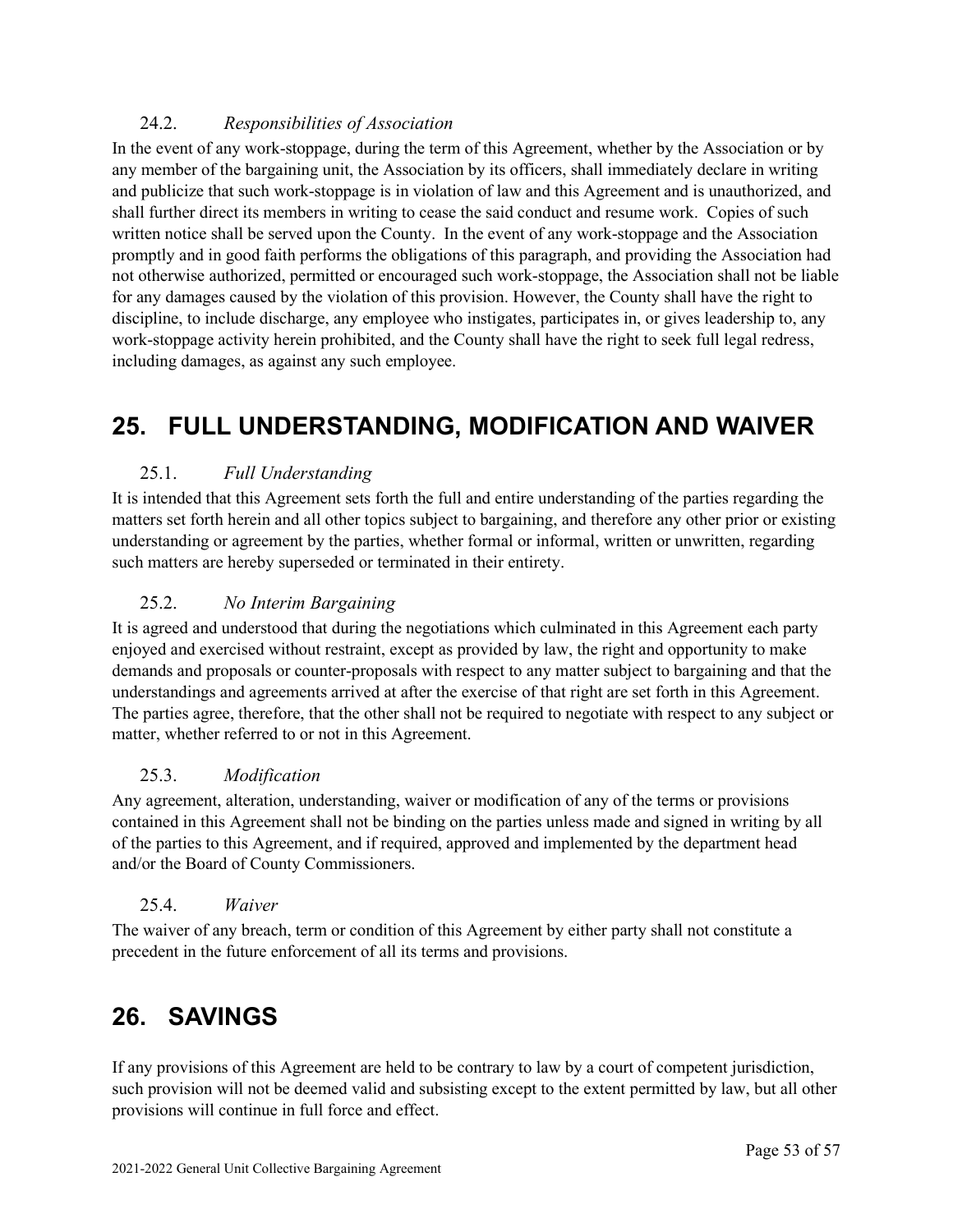## <span id="page-54-0"></span>**27. TERM OF AGREEMENT**

The County and the Association agree that the term of the Agreement shall commence on July 1, 2021 and expire at midnight on June 30, 2022. The County may reopen this agreement to renegotiate during its term to address a "fiscal emergency" in accordance with the requirements of NRS 288.150(4). Unless otherwise noted herein, any changes caused by the approval of this agreement shall be prospective.

\_\_\_\_\_\_\_\_\_\_\_\_\_\_\_\_\_\_\_\_\_\_\_\_ \_\_\_\_\_\_\_\_\_\_\_\_\_\_\_\_\_\_\_\_\_\_\_\_

#### FOR THE COUNTY: FOR THE ASSOCIATION:

Ron Cerri Betty Lawrence Chairperson President<br>Board of Commissioners Function President<br>Humboldt Humboldt County, Nevada Association

Humboldt County Employees

Date: \_\_\_\_\_\_\_\_\_\_\_\_\_\_\_ Date: \_\_\_\_\_\_\_\_\_\_\_\_\_\_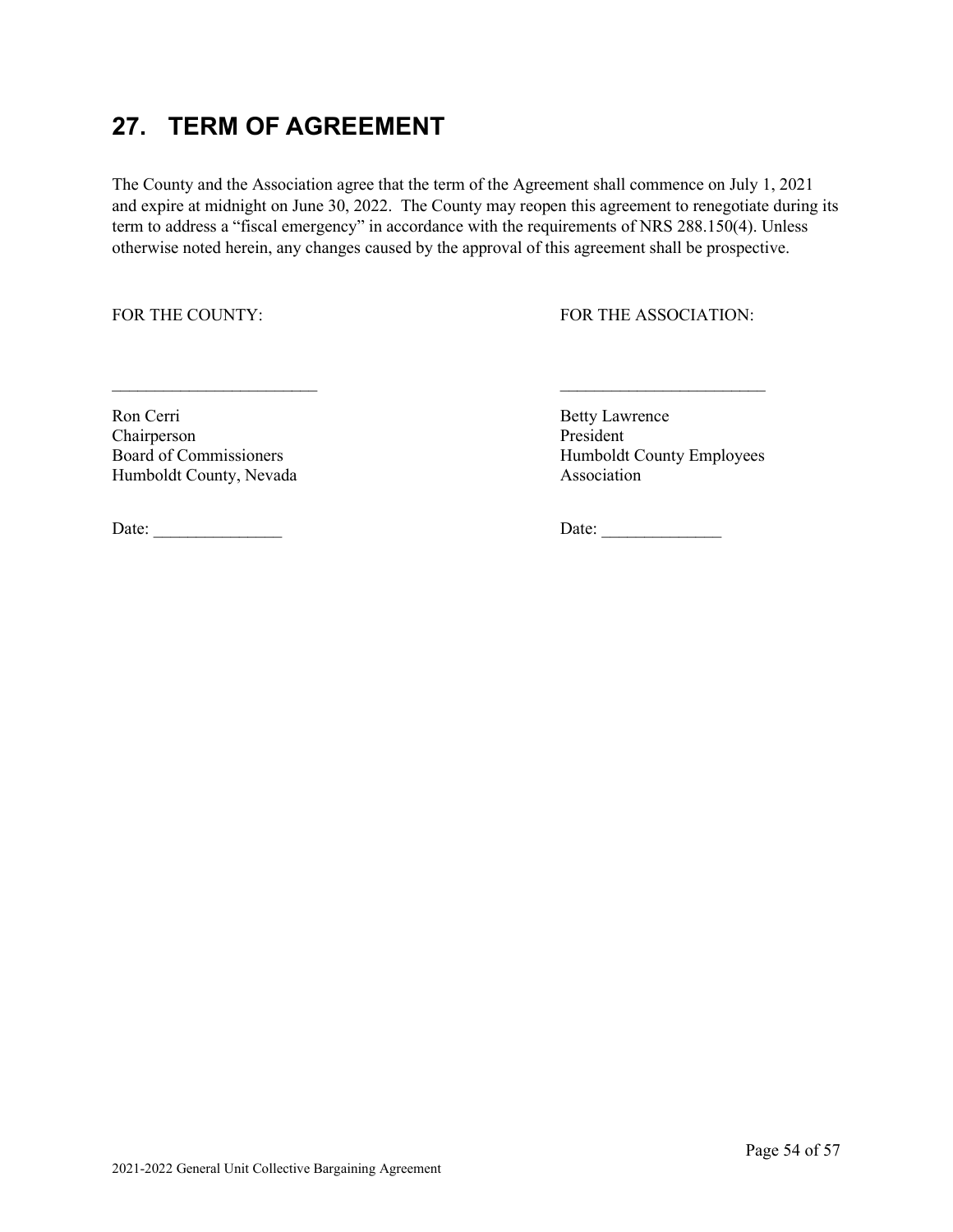## <span id="page-55-0"></span>**Appendix**

#### <span id="page-55-1"></span>Appendix A – Humboldt County Range Assignments by Classification

Volunteer & Events Assistant

#### HCG 7 HCG 13 HCG 15

- Library Assistant
- Library Assistant Bookmobile
- Office Assistant

• Accounting Technician I • Administrative Clerk III • Drafting Technician Trainee • Fairgrounds Attendant Legal Secretary I

#### HCG 16 **HCG 17** HCG 17 **HCG 18**

- Library Technician
- Library Technician Bookmobile
- Mechanic I
- Water/Wastewater Specialist I

- Administrative Clerk II
- Child Support Caseworker I
- Detention Center Control Room Operator
- Justice Court Clerk I\*

- Accounting Technician II
- Administrative Specialist
- Child Support Caseworker II
- Justice Court Clerk III\*
- Legal Secretary II
- Library Specialist
- Road Maintenance Equipment Operator
- Technology Services Technician I
- Water/wastewater Specialist II

- GIS Technician
- Personal Property Appraiser II

#### HCG 28 HCG 29

- Justice Court Administrator
- Legal Office Supervisor\*\*

#### HCG 22 **HCG 23** HCG 23 **HCG 24**

- Accounting Technician III
- Building Inspector II
- Corrections Cook
- Deed & Title Review Specialist
- Maintenance Engineer
- Marketing & Sales Coordinator Marketing & Special Event
- Coordinator
- Mechanic II
- Personal Property Appraiser I
- Plans Examiner
- Senior Planning Technician

#### HCG 25 HCG 26 HCG 26 HCG 27

- Appraiser
- Technology Services Technician II

- Grants Coordinator
- Technology Services Technician III

- Administrative Clerk I
- Custodial Worker
- Facilities Attendant
- Maintenance Worker
- Road Maintenance Worker

- Library Specialist Community Maintenance Engineer Trainee
	- Senior Library Technician
	- Senior Library Technician Bookmobile

#### HCG 19 HCG 20 HCG 20 HCG 21

- Administrative Clerk IV
- Appraisal Data Collector
- Appraiser Trainee
- Building Inspector I
- Library Specialist Bookmobile
- Permit Technician
- Planning Technician
- Technical Specialist
- Volunteer & Events Specialist
- Justice Court Clerk II\*

- Central Control Operation Supervisor
- Facilities Attendant Supervisor
- Fairgrounds Attendant Supervisor
- Grants Technician
- Legal Secretary III
- Road Maintenance Supervisor
- Mechanic Supervisor
- Senior Water/wastewater Specialist

- **Building Inspector III**
- Child Support Supervisor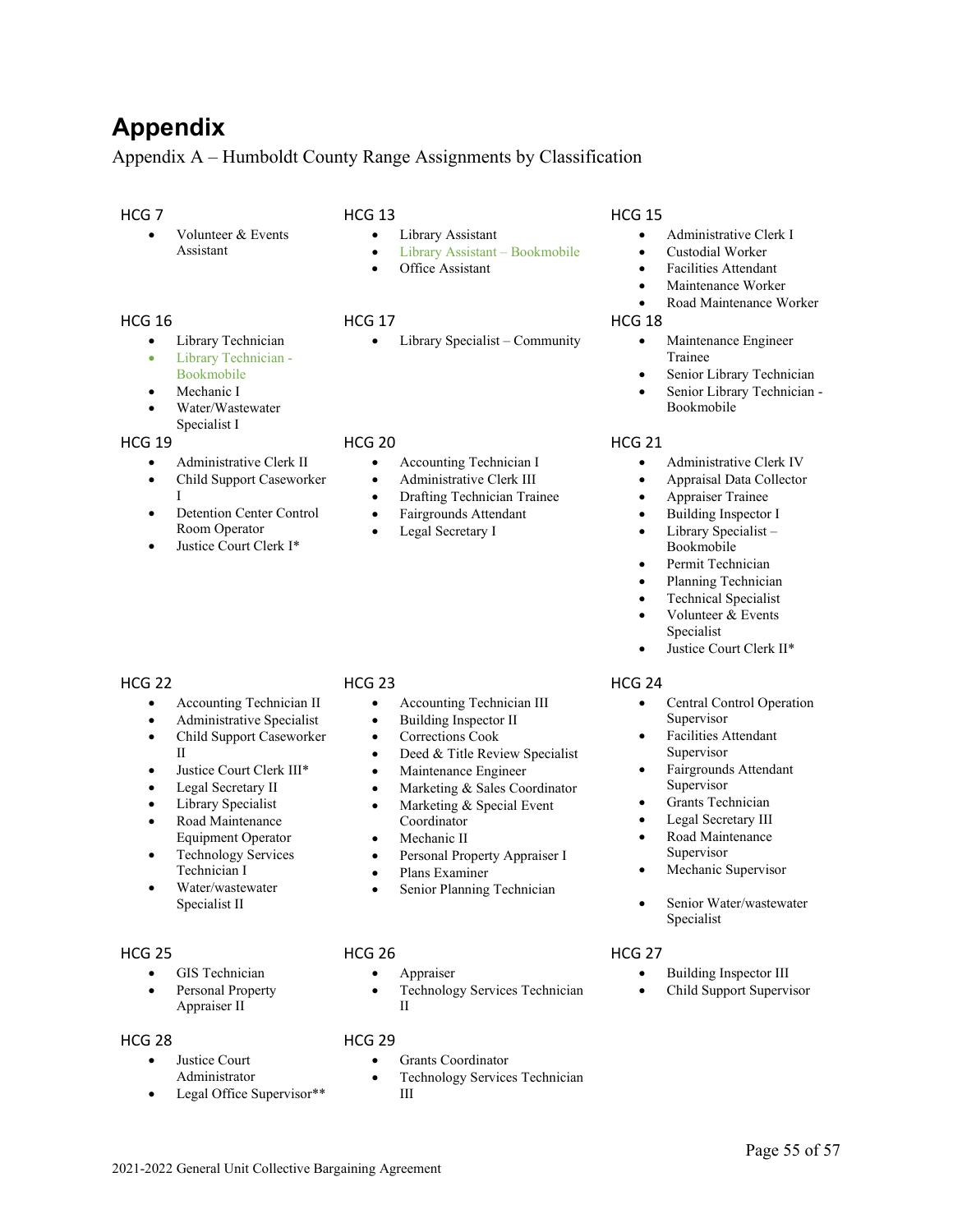HCG 312 **HCG 326** HCG 326 **HCG 312** 

• Dispatcher Trainee • Dispatcher • Dispatch Supervisor

**Note**: *County Manager's Office, Human Resources Department, and Comptroller/Auditor's Department staff are confidential* \*Ineligible for union membership

\*\*District Attorney's Office Employee